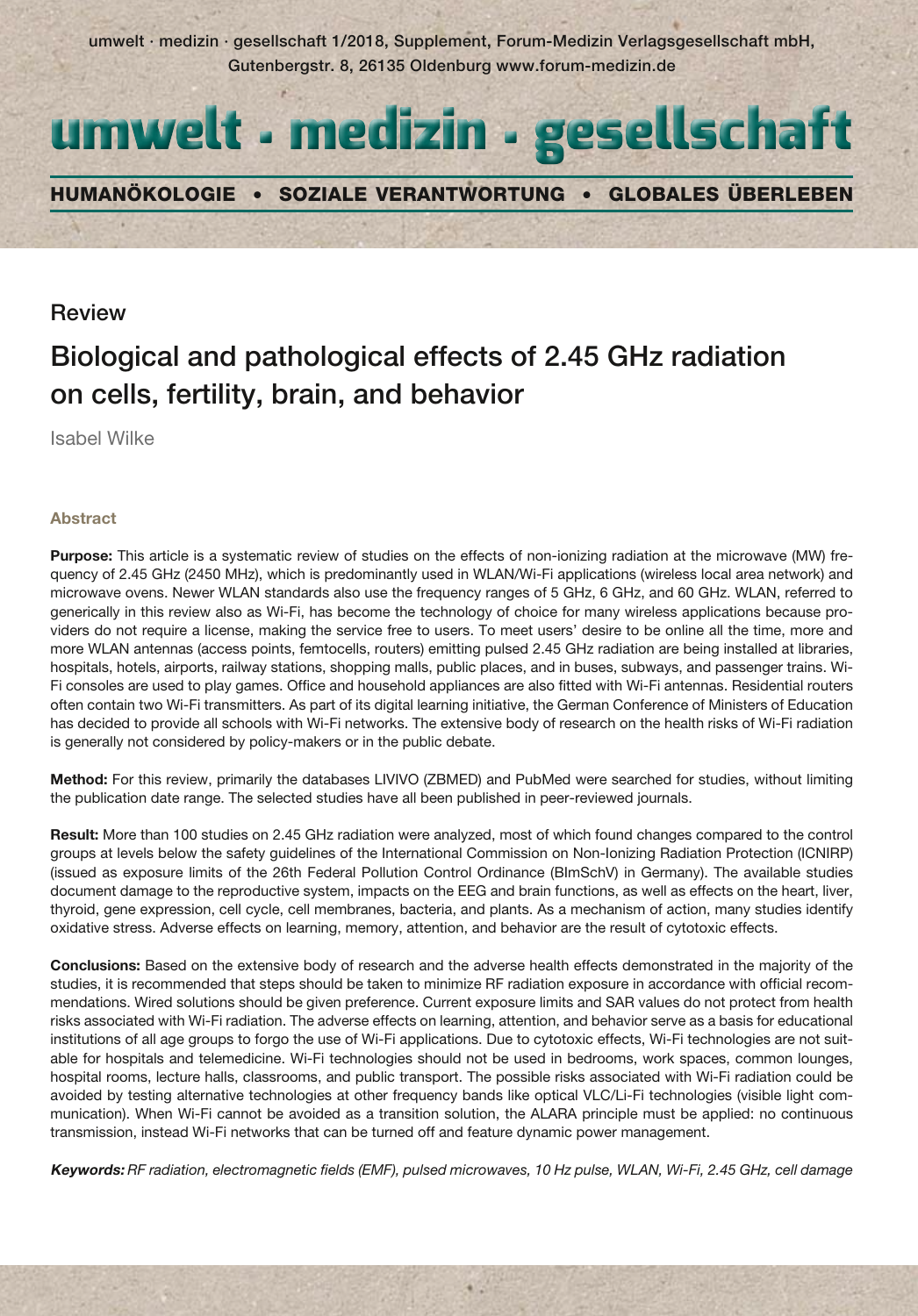# **Contents:**

| 1. |  |
|----|--|
|    |  |
|    |  |
| 2. |  |
|    |  |
| 3. |  |
| 4. |  |
|    |  |
|    |  |
| 5. |  |
| 6. |  |
|    |  |
|    |  |
| 7. |  |
| 8. |  |
| 9. |  |
|    |  |
|    |  |
|    |  |
|    |  |
|    |  |
|    |  |
|    |  |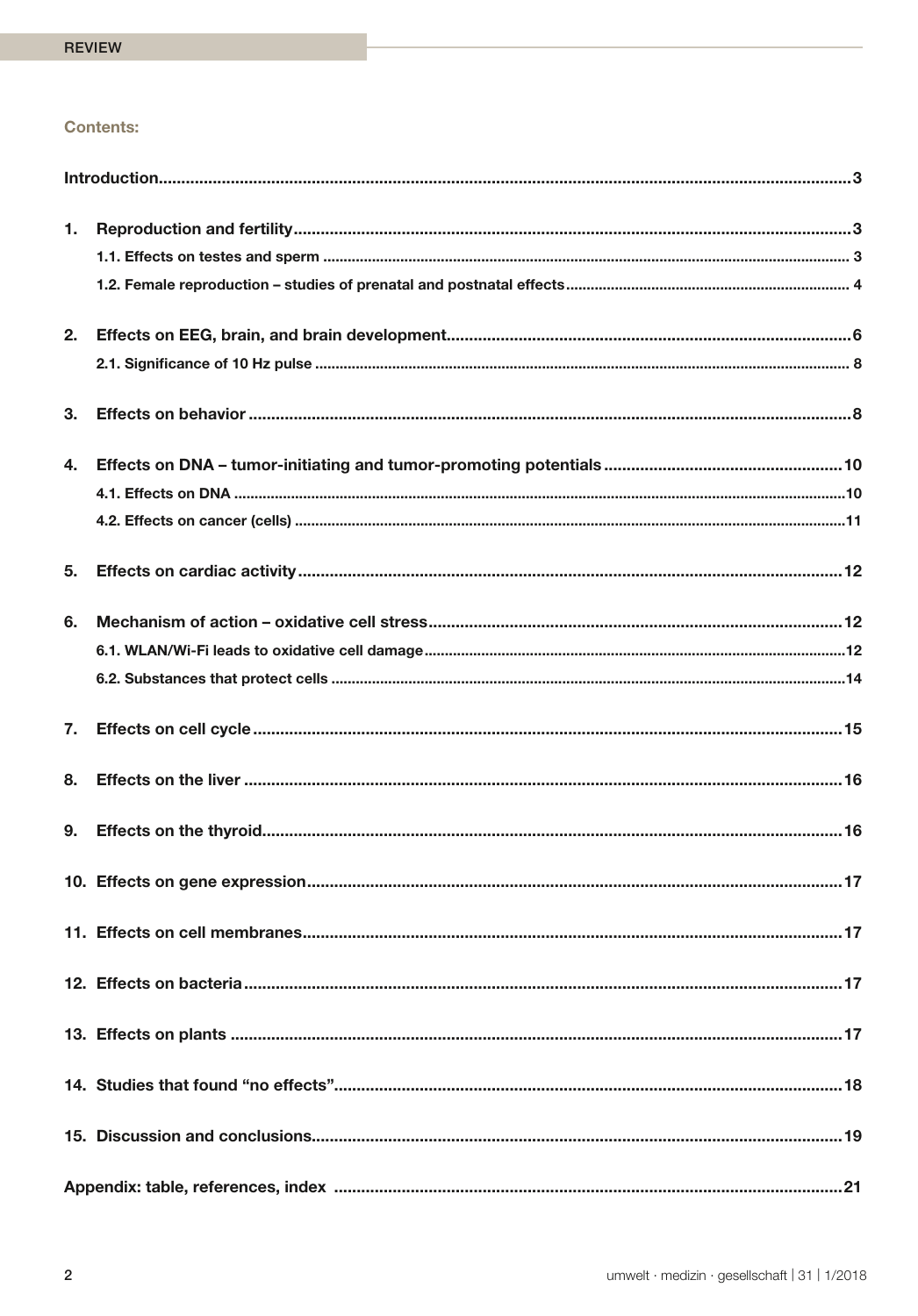# **Introduction**

Since the 1980s, when microwave ovens became a common household appliance, scientists have been interested in the effects of 2.45 GHz electromagnetic fields (microwaves) on living organisms. Since then, numerous experiments with bacteria, cell cultures, animals, plants, and also humans have found many effects caused by this type of radiation. While the short-term leakage of microwave ovens is an undesirable side effect, Wi-Fi and Bluetooth devices – a commonplace addition to households in recent years – continuously transmit at the same frequencies. Wi-Fi is now established as one of the most used frequencies, both for handheld devices such as smartphones/tablets and inhouse applications (routers, smart home, Internet of Things). Therefore, active research efforts have also started in this area. Experiments on Wi-Fi radiation usually use a sham-exposed group and exposed groups, often applying different exposure levels and durations. At the heart of the research remains the question of whether radio-frequency (RF) radiation in this frequency range has harmful effects on humans, animals, and plants.

In 2014 Springer Reference published *Biology of Free Radicals and Anti-Oxidants*, which includes a review on cell phone- and Wi-Fi-induced radiation by Nazıroğlu and Akman showing that even low-level Wi-Fi radiation can be harmful to health. The authors presented the current state of research at that time and already described a mechanism of damage. The Wi-Fi studies that have been published since 2014 confirm their analysis. In this new review, the study findings of 2.45 GHz and Wi-Fi radiation are presented, documenting adverse effects on cells and organs, differences between non-exposed controls and exposed samples, as well as effects on the behavior of animals and humans. Changes caused by this type of radiation were often observed at levels well below the ICNIRP exposure limits, which have been adopted in most countries (e.g. in accordance with the 26th Federal Pollution Control Ordinance (BImSchV) in Germany). It is important to distinguish between acute and chronic exposure studies; in everyday life we are dealing with chronic exposures. In studies designed to investigate short-term exposure, one can say with clear conscience: "Under these conditions, no (statistically significant) effects could be observed." However, this does not say anything about daily exposures in real life. There are various studies in which researchers tried to determine the differences in terms of biological effects between GSM (900 and 1800 MHz) and Wi-Fi (2.45 GHz) frequencies. In most cases, Wi-Fi radiation was found to result in a stronger effect compared to GSM radiation. In some animal experiments, it was observed that young mice or rats responded more sensitively to radiation than young adults or old animals. Research studies often investigate several endpoints. For example, there are studies that establish an association between oxidative stress, DNA strand breaks, and sperm damage. As a result, there is some overlap among the chapters of this review. Generally, however, each study was only assigned to one endpoint. The frequent assertion that no mechanisms of action exists has been wrong for a long time. This holds true for 2.45 GHz radiation as well as frequencies of cellular networks. This review presents many studies that explain mechanisms of action, including astonishingly frequently documented oxidative damage, DNA strand breaks, changes in ion channels, effects on transmitters in the hippocampus, and others.

# **1 Effects on reproduction and fertility**

#### **1.1 Effects on testes and sperm**

Mobile devices are used close to the body. Smartphones are often carried in close proximity to the user's reproductive organs with headsets at the ear, or laptops placed directly on the user's lap. Cytotoxic effects on sperm, ovaries, and embryos at the frequencies of GSM, UMTS, and Wi-Fi have been documented by more than 130 studies. The Austrian Medical Association therefore recommends in its ten medical cell phone rules: *"Do not keep the phone directly on your body when using a headset or the built-in speakerphone. Pregnant women should be especially cautious. In men, mobile phones are a risk to their fertility when carried in the pant pocket."* And the cell phone company Orange warns on its home page: *"Keep your mobile phone or other mobile device away from the stomach of a pregnant woman or lower abdomen of adolescents." (http://radio-waves.orange.com/en/ your-mobile/best-practice).*

Akdag et al. (2016) exposed male rats for one year (longterm exposure) to Wi-Fi radiation, produced by a frequency generator, and analyzed several organs for DNA damage (brain, skin, liver, kidneys, testes, whole-body SAR 141.4 µW/kg, maximum 7127 µW/kg). They found that all organs showed increased levels of DNA damage due to the radiation exposure, but only in the testicular tissue was the increase significant. The testicular tissue of the rats apparently responded more sensitively to the 2.45 GHz radiation than other organs. The authors' recommendation: Men should be cautious about using laptops in their laps because their fertility may be impaired. Besides damage to DNA, the research team of Avendaño et al. (2012) found additional abnormalities: Sperm motility was lower in users (26–45 years old) who placed the Wi-Fi-activated laptop in their lap. The radiation exposure from the Wi-Fi-activated laptops was 3 times higher than from the Wi-Fi-deactivated laptops, and 7 to 15 times higher than in the control group (no laptop). Due to the laptop radiation, the number of immotile sperm was significantly higher and progressive sperm motility was significantly lower. Sperm quality can be lowered by Wi-Fi radiation emitted by a laptop, and as a result, fertility may become compromised. Dasdag et al. (2015) studied the long-term effects of 2.4 GHz radiation on the testicular functions of rats; a signal generator was placed at a distance of 50 cm. One group of male rats was exposed to 2.4 GHz radiation for 24 hours per day for 12 months (SAR values per point, 1 g, and 10 g of testicular and prostate tissues were 4880, 2420, and 1020 µW/kg); the other group was sham-exposed. At the end of the experiment, the weight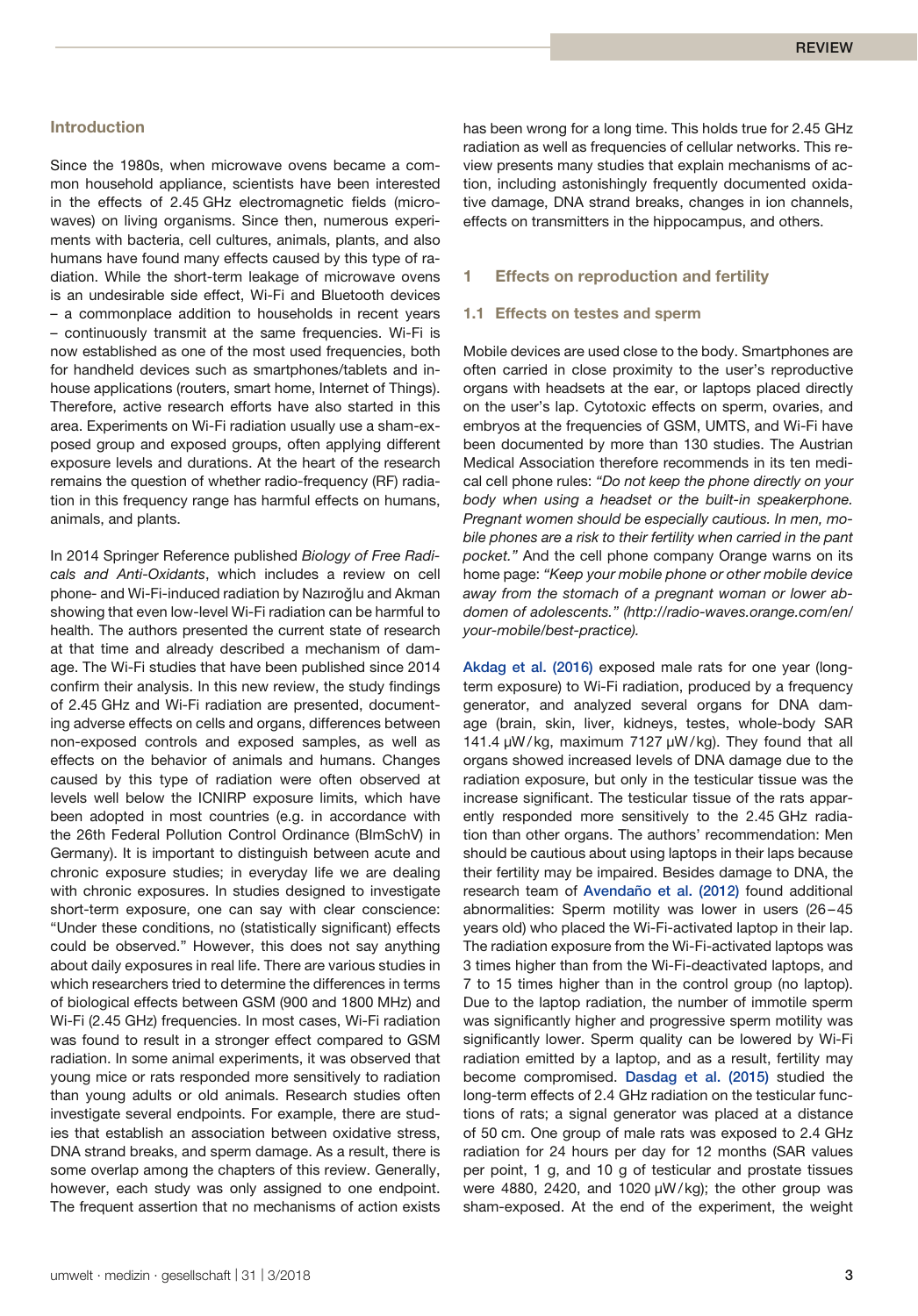of testes, sperm duct, prostate, and seminal vesicle as well as the motility, concentration in the epididymis, and morphological defects (tail and head defects, seminiferous tubules diameter, and tunica albuginea thickness) of sperm cells were determined by microscopic examination, which was performed blinded. Sperm shapes differed significantly between the two groups. In the exposure group, the percentage of defective sperm heads significantly increased, whereas the weight of the epididymis and seminal vesicle, the diameter of the seminiferous tubules, and the thickness of the tunica albuginea significantly decreased. All other parameters were not statistically significantly different from the controls. The authors' recommendation: Since long-term exposure to 2.4 GHz radiation can impair fertility, children and adolescents should be protected from Wi-Fi radiation. In male rats, Kumar et al. (2011) found that 2.45 GHz radiation (2 hours/day for 60 days,  $0.21$  mW/cm<sup>2</sup>, SAR  $0.014$  W/kg) caused oxidative stress and thus reduced fertility. Melatonin and testosterone levels were significantly lower in serum, whereas apoptosis rate and creatine kinase (for energy transport) were significantly higher in sperm. A pulsed electromagnetic field of 100 Hz can reduce the adverse effects because the magnetic flux induces circulating electric currents in the tissue that quench free radicals. Based on their findings, Kumar and colleagues conclude that 2.45 GHz radiation causes apoptosis during sperm development or maturation; caspase-3 seems to affect reproductive physiology via an oxidative pathway, whereby the impact of the latter can be reduced by a field pulsed at 100 Hz.

Meena et al. (2014) and several papers by the research group of Prof. M. Nazıroğlu (see chapter on oxidative stress) found adverse effects on testes caused by oxidative stress, which was reduced by melatonin. Shahin et al. (2014) found harmful effects in male mice after exposure to 2.45 GHz radiation (continuous wave, 2 hours/day for 30 days, 0.029812 mW/cm<sup>2</sup>, SAR 0.018 W/kg). In testes, they determined sperm count and motility, reactive oxygen species (ROS), nitrate and nitrite production, testosterone, nitric oxide synthase (iNOS), and the enzyme 3β-hydroxysteroid dehydrogenase (3β-HSD, an important enzyme for steroid biosynthesis). The testicular tissue had significantly changed due to radiation exposure. The seminiferous tubules had degenerated and showed a significantly smaller diameter, and the Leydig cells were damaged. The exposed animals had significantly fewer sperm cells (more dead cells) and a lower motility in comparison to the sham-exposed controls. ROS, nitrate and nitrite concentrations, lipid peroxidation, and antioxidant enzymes had changed significantly in the liver, kidneys, hypothalamus, and testes; in some cases, the change was even highly significant, for instance for ROS, especially in the liver and testes. In the testes, 3β-HSD activity and testosterone concentration levels were significantly reduced and iNOS levels had increased. The authors assume that 2.45 GHz radiation may cause infertility due to oxidative and nitrosative stress (free radicals) as well as due to the degeneration of testicular tissue. Shokri et al. (2015) used rat testes to examine how 2.45 GHz radiation (2 Wi-Fi antennas at opposite walls, one group 1 hour/day and another group 7 hours/day for 2 months) affects fertility and to determine changes in apoptosis, sperm, and tissue. The analysis was conducted under double-blind conditions. Exposed animals had a significantly lower weight of seminal vesicles, a lower number of sperm cells, and less motility; these effects were more pronounced in the higher exposure group. An intact germinal epithelium with about 5 cell layers was visible in the testes after one hour of exposure; after seven hours of exposure, statistically significant damage to the germinal epithelium of the seminiferous tubules could be observed, with statistically significantly fewer cell layers. In the 7-hour exposure group, apoptosis rate and caspase-3 activity (the enzyme that executes apoptosis once it has been initiated by other caspases) were significantly increased in the seminiferous tubules. The authors' recommendation: In view of these findings and the everincreasing number of Wi-Fi networks, exposure time to Wi-Fi radiation should be limited.

# **1.2 Female reproduction – studies of prenatal and postnatal effects**

The world-renowned Swedish Karolinska Institute in Stockholm published a press release on 3 February 2011 in which it issued a warning regarding wireless applications (cell phones, cordless phones, Wi-Fi) because children and pregnant women are at risk. The exposure limits must be lowered: "Current US and ICNIRP standards for radiofrequency and microwave radiation from wireless technologies are entirely inadequate. They never were intended to address the kind of exposures from wireless devices that now affect over 4 billion people." (Olle Johansson, Professor, Department of Neuroscience, Karolinska Institute, Stockholm, sagereports. com/smart-meter-rf/?page\_id=382).

Nakamura et al. (2000) studied the effects of continuous exposure to 2.45 GHz radiation (2 mW/cm<sup>2</sup> for 90 minutes) on pregnancy, the uterus or blood flow between uterus and placenta, hormones, and biochemical mediators (corticosterone, estradiol, prostaglandin E<sub>2</sub>, prostaglandin F<sub>2</sub> $\alpha$ ). The blood flow was reduced due to the radiation exposure; an increase in progesterone and prostaglandin  $F_2\alpha$  was observed only in pregnant animals. The increase in corticosterone and the decrease in estradiol were similar in pregnant and non-pregnant animals. The disturbances in the uterus/ placenta cycle due to the 2.45 GHz radiation are probably caused by prostaglandin  $F_2\alpha$  and may be a risk factor for pregnancies. Margaritis et al. (2014) studied oogenesis in the ovaries of two Drosophila strains (fruit fly) after exposure to electromagnetic fields of various frequencies and examined if Drosophila is suitable as a test system (biomarker). To this end, reproductive capacity (fecundity) and apoptosis (with two test methods) were examined during oogenesis, which normally must pass through certain developmental stages. Another object of investigation was whether pulse modulation and continuous wave radiation cause different biological effects. The results are given for exposures to a micro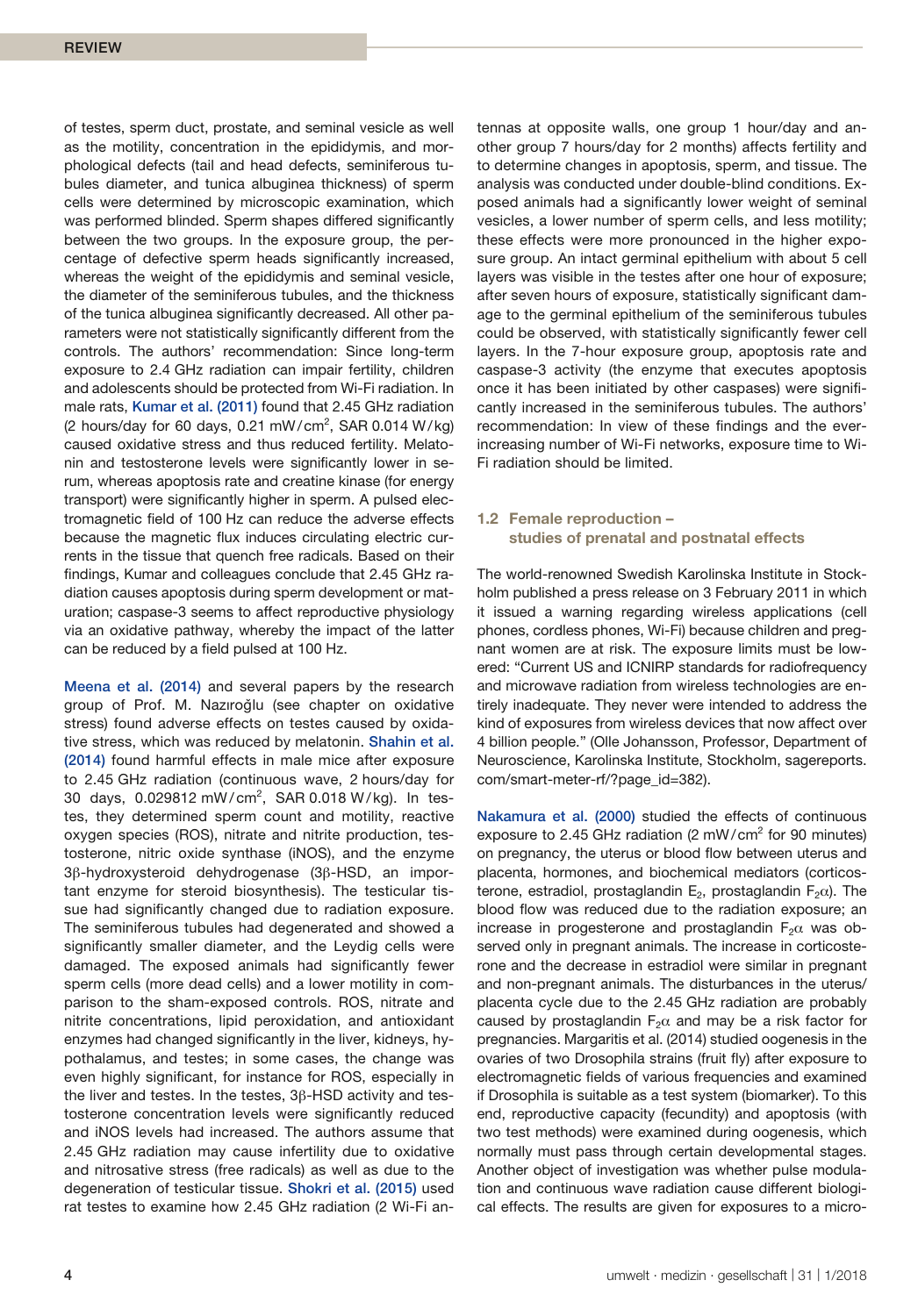wave oven, Bluetooth (lowest field strength 0.3 V/m within the first 7 days), and Wi-Fi (2.44 GHz, 2.1 V/m, 10 Hz pulse, pulse duration 1 ms). Untreated and sham-exposed animals served as controls. All types of radiation, including low-level Bluetooth radiation up to 22 V/m from cell phones, showed a statistically significant increase in apoptosis rate, and at almost all frequencies, fecundity was reduced by 10 % (Wi-Fi and Bluetooth) to 30 % (cell phones and DECT cordless phones). The radiation seems to affect still unknown mechanisms at switching points during developmental stages of the oocytes. The number of pupae in the offspring was significantly lower. The authors assume that the effects are not mediated by the ELF components, because some of the devices do not have them, but by the pulses. Despite the rather low exposure level, Bluetooth, for example, caused the same damage with regard to apoptosis and reproduction as the signals without pulses put out by an FM generator, which at 13 V/m were 43 times higher than the Bluetooth exposure levels.

Özorak/Nazıroğlu (2013) studied the male offspring of female rats that were exposed to 2450, 900, and 1800 MHz (1 hour/day, 5 days/week during pregnancy and 6 weeks after birth with  $12 \mu W/cm^2$ , 10 V/m, whole-body SAR 0.01 – 1.2 W/kg, mean  $0.18 \pm 0.07$  W/kg). The double-blind study analyzed kidneys and testes for trace elements (the metals chromium, copper, iron, manganese, selenium, and zinc), because those act as cofactors in antioxidant enzymes, and the oxidative parameters of lipid peroxidation, glutathione and glutathione peroxidase, the vitamins A, E, and beta-carotene in the kidneys and testicular tissue of 4-, 5-, and 6-week-old offspring. The 4-week-old animals responded more sensitively to the radiation than the older 5- and 6-week-old animals; in the 6-week-old animals, the oxidative stress caused only significantly different levels in total antioxidant status (TAS), lipid peroxidation, copper, and iron in the kidneys compared to the controls. The authors conclude that exposure to 900, 1800, and 2450 GHz radiation can lead to oxidative stress in the kidneys and testes of young rats, which is reflected in increased levels of lipid peroxidation, oxidizable iron, and lower concentration levels of trace elements, TAS, and glutathione (GSH) in the kidneys and testes of animals that are still developing, which is comparable to puberty in humans. Shahin et al. (2013) studied female mice after exposure to 2.45 GHz radiation (non-thermal power density of 0.033549 mW/cm<sup>2</sup>, SAR 0.023023 W/kg, 2 hours/day for 45 days). After 45 days, blood and tissue homogenates were extracted from the kidneys and ovaries to determine the parameters of blood cells (erythrocytes, leukocytes, ratio of neutrophils to lymphocytes, hemoglobin), DNA breaks, NO, NO $_2$ <sup>-</sup>/NO $_3^-$  (nitrite/nitrate), progesterone  $(P_4)$ , estradiol  $(E_2)$ , ROS, and antioxidant enzymes, superoxide dismutase (SOD), catalase (CAT), and glutathione peroxidase (GSH-Px). In exposed animals, a significant increase in ROS, hemoglobin, total count of erythrocytes and leukocytes, DNA strand breaks, and hormones ( $P_4$  and  $E_2$  were elevated in plasma compared to the controls, but significantly only  $E<sub>2</sub>$ ) was observed as well as a significant decrease in NO and antioxidant enzyme

activity in all three organs. Low-level microwave radiation produces physiological stress responses in pregnant mice, resulting in the death of embryos. In the ovaries, follicles were enlarged, the number of embryos was significantly lower, and embryonic development fell behind. The authors trace the adverse effects to oxidative stress (ROS impair the antioxidant defense system and can lead to apoptosis), a change in progesterone and estradiol levels, and DNA strand breaks. The change in the leukocyte count points to an inflammatory process. Radiation of 2.45 GHz is a potent trigger of oxidative stress.

In the first longitudinal study on this type of radiation, Sangün et al. (2015) investigated the effects of long-term exposure to Wi-Fi radiation (2.45 GHz) on the growth and development of young female rats. During embryogenesis, the most vulnerable developmental stage, severe damage can arise from external exposure to chemicals or radiation. Young females were sham-exposed and exposed prenatally and postnatally (2.45 GHz radiation for 1 hour/day until puberty with 45.5 V/m within near field, whole-body SAR 0.143 W/kg). At puberty, serum, ovarian and brain tissues were collected and the oxidative/antioxidative status determined. Chronic oxidative stress was observed in both organs. In serum, concentration levels of the following hormones were determined: follicle-stimulating hormone (FSH), luteinizing hormone (LH), 17β-estradiol (E<sub>2</sub>), and insulin-like growth factor 1 (IGF-1). Only LH was significantly increased in serum after the pre- and postnatal exposure compared to the sham-exposed controls. In addition, the hypothalamus and ovaries were histologically analyzed for changes in the cells and tissues; no significant differences were observed. The prenatal exposure to 2.45 GHz caused impairments in growth and delayed puberty in female rats. The exposure levels in the study were within the range of international exposure limits. Chronic exposure to Wi-Fi radiation, especially during the intrauterine phase and early childhood, may have adverse effects on growth and puberty. The authors' recommendation: Precautionary measures should be implemented in the vicinity of these radiation sources and in the case of long-term exposure. Yüksel/Nazıroğlu et al. (2016) exposed female rats to 900, 1800, and 2450 MHz for one year. Dams and offspring were subsequently analyzed for their hormone status and oxidative stress (described in Chapter 6.1 on oxidative stress). In the 4-, 5-, and 6-week-old offspring, the radiation effects were more pronounced overall compared to the dams; for the 2.45 GHz exposure, the differences were particularly noticeable. The review of Desai, Kesari, and Agarwal (2009) summarizes the study findings on RF radiation (cell phone and 2.45 GHz) and its effects on the reproductive system. The authors conclude that, apart from other damage (DNA, cell membranes, calcium homeostasis, and others), male fertility may be impaired and currently valid exposure limits should be lowered. Seven other reviews come to the same conclusion, covering all frequency ranges: Adams et al. (2014), Agarwal et al. (2011), Behari/Rajamani (2012), Bellieni/Pinto (2012), British Columbia Centre for Disease Control (BCCDC) (2013), Dama/Bhat (2011), Gye/ Park (2011), La Vignera et al. (2012).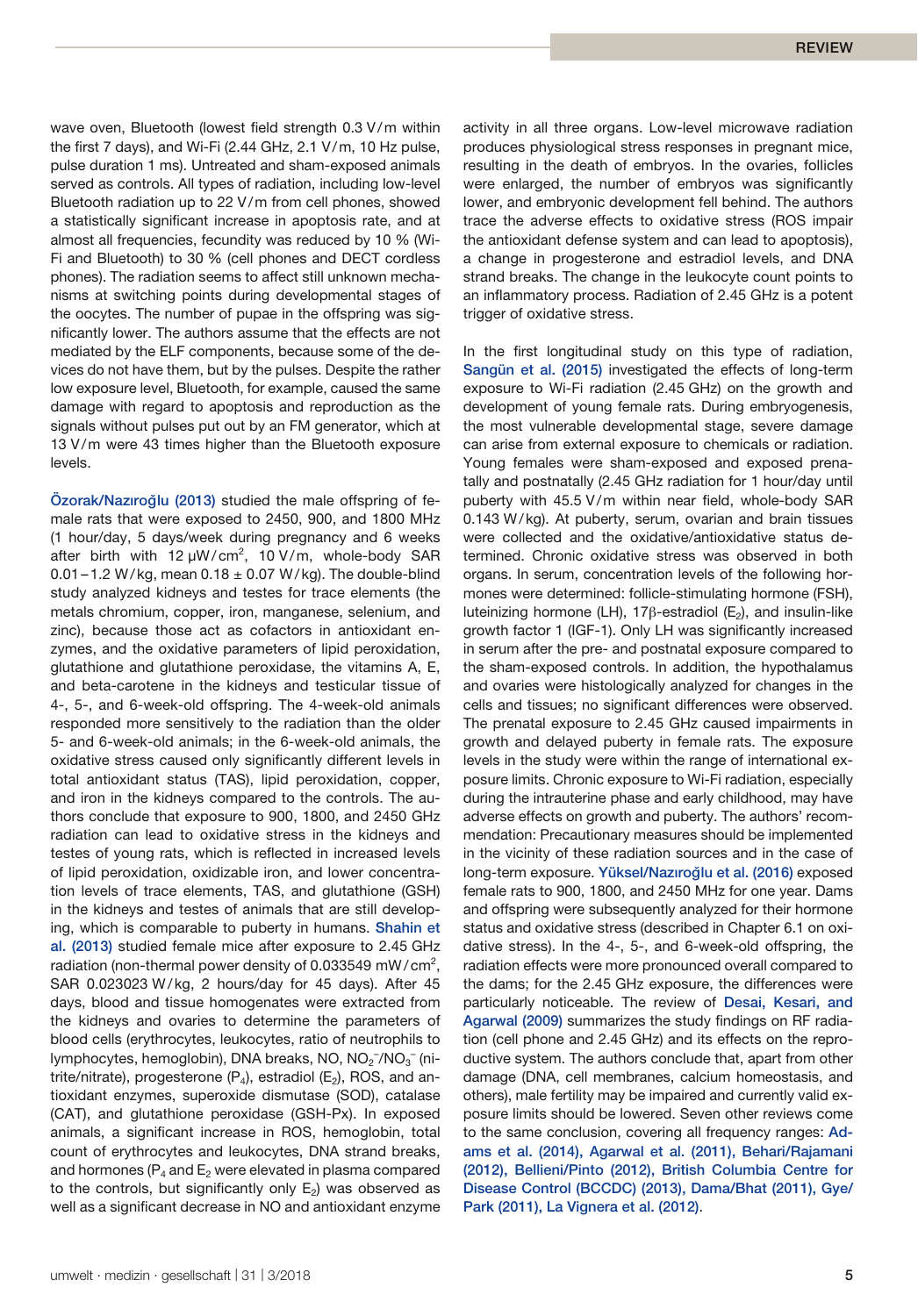# **2 Effects on EEG, brain, and brain development**

There are already convincing studies showing that Wi-Fi radiation affects EEG results. Several research teams have carried out studies on this topic, using animals (rats, mice) and humans. Already in 1995, Lebrecht von Klitzing concluded in his study that the alpha activity (alpha waves 8–13 Hz, 5–100 µV) in humans whose EEG was recorded under the influence of low-frequency pulsed electromagnetic fields was altered, both during exposure and several hours afterwards. These effects were caused at exposure levels that were below international exposure limits. Aggarwal et al. (2013) recorded the EEG of 12 young male rats after they had been exposed to 2.45 GHz radiation (2 groups: 4 animals shamexposed and 8 animals exposed, 1 hour/day for 21 days,  $7.37 \times 10^{-4}$  mW/cm<sup>2</sup>, SAR 1.16 mW/kg). In both groups, the temperature, which was measured on days 0, 7, 14, and 21, hardly increased. All observed effects are therefore nonthermal effects. At the end of the experiment, two animals of the exposed group had died. From day 22, the EEG was recorded in the anesthetized animals for three hours. The response to the exposure over time was as follows: Only during the second hour were significant differences between the two groups observed across all frequency bands; during the third hour, in the theta and beta bands. Overall, the responses within the theta and beta bands were more pronounced than in the alpha and delta bands. Low-level chronic exposures to 2.45 GHz may therefore cause psycho-pathophysiological impairments because the electrophysiology of the neurons is altered. The synchronization/desynchronization of the firing neurons changed, which can have effects on the blood-brain barrier and concentration levels of neurotransmitters in synapses, the researchers state. Sinha, Aggarwal, and collaborators (2008) analyzed male rats for their behavior, thyroid hormone levels of  $T_3$ ,  $T_4$ , TSH, and EEG after exposure to 2.45 GHz radiation (2 hours/day for 21 days, 16.5  $\mu$ W/cm<sup>2</sup>, SAR parallel to E plane 3.6  $\mu$ W/g, H plane 9.8  $\mu$ W/g). Concentration levels for  $T_3$  were significantly lower (100 to 78.8 ng/dl), for  $T_4$  significantly higher (1.24 to 3.01  $\mu$ g/dl) in comparison to the control animals. TSH and body temperature hardly differed between the two groups. This also affected behavior (see Chapter 3 "Effects on Behavior"). Maganioti et al. (2010) carried out memory tests in 15 men and 15 women (mean age 23.7 years, high education level). The study subjects were instructed to memorize numbers after a signal tone, one time without RF exposure and another time with RF exposure (0.49 V/m at head); the Wi-Fi access point was located 1.5 m from the head of the participants. The signal tone of 3000 or 500 Hz was delivered via headphones to the test subjects who were instructed to memorize the number named thereafter. The entire test, which took 45 minutes, included 52 repetitions. These tests were carried out twice within a 2-week interval. The results showed that there were no differences in the delta and theta bands, compared to the controls or between the sexes. However, there were significant differences in the alpha and beta bands. The EEG record was similar for both sexes during sham exposure. After activating the 2.45 GHz radiation exposure, the increase of energy in men was insignificant, while in women the decrease

was significant. The alpha band is associated with long-term memory and beta activity with tension, alertness, and concentration. The findings point to a physiological change due to Wi-Fi radiation exposure, which varies in its effect on the excitability of the cerebral cortex in women and men.

In the 1980s, the team of Lai and Singh carried out many experiments in rats to elucidate the mechanisms caused by brain exposure to 2450 MHz radiation, especially the hippocampus; which neurological functions are changed and how behavior is affected. In the 1990s, experiments investigating DNA damage were added. In 1983, they examined the effect of three drugs (apomorphine, amphetamine, and morphine) during short-term exposure and determined that the animals differed in their responses. The researchers found the nature of microwave radiation on brain functions to be complex. In the following years, they studied cholinergic activity while administering various antagonists (1987a, 1987b, 1988, 1989a, 1989b, 1991, 1994, 1996b). They found that both cholinergic and endogenous opioid-neurotransmitter systems in the brain are involved in deficits of spatial learning and memory after exposure to low-level 2.45 GHz radiation. The uptake of choline (as a measure of cholinergic activity) in the hippocampus was significantly reduced, which can be inhibited by beta-funaltrexamine. Spatial learning and memory were impaired during exposure, but not when pretreated with the cholinergic agonist physostigmine or the opiate antagonist naltrexone. Pretreatment with the peripheral opiate antagonist naloxone methiodide had no effect. An increase in the concentration level of muscarinic cholinergic receptors was found in the hippocampus of rats that had been exposed to the radiation for 45 minutes; the effect could be inhibited by naltrexone. Nazıroğlu and Gümral (2009) exposed rats to 2.45 GHz radiation (1 hour/day for 28 days, 11 V/m, wholebody SAR 0.1 W/kg, whole-brain SAR 1.73 W/kg), one group each had either selenium or L-carnitine administered prior to exposure. Immediately after exposure, the EEG was recorded followed by a brain analysis, which followed a double-blind protocol. In the brains, the concentration levels of vitamins A, C, and E, lipid peroxidation (LP) and glutathione (GSH) were determined, as well as the activity of glutathione peroxidase (GSH-Px) and beta carotene. The activity of GSH peroxidase was significantly higher in the selenium-treated group; GSH and beta carotene levels did not differ significantly from the controls. Lipid peroxidation was significantly reduced with the administration of selenium, even more so with the administration of L-carnitine. The significant reduction in vitamin C and E levels due to the 2.45 GHz radiation exposure was significantly prevented by selenium and L-carnitine. These vitamins as well as L-carnitine and selenium provide protection against oxidative damage (ROS) in brain tissue. In the EEG, only a slight hyperexcitability could be observed after exposure, which was compensated by selenium and L-carnitine.

The research team of Judita Orendáčová carried out a series of studies on the generation and development of newly formed neurons; two of those studies examined rats of both sexes after exposure to 2.45 GHz radiation (2009, 2011). In the study of Orendáčová et al. (2009), newborns (7 days) and adult rats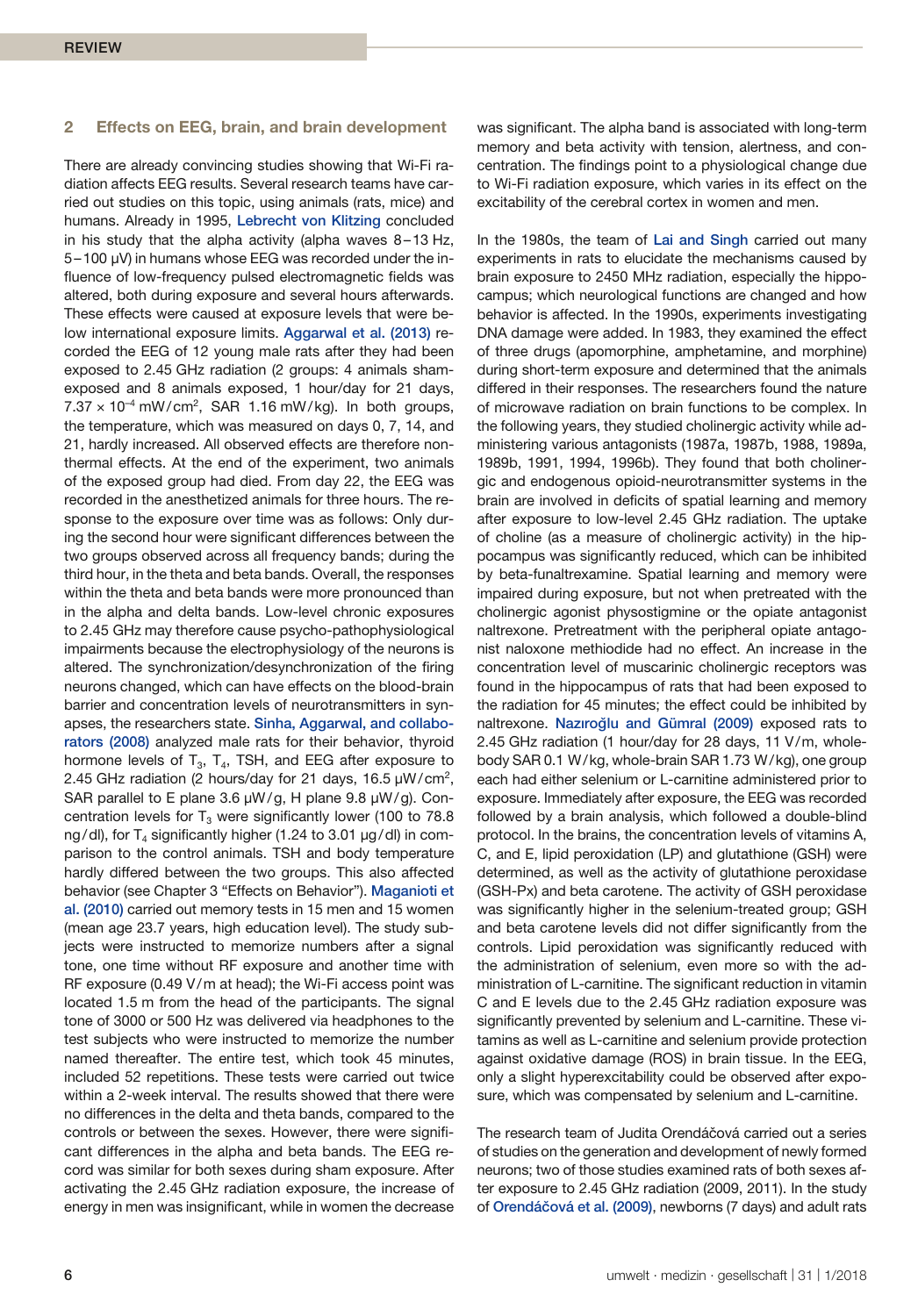(24 months) were exposed to pulsed 2.45 GHz radiation with a power density of 2.8 mW/cm<sup>2</sup>. It was the objective of the study to examine whether differences in the development of the cells could be observed. The adult brain contains at least two regions for neuronal growth and migration: the subventricular zone (SVZ) and dentate gyrus in the hippocampus. The newly formed cells migrate from their place of generation to other regions and mature to differentiated cells. The animals of both age groups were divided into two groups: exposure 4 hours/day for 2 days (acute) or 8 hours/day for 3 days (chronic). The researchers could demonstrate that in newborn rats the differences in cell growth between controls and exposed animals were significant, but not in 24-monthold animals. The change in cell division rates is dose- and age-dependent. On the days 7 through 10, the activity is very high, then drops to the levels of the controls, and increases again from day 14 through 21, only to drop once more to the levels of the controls on day 35. In the first week after birth, cell division rates or the development and maturation of neurons are particularly high. During this period, there is a risk of harmful effects on neurogenesis as could be shown in newborn animals. In the second study, Orendáčová et al. (2011) examined again two age groups. The rats of both sexes were exposed once on day 7 (newborns) or on day 28 (young adults) after birth (2 hours with a power density of 2.8 mW/cm<sup>2</sup>, 10 animals each). After this short exposure, the immediate early gene product fos protein, which increases in neurons at early stress, was determined as well as NO-producing cells, which regulate neurogenesis after day 7. In comparison to the controls, exposed animals showed significant differences in the expression of immediate early genes. Numerous NO-producing cells were found on day 7 in the rats exposed on day 7; in the controls, only on day 10. In the young adult rats (P28), the number of NO-producing cells was also different compared to the controls. Papageorgiou et al. (2011) tested the responses of 15 men and 15 women (mean age ca. 24 years), using EEG to record the P300 waves. The P300 component is active during thought and memory processes. The subjects heard incomplete sentences via headphones and were instructed to complete the sentences with a sensible response. There were significant differences in the responses between exposed and non-exposed persons, but also between women and men. While there were no differences between the genders in nonexposed subjects, the P300 amplitude significantly increased in men and significantly decreased in women when the Wi-Fi signals were activated (0.49 V/m).

Paulraj and Behari (2006a) studied calcium-dependent protein kinase C (PKC) in developing brain cells of young male rats, exposing the animals to 2.45 GHz radiation (2 hours/day, 35 days, 0.344 mW/cm<sup>2</sup>, SAR 0.11 W/kg). PKC is involved in very many pathological processes, including carcinogenesis in many cell types. In nerve tissue, this enzyme regulates the release of neurotransmitters and the formation of long-term memory. Brain tissue (entire brain, hippocampus, and brain without hippocampus) was examined for PKC activity; a significant drop in activity was observed in the entire brain and hippocampus compared to the controls. In the brain tissue without hippocampus, no significant differences compared

copy revealed an increased number of glial cells. Chronic exposure to 2.45 GHz radiation may impair the growth and development of the brain at non-thermal levels. This may be one explanation for the frequently observed changes in learning and memory owing to radio-frequency radiation. Testylier et al. (2002) tested in male rats which effects 800 MHz and 2.45 GHz radiation exposures have on the behavior and concentration levels of acetylcholine (ACh) in the hippocampus. In the case of 2.45 GHz, the exposure lasted for 1 hour at  $2 \text{ mW/cm}^2$  or  $4 \text{ mW/cm}^2$  (whole-body SAR 3.26 or 6.52 W/kg), respectively. Seven hours after exposure, the decrease in the mean concentration level of ACh was not significant at 2 mW/cm<sup>2</sup> and significant (40 %) at 4 mW/cm<sup>2</sup>. The release of ACh began to drop as soon as exposure began, reaching its lowest level compared to the sham-exposed controls 5 hours after exposure. In the latter group, the levels continued to increase slightly. This is not a thermal effect because the decrease was the steepest several hours after exposure had ended. A video camera recorded the behavior of the animals from hour 4 to the end of the experiment. No differences were observed. Yang et al. (2010) tried to answer the question of how pulsed 2.45 GHz radiation (20 minutes, SAR 6 W/kg) affects microglia in the brains of mice (N9 microglia cell line). Microglia are immune cells in the nervous system, which are activated by injuries and infections of the nervous tissue. A certain signal pathway, the JAK-STAT signal pathway, controls the immune mechanisms, which are also activated when exposed to radiation. When the regulation is impaired, immunodeficiency and cancer may develop. The radiation exposure caused changes in the gene expression of various genes; among others, the gene expression for the tumor necrosis factor (TNF- $\alpha$ ) and inducible nitric oxide synthase (iNOS), which are involved in the inflammatory response of nervous tissue. The excessive activation of microglia may lead to degenerative diseases (ALS, Alzheimer's, Parkinson's). The findings showed that microglia were activated by exposure to 2.45 GHz radiation involving TNF- $\alpha$ , NO, und ROS; this was followed by a pro-inflammatory response, and the JAK-STAT signal pathway was activated at the same time. The radiation exposure represents an external physical factor that can lead to inflammatory processes and damage in nerve tissue through microglia activation. Yang et al. (2012) exposed adult male rats to 2.45 GHz radiation (pulsed for 20 minutes, 65 mW/cm<sup>2</sup>, SAR 6 W/kg) and chose stress-related genes for further analysis. Three hours after exposure, 41 relevant genes out of 2.048 in total were significantly changed in the hippocampus: 23 upregulated and 18 downregulated (heat shock proteins (HSP), metabolism, signal transduction, cytoskeleton, apoptosis, cell attachment, DNA repair, and others). Seven genes concern stress-related heat shock proteins or chaperone proteins, including in particular the gene for HSP27 and HSP70, whose expression was significantly higher in the hippocampus, specifically in the pyramidal cells of the Ammon's horn (CA3 region) and in the granule cells of the dentate gyrus. Both heat shock proteins were at their highest level at different times; they serve different functions. The data provide direct evidence that 2.45 GHz radiation triggers stress responses in the hippocampus of rats.

to the sham-exposed controls were found. Electron micros-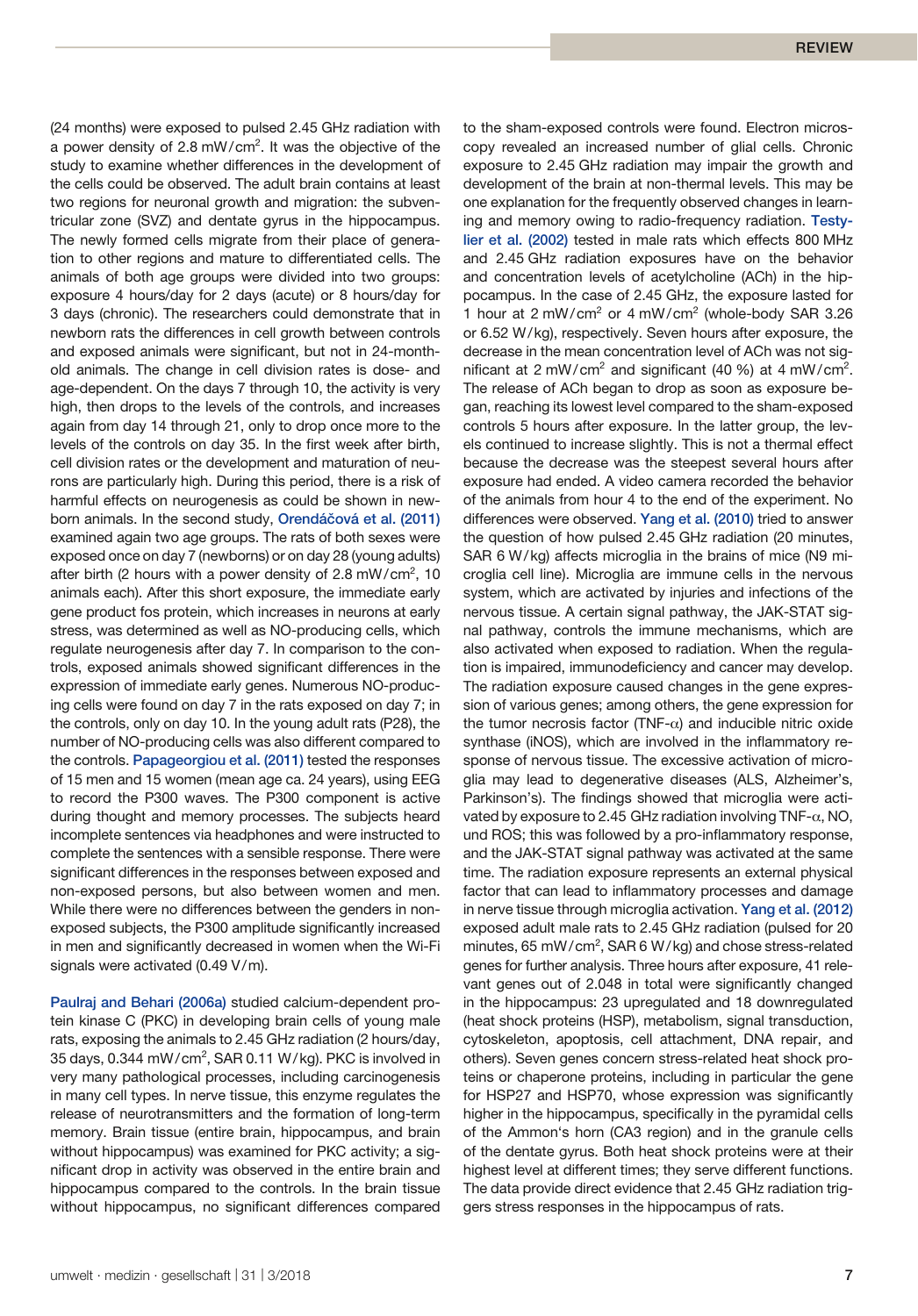#### **2.1 Significance of the 10 Hz pulse**

Wi-Fi radiation contains a 10 Hz pulse which is why the results of the Andechs bunker experiments of Dr. Rütger Wever (Max Planck Institute for Behavioral Physiology, Seewiesen and Erling-Andechs) from 1968 are so important. Wever studied the effect of the frequency of 10 Hz (within the alpha wave range of  $8-13$  Hz,  $5-100$   $\mu$ V) on the circadian rhythm in humans. In 1968, the newspaper *DIE ZEIT* wrote about this experiment: *"After geophysicists had discovered that this electromagnetic field – an electromagnetic wave radiation of 10 Hertz – goes through a maximum and minimum over the course of an earth day, following a 'diurnal cycle,' chronobiology researchers became interested in studying if it may have an effect on the 'inner clock' of humans. Two underground bunkers mirroring each other were built, one of which was shielded against the 10 Hz field by several layers of iron. Study subjects moved in and lived in their wakesleep room under constant conditions, but above all without a clock, completely surrendering to their own inner rhythm." Being isolated from the ambient 10 Hz field affected the study subjects: "Not only is there a shift…in the alternation between activity and rest, but the synchronized autonomic functions also shift, such as the functioning of the kidneys and the maximum and minimum of the body temperature. ... Ten such experiments provide a certain result: The human body responds to an alternating electric field of 10 Hz"* (http:// www.zeit.de/1968/08/im-bunker-sind-die-tage-laenger).

On his experiment, Wever writes: *"The evidence of 10 Hz field effects on the human circadian rhythm also answers the question of whether such fields affect humans in general. For this question, the frequency of ca. 10 Hz is also of interest: The especially stable alpha wave component of the electroencephalogram has a frequency of 10 Hz; furthermore, the entire body surface of warm-blooded animals mechanically vibrates with a frequency of about 10 Hz (Hecht 2017)."*

The medical physicist Lebrecht von Klitzing (1995, 2006) has already presented verifiable experimental results regarding the effects of the 10 Hz pulse of Wi-Fi radiation, demonstrating effects on the EEG and heart rate variability. These results still need to be replicated by other research groups. The literature search revealed that available research on the effects of the 10 Hz pulse of Wi-Fi radiation is rather unsatisfactory and that research efforts should be urgently increased. The Andechs experiment confirms that humans are electromagnetic beings and that the 10 Hz pulse could play a larger role in the brain than previously assumed.

# **3 Effects on behavior**

That the nervous system is affected by non-ionizing radiation was confirmed by the Swiss Federal Council in 2015: *"Research observations of varying quality document other biological effects that cannot be attributed to thermal effects. An effect on brain waves has been sufficiently demonstrated based on scientific criteria"* (Swiss Federal Council 2015).

The effects on the EEG and brain are reflected in learning, memory, and behavior. These findings should be highly relevant to the debate and decision-making process regarding the implementation of Wi-Fi networks at preschools, schools, and universities as part of Germany's so-called digital learning initiative.

Cammaerts und Johansson (2014) observed the behavior of ants along their trails when exposed to various frequencies. Besides cell phone radiation, Wi-Fi routers (30 minutes at 0.06 and 0.08  $\mu$ W/cm<sup>2</sup> mean) and notebooks (5 minutes,  $0.03 - 0.05 \mu W/cm^2$ ) with and without the Wi-Fi function activated were used (distance of 20–30 cm to colonies). Blinded repetition of the experiments with a different observer confirmed the results. Within a few seconds of the Wi-Fi routers being activated, the ants showed disturbed behavior; up until 30 minutes, the changed behavior pattern intensified significantly compared to non-exposed controls. It took 6 to 8 hours until the normal foraging pattern was reestablished. When the Wi-Fi function of the notebook was activated, the animals started to behave erratically, appeared to be sick within seconds; when the Wi-Fi function was deactivated, they behaved normally. Chaturvedi et al. (2011) observed the behavior of male mice after being exposed (2 hours/day for 30 days, power density  $0.026$  mW/cm<sup>2</sup>, SAR  $0.036$  W/kg; additional parameters: blood count, sperm count and motility, DNA breaks in brain cells). After 30 minutes of exposure, the behavior of the mice in the running wheel and water labyrinth was significantly different compared to the nonexposed animals. Spatial memory was impaired. Deshmukh et al. (2015) used the frequencies 900, 1800, and 2450 MHz to investigate the effects of chronic, low-level microwave radiation exposure on learning capacity, memory, heat shock proteins (HSP), and DNA damage in rat brains. For 180 days, male animals were exposed to very low levels (SAR 5.953  $\times$  $10^{-4}$ ,  $5.835 \times 10^{-4}$ , or  $6.672 \times 10^{-4}$  W/kg, 2 hours/day, 5 days/ week). Spatial orientation as well as learning and memory performance were impaired at all three frequencies. In the brains, the level of HSP70 and the number of DNA strand breaks was significantly increased. DNA damage was also significantly increased at 1800 and 2450 MHz compared to 900 MHz. Deshmukh, Banerjee et al. (2016) exposed rats for 90 days with 900, 1800, and 2450 MHz (SAR for 2450 MHz  $6.672 \times 10^{-4}$  W/kg) and examined their behavior, HSP70, and DNA in brain tissue. The authors observed reduced brain performance as above as well as significantly higher levels of HSP70 and DNA strand breaks, especially at 2450 MHz. Hassanshahi et al. (2017) divided 80 male rats into two groups. One group was sham-exposed, the other was exposed to 2.4–2.4835 GHz for 30 days, 12 hours/day with 23.6 dBm. The activity of the exposed animals did not differ from the sham-exposed control animals, but the exposed animals were significantly worse at differentiating between known and unknown objects. The expression of the muscarinic receptor 1 (for acetylcholine) in the hippocampus doubled after Wi-Fi radiation exposure; the GABA transporter 1 (GAT1) did not differ between exposed animals and controls. Together with previous findings, we can conclude that Wi-Fi radiation has a detrimental effect on the functions of the nervous system,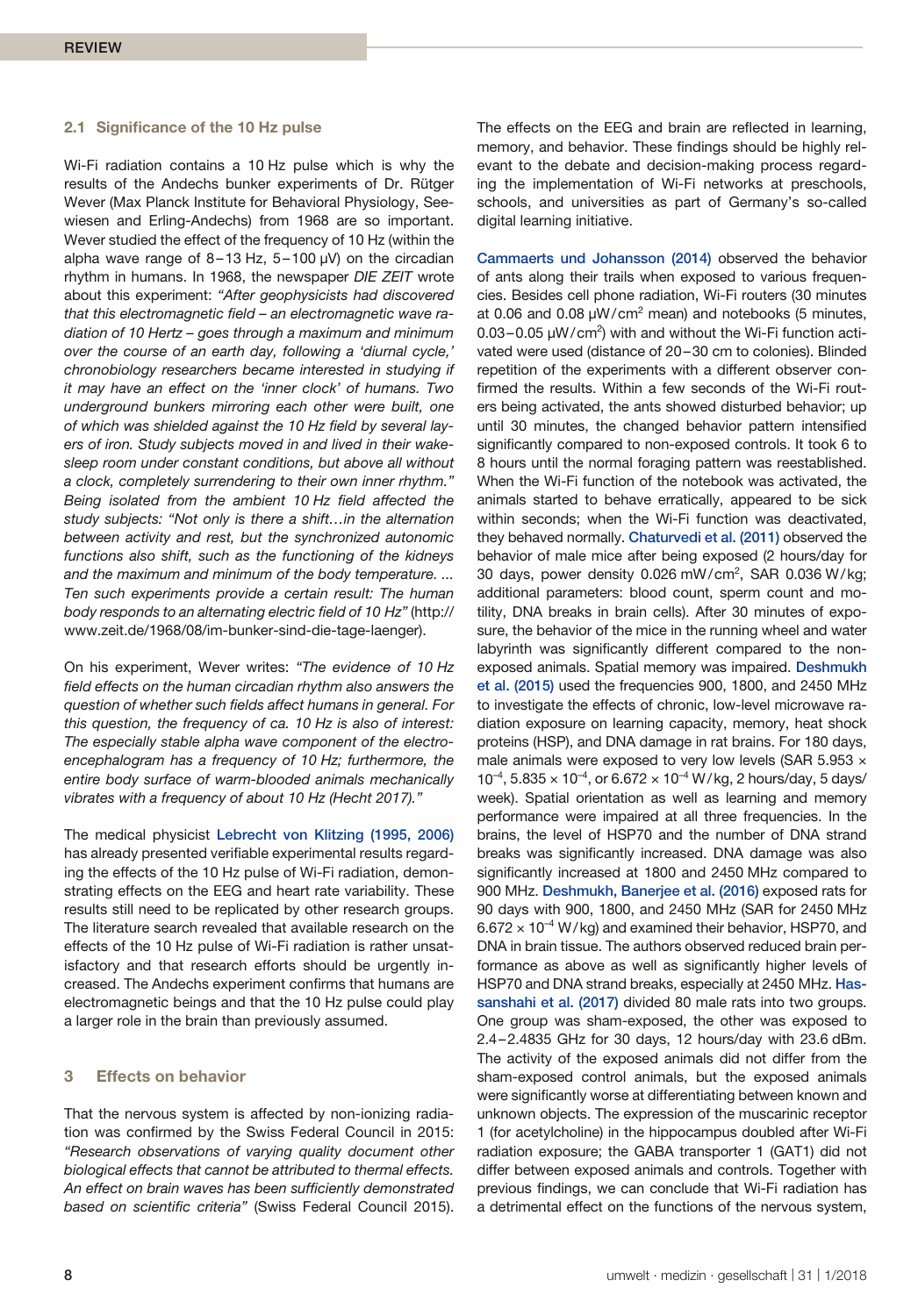both on a molecular and behavioral level. The calcium flow in neurons could be changed due to the Wi-Fi radiation. One of the most important functions of the brain is the consolidation of sensory information, which travels along different sensory channels. This process is important for experiences and the interaction with the external world. Different brain regions such as parts of the temporal lobe, which receive/ accept many sensory inputs, are involved in consolidation processes. It is assumed that acetylcholine is involved in the integration processes of the many perceptions via the muscarinic receptor. The involvement of the neurotransmitter GABA (gamma-aminobutyric acid) is also discussed in this context.

In the 1980s and 1990s as well as in 2000, 2004, and 2005, Henry Lai and his collaborators conducted many experiments on electromagnetic fields, including some studies on 2.45 GHz. Among other things, they studied the behavior of animals (mice and rats), physiological changes in the brain (especially the hippocampus, the area in which learning and memory are processed), and DNA damage after 45 minutes of exposure (1 mW/cm<sup>2</sup>, SAR 0.6 W/kg or 2 mW/cm<sup>2</sup>, 2 hours, SAR 1.2 W/kg). In 1996, they found single- and doublestrand DNA breaks in rat brain cells due to 2.45 GHz radiation (2 mW/cm<sup>2</sup>, 2 hours, SAR 1.2 W/kg). Some experiments revealed that the cholinergic system is involved, not after 20 minutes, but after 45 minutes of exposure to 2.45 GHz radiation, 1 mW/cm<sup>2</sup>, SAR 0.6 W/kg. Overall, the findings of the experiments showed that physiological changes in the neurotransmitter system (catecholamine, serotonin, and acetylcholine) occurred and thus affected behavior. Lai and Singh refer to experiments by Thomas et al. (1979, 1979, 1980) and Wangemann/Cleary (1976), who had already observed changes in rats and rabbits in the 1970s and 1980s. Wang/ Lai (2000) studied the behavior of rats in the water labyrinth after acute exposure to pulsed 2.45 GHz radiation. The acute exposure to 2.45 GHz microwaves had a significant impact on the behavior of the rats. The scientists attributed the changed behavior to the decrease in cholinergic activity in the brain of the animals (in the frontal cortex and hippocampus), which was caused by the 2.45 GHz radiation. Lai (2004) observed that spatial learning of rats (2.45 GHz continuous waves, 2 mW/cm<sup>2</sup>, whole-body SAR 1.2 W/kg) only changed when exposure to 2.45 GHz radiation was combined with an additional magnetic background field of 60 mG (6  $\mu$ T). Li et al. (2008) studied the effect of pulsed 2.45 GHz radiation at 1 mW/cm<sup>2</sup> for 3 hours per day for 30 days (chronic exposure) and found in all rats significantly increasing deficits in spatial learning and memory. The function of glucocorticoid receptors (GR) in the hippocampus was impaired because the intracellular distribution (the relative rate of GRs in cytoplasm and nucleoplasm) for the active transmission of signals in the nucleus had shifted (5 independent experiments). In the control groups, the GR level was highest in the cytoplasm, whereas after exposure, the GR level was higher in the nucleoplasm. The scientists determined glucocorticoid levels and showed that 24 hours after exposure ceased the increase in corticosterones in the blood was highly significant compared to the controls. After exposure, the apoptosis rates in the hippocampus were highly significantly increased in all studied regions

(CA1, CA3, and dentate gyrus), with a particularly clear effect in the CA1 region. These three changes can explain the learning deficits. They could be a result of the microwave exposure, which causes stress in cells. The data show that corticosterone is an important regulator regarding learning deficits due to exposure to microwaves since it has been known for a long time that increased concentration levels of glucocorticoids impair learning, both in animals and humans. The changes in corticosterone concentration levels alone cannot explain the learning and memory deficits, the researchers state, so there must be additional biological molecules that are affected by the 2.45 GHz radiation. The researchers point out that the findings contradict the findings of Cassel et al. (2004) and Cobb et al. (2004) (employees at the laboratory of the US Air Force), who had used the same exposure conditions as Li and also Lai and collaborators, but had not observed any behavioral changes in the water labyrinth. Cosquer/Cassel (2004, 2005) refer to Lai et al. and did not find any behavioral changes in rats after exposure to low-level radiation (45 minutes, 1 mW/cm<sup>2</sup>, SAR 0.6 W/kg). In contrast, experiments by Banaceur et al. (2013) demonstrated that after the long-term exposure to the radiation of an activated Wi-Fi device (2.4 GHz, 2 hours/day, 30 days, whole-body SAR 1.6 W/kg), the memory performance changed in mice which had had three Alzheimer-related genes inserted (amyloid beta, presenilin, and tau protein). For comparison, normal mice were treated in the same way (exposed and sham-exposed). After the end of the exposure, behavior with regard to spatial learning and memory, anxiety, and motor activity was observed. After exposure, hardly any differences were found in weight, body temperature, and motor activity of the four groups, but the anxiety level of the exposed Alzheimer mice was lower. The authors interpreted this finding as an improvement in brain performance. Shahin et al. (2015) exposed mice to continuous wave radiation at 2.45 GHz (15, 30, and 60 days' exposure and 60 days' sham exposure with  $0.0248$  mW/cm<sup>2</sup>, whole-body SAR  $0.0146$  W/kg 2 hours/ day). Spatial learning and memory were observed in the water labyrinth. The hippocampus tissue was analyzed for changes in oxidative/nitrosative stress (oxidation of DNA, lipids, proteins, as well as nitrite and nitrate concentration), antioxidant enzymes (SOD, CAT, GSH-Px), morphology of neurons in the microscope, apoptosis and DNA repair proteins (PARP-1) in the hippocampus regions. The level of creatine kinase was determined as a measure of the cells' energy status. The experiments were repeated once. With increasing exposure the significant impairments intensified compared to the shamexposed controls. Degenerated neurons, antioxidant enzymes (SOD, CAT, GSH-Px) and creatine kinase significantly decreased, and the concentration levels of reactive oxygen species (ROS) and reactive nitrogen species (RNS), lipid peroxidation, oxidative damage of DNA and proteins, as well as apoptosis significantly increased. Learning and memory declined as a result of the cell damage. Besides the changed behavior and EEG in the rats due to the 2.45 GHz radiation, Sinha (2008) also found impairments in the levels of thyroid hormones (see Chapter 9 "Effects on Thyroid"). The behavior of the exposed animals significantly differed from that of the non-exposed counterparts: The exposed animals turned out to be hyperactive.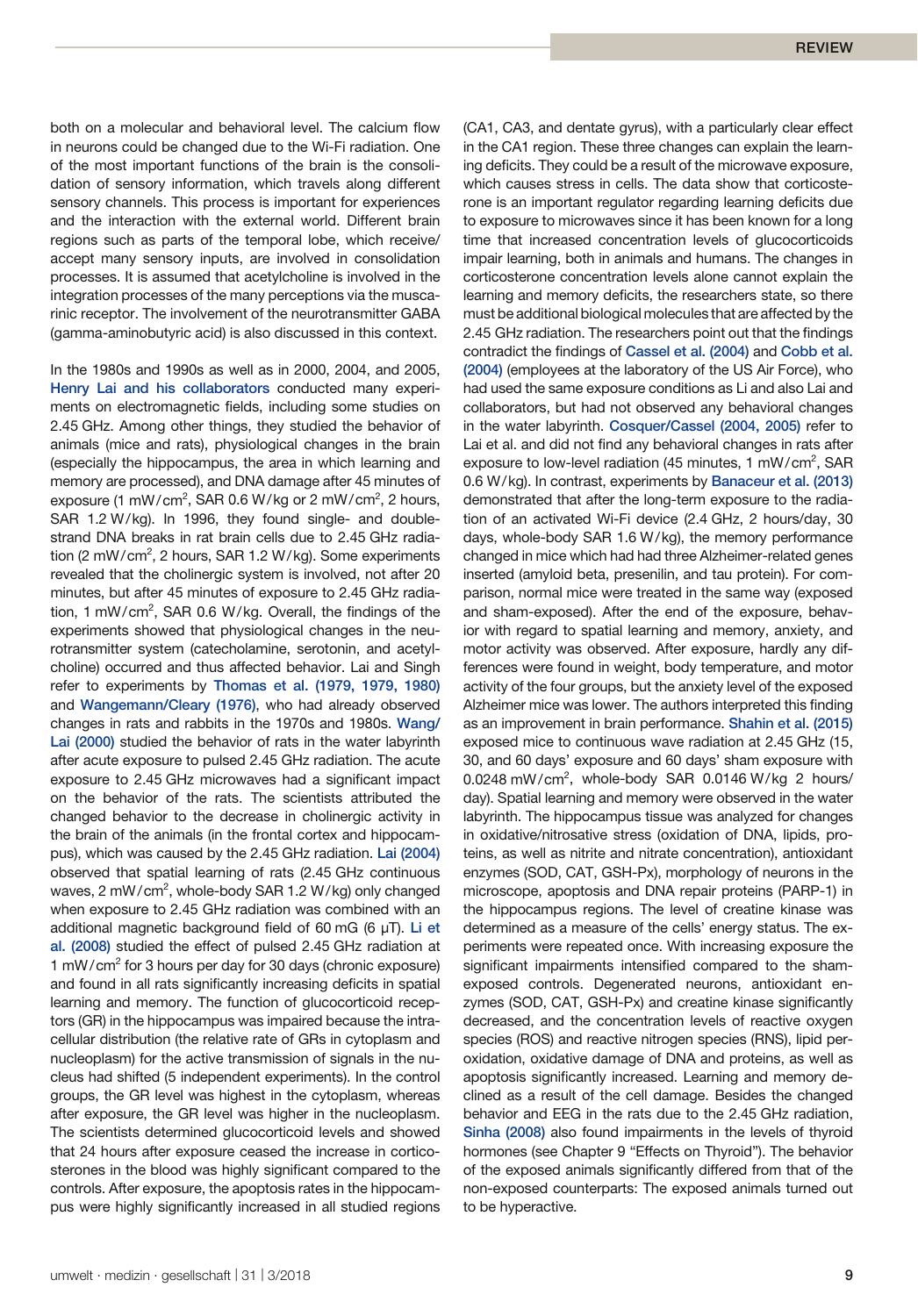# **4 Effects on DNA – tumor-initiating and tumor-promoting potentials**

DNA damage is often the result of oxidative damage to various structures and molecules in the cells, rather than the direct consequence of radiation or chemicals. Oxidative damage can trigger many other impairments, e.g. changes in enzyme activities and cell membrane properties, singleand double-strand DNA breaks. Via this indirect pathway, frequencies of cell phone and Wi-Fi radiation can lead to metabolic changes and thus also to cancer. Damage to DNA has been verified many times; as early as the 1990s, there were several studies demonstrating as much.

# **4.1 Effects on DNA**

The studies by Lai and Singh (1995), for example, attracted worldwide attention. The researchers found single- and double-strand breaks in the DNA of rat brain cells when exposed to pulsed radiation at 2 mW/cm<sup>2</sup> (1.2 W/kg). Immediately after exposure, the strand breaks were not significant, but 4 hours later, they had increased significantly compared to the controls. After exposure to continuous fields, the increase was not significant. In 1996, DNA strand breaks were confirmed, but no significant difference between pulsed and continuous radiation exposures was observed in this study. In the 1997 study, the rats were kept under the same conditions, but prior to and after exposure, they were in addition treated with either melatonin or N-tert-butyl-alpha-phenylnitrone (PBN), both of which are very effective in scavenging free radicals. As a result, the level of DNA strand breaks was reduced (assessed by blinded analysis). These results are evidence that 2.45 GHz radiation generates oxidative stress through the formation of free radicals in the brain cells of rats. Already back then, the authors Lai and Singh said that more frequently occurring DNA breaks in brain cells can lead to neurodegenerative diseases and cancer, and free radicals to many diseases. These findings are therefore important for health issues related to microwave radiation. In 2005, Lai und Singh conducted another experiment of 1 mW/cm<sup>2</sup> (0.6 W/kg, 2 hours) and an additional magnetic field of 45 mG  $(4.5 \mu T)$ . The exposure to pulsed and continuous radiation caused again significantly higher levels of single- and double-strand breaks; the 4.5 µT field alone caused hardly any differences compared to the controls, while the combination of the two fields reduced the level of DNA damage. Akdag et al. (2016) observed DNA damage in rat brain tissue after male animals had been exposed to Wi-Fi radiation for one year (whole-body SAR 41.4 µW/kg and 7127 µW/kg maximum). The analysis of the organs (brain, liver, kidneys, skin, and testes) revealed in all cases DNA damage in the exposed animals compared to the non-exposed control animals; however, the differences were only significant in the testicular tissue. Avendaño et al. (2012) could demonstrate that Wi-Fi radiation from laptops reduces the motility of sperm and increases the DNA fragmentation in sperm (see Chapter 1). Chaturvedi et al. (2011) found in 2011 that the DNA of neurons was significantly damaged in mice when

they were exposed (0.026 mW/cm<sup>2</sup>, SAR 0.036 W/kg) for 2 hours per day for 30 days. Besides behavior, blood values (number of cells, hemoglobin, enzymes), sperm count, and motility, the authors also analyzed DNA strand breaks in the brain cells of the male mice. The levels of strand breaks were significantly higher in the exposed brains compared to the controls.

In three studies of rat brains, the research team of Deshmukh (2013, 2015) and Megha (2015) studied DNA damage from radiation well below the ICNIRP exposure limit of 2 W/kg, among others. Deshmukh et al. (2013) studied the effects of low-level microwave radiation on the brains of Fischer rats at 900, 1800, and 2450 MHz for 30 days (2 hours/day, 5 days/ week, SAR 5.953  $\times$  10<sup>-4</sup>, 5.835  $\times$  10<sup>-4</sup>, or 6.672  $\times$  10<sup>-4</sup> W/kg). DNA damage was verified by comet assay. After exposure, all parameters of the comet assay showed significant differences compared to the controls. The level of DNA strand breaks was the highest at 2450 MHz. Microwave radiation can therefore be referred to as a genotoxic agent. When DNA becomes damaged, this can lead to cell death, cancer, or neurodegenerative disease if the repair system is overwhelmed. Deshmukh et al. (2015) studied the learning ability of rats when exposed to 900, 1800, and 2450 MHz radiation for 180 days; in addition, heat shock proteins (HSP70) and DNA damage were determined at SAR levels as in the study described above (5.953  $\times$  10<sup>-4</sup>, 5.835  $\times$  10<sup>-4</sup>, and 6.672  $\times$  10<sup>-4</sup> W/kg). Again, the comet assay showed significantly increased levels of DNA breaks compared to the controls, but also significantly increased levels at 1800 and 2450 MHz compared to 900 MHz. In both studies, Deshmukh et al. found increased DNA damage (strand breaks) in rat brain cells after exposure to very low levels of radiation (6.672  $\times$  10<sup>-4</sup> W/kg) for 30 or 180 days, respectively. As a possible cause, the researchers discuss indirect mechanisms via oxidative processes through reactive oxygen species. In the 2015 study, the authors also observed increased levels of heat shock proteins and changes in the behavior of the animals (the exposed animals needed more time than the control animals). Besides 2450 MHz, exposures to 900 and 1800 MHz were also investigated in this experiment, and it was found that 1800 and 2450 MHz had more noticeable effects. Megha et al. (2015) studied the brains of male rats at the frequencies of 900, 1800, and 2450 MHz and at the already mentioned low levels (SAR 0.59, 0.58, and 0.66 mW/kg) after 60 days of exposure (2 hours/day, 5 days/week). In addition to the oxidative stress markers GSH, SOD, CAT, PCO (protein carbonyl), MDA (malondialdehyde), and cytokines, the DNA was also analyzed. After exposure, all parameters of the comet assay showed a significant increase; the greatest differences were measured for exposures at 2450 MHz. Besides oxidative stress and inflammatory responses, the experiments revealed DNA damage in the brains of the rats. The three studies show that three frequencies cause DNA damage and that 2450 MHz has the greatest effect. Gürler et al. (2014) studied the effect of garlic extract on rats. They tried to clarify whether garlic has a protective effect when the animals are exposed to microwave radiation at non-thermal levels (SAR 0.02 W/kg or 3.68 V/m, 1 hour/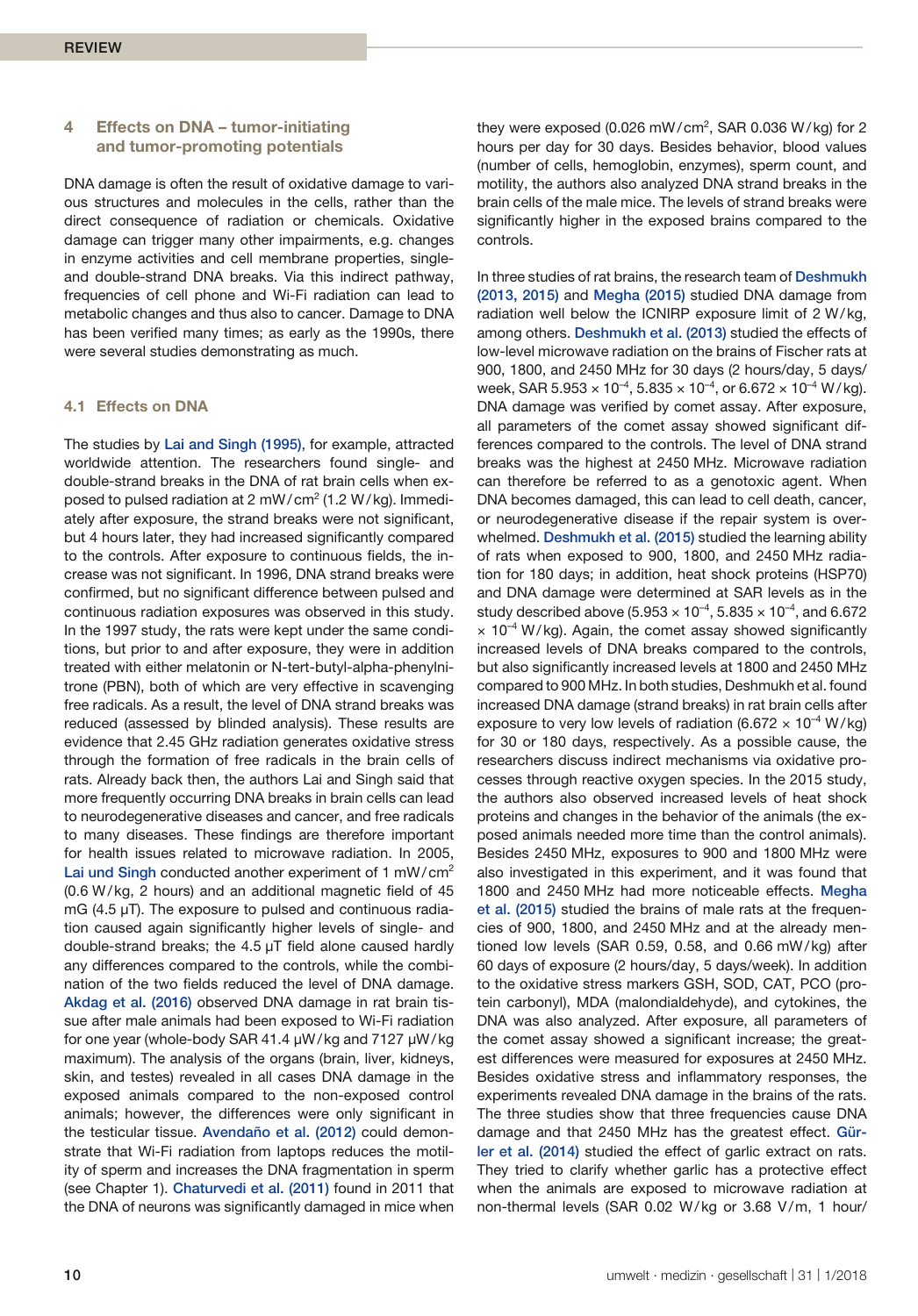day for 30 days). The exposure limit for the public is set at 0.08 W/kg. One group received an oral garlic extract daily one hour prior to exposure. After 30 days, lipid peroxidation (MDA), protein oxidation, and DNA oxidation (formation of 8-hydroxy-deoxyguanosine, 8-OHdG) were determined in the whole blood. In the exposed group, the concentration levels of 8-OHdG were significantly increased in brain tissue and blood plasma compared to the control group. The garlic extract prevented the increase in DNA oxidation (of 8-OHdG). The protein oxidation (level of advanced oxidation protein products, AOPP) in the blood was significantly higher compared to the controls; due to the garlic extract, the levels of the exposed group were similar to those in the control group. The brain tissue and lipid peroxidation levels were indistinguishable among the three groups. Conclusion: Lowlevel exposure to 2.45 GHz radiation can cause significant oxidative damage in the DNA and proteins of the brain tissue and blood of rats; certain substances in the garlic extract can significantly reduce the oxidative effect. The low SAR value of 0.02 W/kg may be the reason that lipid peroxidation was not found to increase.

Kesari/Behari and collaborators (2010a, 2010b, 2012) also studied rat brains after the male animals had been exposed to 2.45 GHz radiation (2 hours/day for 35 days, 0.34 mW/cm<sup>2</sup>, whole-body SAR 0.11 W/kg). In the exposed rat brains, the comet assay revealed significantly increased double-strand breaks (double-blind analysis), i.e. significant DNA damage. In addition, the activity levels of the enzymes SOD, glutathione peroxidase, and histone kinase were reduced and the catalase level had increased. The researchers point out that the significant changes, DNA damage, and oxidative stress can lead to tumor promotion. The balance between damage and the ability to repair is disturbed, which can lead to mutations or apoptosis. Already in 1993, Maes and collaborators observed a threefold increase in chromosome aberrations and micronuclei in lymphocytes of volunteers after their blood samples had been exposed to 2.45 GHz radiation (50 Hz pulse, 80 mW/ml, 75 W/kg) for 120 minutes. The increase was less after 30 minutes. Sister chromatid exchange did not occur more often in exposed samples. The authors noted that this finding was surprising because the exposure level was too low (according to proponents of the thermal dogma still prevalent today) to be able to break chemical bonds directly. Paulraj and Behari (2006b) examined the brains of 35-day-old male rats for DNA damage. The rats were exposed with 0.344 mW/cm<sup>2</sup> (1 W/kg) for 2 hours per day, 5 days a week for 35 days. In the exposed group, significantly increased single-strand breaks were found (controls 24.11  $\pm$  4.47 um or 41.011  $\pm$  4.66 um DNA migration). In the simultaneous experiments at 16.5 GHz, similar effects were observed. In this study, DNA damage was also seen as a possible risk for disorders, impairments of neurological functions, and the development of degenerative diseases. In 1994 Sarkar et al. found significantly increased levels of DNA breaks in the brains and testes of mice when exposed to 2.45 GHz radiation (2 hours/day, 1 mW/cm<sup>2</sup>, continuous wave, SAR 1.18 W/kg) compared to the controls, whereby the exposure levels were below the ICNIRP limits. The researchers emphasize that this is not a thermal effect and that this mutagenic effect significantly increases the risk for cancer promotion in the brain and genetic material. Already back then, they suggested that the exposure limits should be reviewed. Zotti-Martelli et al. (2000) exposed human lymphocytes of two healthy 27-year-olds to three different devices per frequency (2.45 – because this is the resonance frequency of water – and 7.7 GHz, for 15, 30, and 60 minutes, at 10, 20, and 30 mW/cm<sup>2</sup>, blinded analysis of duplicate trials), and based on micronucleus tests, found that the frequency of micronuclei in the exposed lymphocytes rose with increasing exposure duration and field strength; the effect was significant at higher field strengths and for longer exposure durations. The levels at 2.45 GHz were as follows for subjects in both studies: controls 2.5 ‰ at 30 mW/cm<sup>2</sup> and 7.5‰, 8.5‰, and 11.5‰ for the exposure durations of 15, 30, or 60 minutes. The cell cycle did not change and binucleated cells did not show any significant differences; the temperature did not increase, either. The researchers point out that neurasthenia, vascular damage in the nervous system, and cancer mortality occur more frequently in radar technicians. They recommend implementing protective measures against non-ionizing radiation.

## **4.2 Effects on cancer (cells)**

Cig B, Nazıroğlu M (2015) studied the effect of distance to the radiation source on apoptosis, oxidative stress, and calcium accumulation in the cytosol via TRPV1 channels as caused by cell phones (900 and 1800 MHz) and Wi-Fi (2450 MHz) in breast cancer cells. The TRPV1 channel – a channel permeable to cations, in this case  $Ca<sup>2+</sup>$  ions – opens in the presence of harmful heat, oxidative stress, and capsaicin (CAP, trigger of heat in pepper/chili). The analysis of calcium signals, ROS production, cell survival, and apoptosis revealed that Wi-Fi and cell phone radiation at 10 cm distance can produce significant oxidative responses and apoptosis in cancer cells. A distance greater than 10 cm may provide a certain protection against oxidative stress, apoptosis, and too high levels of intracellular  $Ca^{2+}$  ions. There were no significant differences at the distances of 20 and 25 cm. Czerska et al. (1992) exposed human lymphocytes from fresh blood to pulsed and continuous radiation of 2.45 GHz (12.3 W/kg) and examined the cells for degeneration (microscopy by three independent examiners under blinded conditions). Controls were sham-exposed at 37 °C, and heat-treated cells (0.5, 1.0, 1.5, and 2 °C above) served as positive controls. At 37 °C, exposure to continuous radiation caused no increase in degenerate cells, but cell damage was observed; with an increase in temperature, the number increased. The pulsed radiation without any increase in temperature generated a significant increase in degenerate cells. With an increase in temperature, the pulsed radiation caused the highest number of degenerate cells. Continuous and pulsed radiation generate degenerate lymphocytes in different ways (lymphoblastic transformation). In a review paper, Nazıroğlu, Tokat, and Demirci (2012c) discussed the role of melatonin in the context of oxidative stress caused by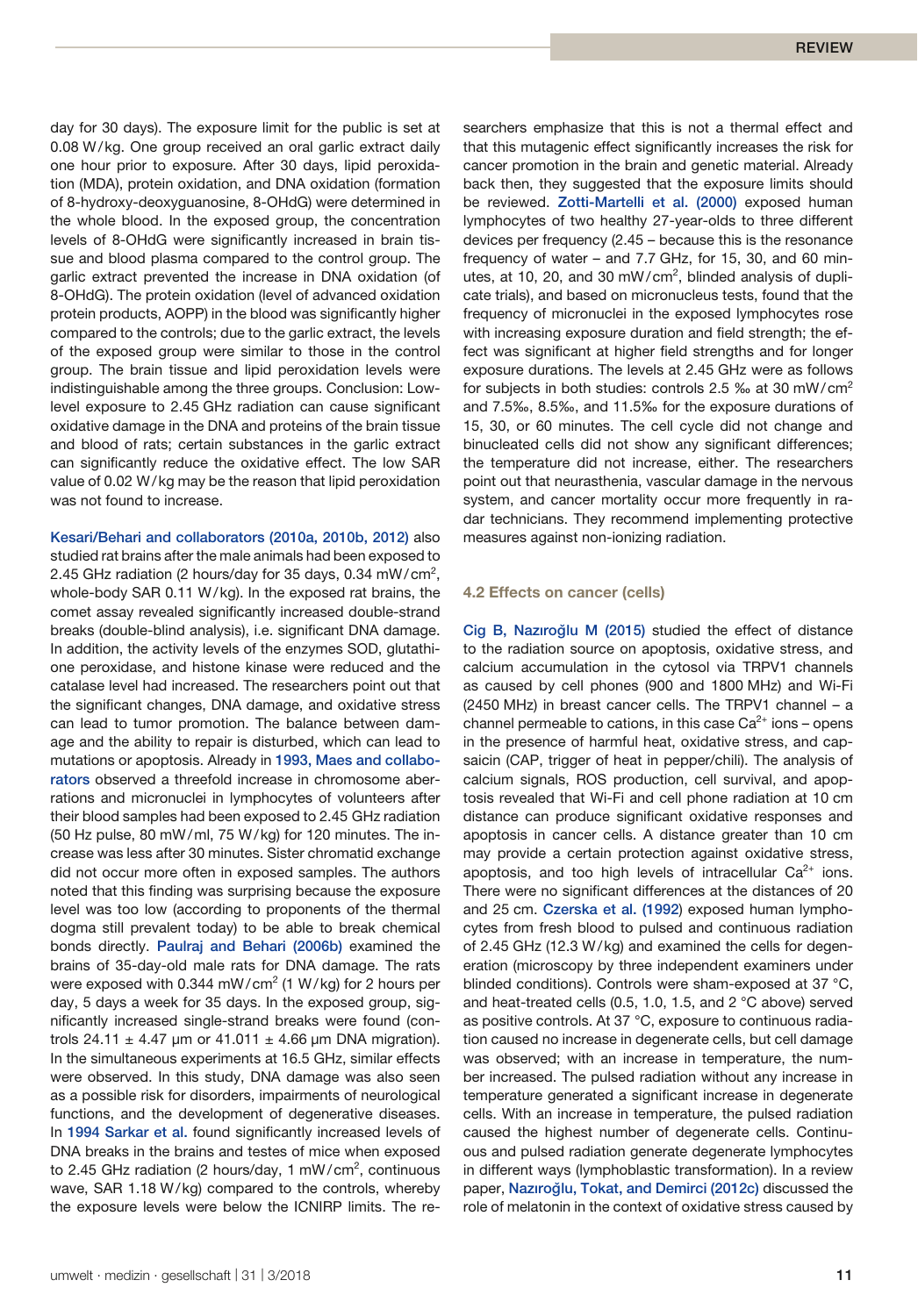EMF (ELF and RF) in connection with the calcium ( $Ca<sup>2+</sup>$ ) signal pathway in breast cancer. Calcium ( $Ca<sup>2+</sup>$ ) homeostasis is one of the most important factors for the physiological functioning of cells because it is involved in cell growth, signal transmission, and apoptosis. It is regulated by ion channels in cell membranes and many other cell components, including melatonin. Melatonin also acts as a radical scavenger for oxidative stress. The researchers reviewed 89 studies and concluded that melatonin plays an important role as an antioxidant, for the calcium influx into cells, and as a hormone. In the case of a disturbed calcium ( $Ca<sup>2+</sup>$ ) homeostasis and melatonin concentration level, women who work at night could be at higher risk of developing estrogen-dependent breast cancer because exposure to electromagnetic fields at night lowers the production of melatonin. Szmigielski et al. (1982) exposed mice to 2.45 GHz radiation (2 hours/day, 6 days/week for 1 to 6 months, 5 or 15 mW/cm<sup>2</sup>), and for comparison, a sham-exposed group was used with animals that were chronically stressed and treated with the carcinogenic substance benzopyrene. Over the course of a year, it became obvious that the radiation exposure lead to a significantly faster growth of skin tumors and that the number of tumors was twice as high after 10 months compared to the non-exposed controls.

# **5 Effects on cardiac activity**

Wi-Fi radiation also affects cardiac activity and blood pressure. Saili et al. (2015) studied the impact of radiation on the heart of rabbits. The effects on cardiac activity were recorded while the radiation exposure (1 hour) was provided by an access point at a distance of 25 cm; there was a parallel group of non-exposed animals. In the exposed rabbits, a significant increase in heart rate and blood pressure were observed; Wi-Fi radiation affected the heart rate variability. This shows that 2.45 GHz radiation changes the regulation of the cardiovascular system. The ECG was unchanged. The 2.45 GHz radiation of Wi-Fi devices most likely acts on receptors, which leads to a change in the bond between receptor and ligand. The impact of the radiation on heart rate variability causes the higher heart rate and higher blood pressure. Zhu et al. (2016) found a plausible mechanism for the apoptosis in heart muscle cells of rats due to microwave radiation. Exposure to 2.45 GHz radiation was carried out at 50, 100, 150, and 200 mW/cm<sup>2</sup> for 6 minutes. The following parameters were investigated: ATP activity, respiratory chain in the mitochondria, the enzymes creatine kinase (CK), lactate dehydrogenase (LDH), and aspartate transaminase (AST), troponin I, the oxidative parameters SOD, GSH, and lipid peroxidation, apoptosis proteins (MAP kinase pathway), and morphology. All biochemical parameters showed significant dose-dependent changes, some of which were highly significant – the higher the dose, the greater the change. Tissue analysis under the optical and electron microscopes showed dose-dependent significant morphological changes such as irregular striations of heart muscle cells, discoloration of cell nuclei, fewer mitochondria with destroyed membranes, and other degenerative manifestations. Furthermore,

significantly increased levels of apoptosis proteins and rates were found which means that the radiation facilitated the apoptosis of the heart muscle cells via the mitochondrial pathway. Overall, radiation exposure leads to an oxidative imbalance (oxidative stress), malfunctioning mitochondria, and apoptosis in heart muscle cells. For the effects on cardiac activity, further evidence is provided by the studies of Kim MJ, Rhee SJ (2004) (see Chapter 8.2) and by two studies of Lebrecht von Klitzing (2014, 2016).

#### **6 Mechanism of action – oxidative cell stress**

The formation of free radicals or reactive oxygen species (ROS) is a process that occurs in all cells during normal metabolism. The cells can counteract this process using antioxidant molecules. Both processes are usually in balance. Should this balance be disturbed too greatly by external factors, cells can initiate apoptosis, the programmed cell death. These processes involve, among others, reactive oxygen species, including oxygen (O2<sup>∙</sup>) radicals, hydroxyl (OH) radicals, and hydrogen peroxide  $(H<sub>2</sub>O<sub>2</sub>)$ . They also pave the way for the first steps of carcinogenesis such as initiation and promotion as well as damage to cell membranes and DNA. Oxidative stress is one of the most frequently studied and documented effects of non-ionizing and non-thermal radiation. Oxidative mechanisms, which occur in biological systems, are well understood and reputable scientists do not deny them (Becker 2007, Hecht 2015, Hensinger/ Wilke 2016, Warnke/Hensinger 2013). Oxidative stress occurs when oxidative processes due to free radicals exceed the capacity of the antioxidant processes to neutralize, shifting the balance toward oxidation. In cells, various inflammatory injuries can be caused by, for example, oxidation of unsaturated fatty acids, proteins, and DNA: *"Free radicals are chemical entities characterized by a high reactivity. The formation of free radicals during the metabolism of xenobiotics is therefore an important mechanism of action through which some toxic agents may cause cellular damage. ... The interaction of free radicals with cellular components may lead to the formation of secondary radicals derived from proteins, lipids, or nucleic acids. These may, in turn, react with other cellular macromolecules, and initiate and thus maintain a chain reaction. Consequently, cellular damage may be exacerbated to a large extent. ... Radicals may have immediate effects, such as cellular necrosis and, eventually, fibrosis. They may, however, also result in delayed long-term effects, for example, tumorigenesis"* (Marquardt 1994: Lehrbuch der Toxikologie).

#### **6.1 WLAN/Wi-Fi leads to oxidative cell damage**

One of the most important review papers on ROS was published by Yakymenko and colleagues (2016). The paper discusses the mechanism of damage due to microwave radiation exposure: The formation of ROS in cells and the oxidative damage of DNA as a result of the excessive formation of free radicals due to radiation exposure interfere with cell signal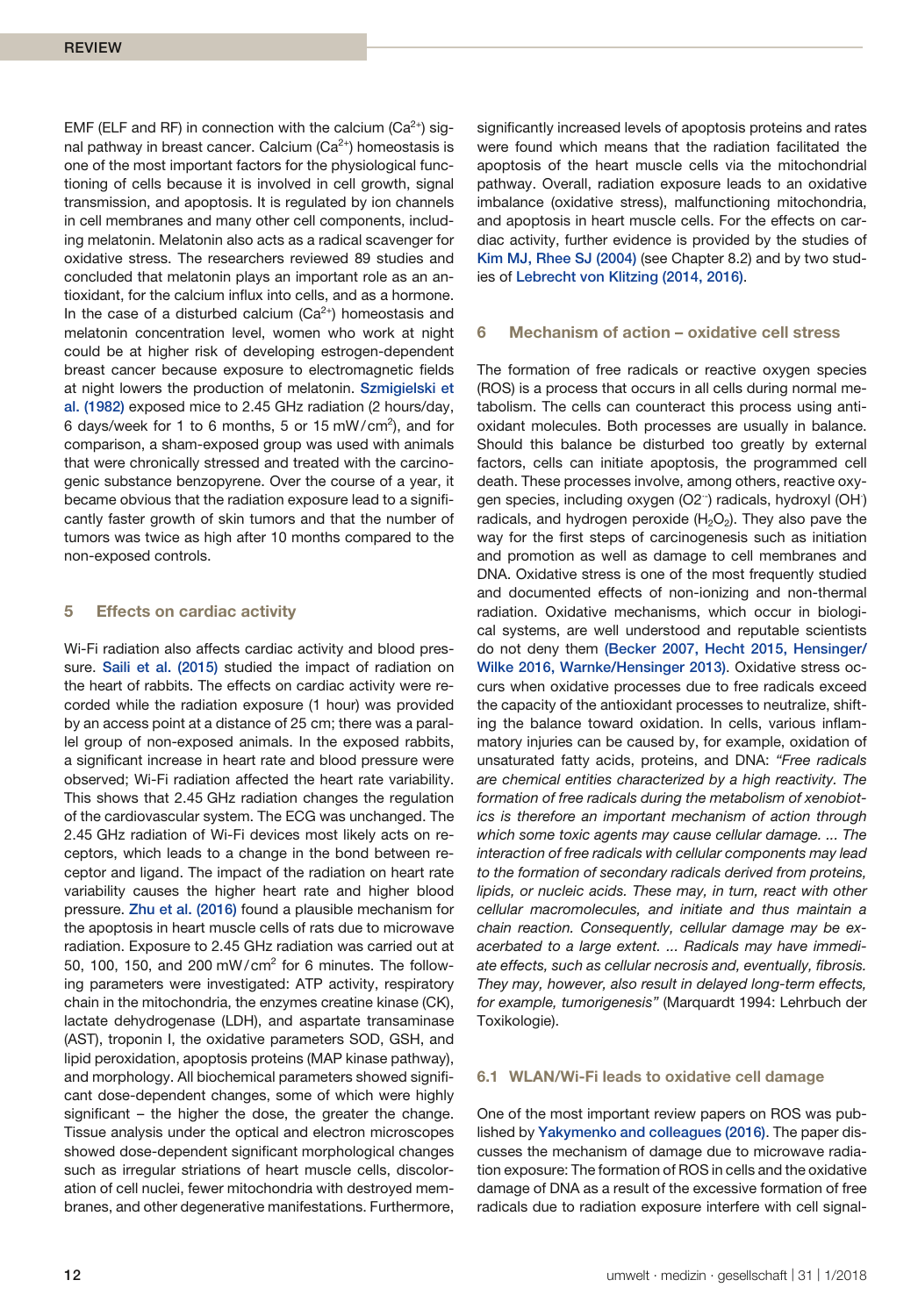ing paths and thus may lead to carcinogenesis. The findings are remarkable: The review of 100 scientific papers available at the time found that 93 showed oxidative damage or oxidative stress in biological systems – in vitro, in plants, animals, and humans. Among these papers, 12 studied the effects of 2.45 GHz. All of these studies were carried out at exposure levels below the ICNIRP exposure limits. The number of micronuclei, for example, increased already at 0.5 W/kg (exposure limit 2 W/kg), and ROS formed already at 0.1  $\mu$ W/cm<sup>2</sup> or 0.3 W/kg. A series of enzymes are involved in metabolic and oxidative processes (NADH oxidases, ornithine carboxylase (ODC), catalase, superoxide dismutase (SOD), cytochrome oxidase, and Na/K-ATPase). Cell structures are damaged (DNA, membranes, mitochondria, ion channels, electron transport chain, proteins, and others) as are  $Ca^{2+}$ dependent signal pathways and conformation changes of proteins. Once the damage reaches a certain level, apoptosis may be initiated. Extreme overproduction of ROS and oxidative DNA damage can cause cells to degenerate into malignant tumors. Oxidative stress is associated with carcinogenesis. Atasoy et al. (2013) observed adverse effects on the growth of rat testes due to common Wi-Fi devices (2.437 GHz). They exposed young animals for 24 hours per day for 20 weeks at a maximum SAR level of 0.091 W/kg and examined various parameters in the blood serum and testicular tissue. In most cases, there were significant differences between the exposed and non-exposed groups in terms of the measured parameters and levels of oxidative/ antioxidant molecules and enzymes (malondialdehyde MDA, activities of the enzymes xanthine oxidase, superoxide dismutase, catalase, glutathione peroxidase). The results show that chronic exposure of the whole body to a Wi-Fi router causes oxidative damage to developing testes. For this study, still developing animals were chosen because their organs, in particular their testes, respond more sensitively to radiation and because children in school and at home spend many hours in front of their computers and laptops. Chauhan et al. (2017) also observed oxidative stress in male rats after the animals had been exposed to a microwave oven at 0.2 mW/cm<sup>2</sup> (whole-body SAR 0.14 W/kg) for 2 hours per day for 35 days. The brain, liver, kidneys, testes, and spleen (triplicate trials) were examined for lipid peroxidation and tissue changes. In the brain, liver, and spleen, a significant increase in lipid peroxidation was found, and under the optical microscope, tissue changes were also found in the brain, liver, testes, kidneys, and spleen compared to the non-exposed control animals. The latter had normal tissue, while the radiation caused degenerate testicular tissue and damaged sperm cells – changes which could result in infertility. The authors suspect that these changes may also occur in humans. Degenerative changes were observed in the brain, including in the hippocampus, which is responsible for learning and memory. Likewise, in the spleen, liver, and kidneys of all exposed animals, structural changes were observed. In 2013 Eser et al. examined rat brains which had been exposed to 900, 1800, and 2450 MHz for oxidative stress in the frontal cortex, cerebellum, and brain stem, as well as inflammatory processes (interleukin-1β) and apoptosis (caspase-3). Exposure at 1.04 mW/cm<sup>2</sup> (SAR 1.04 W/kg) lasted for 2 months with 1 hour per day. After exposure, almost all parameters were significantly changed compared to the non-exposed controls: Tissue changes in the frontal cortex, brain stem, and cerebellum, oxidative status, apoptosis (caspase-3), and inflammation (interleukin 1 beta (IL-1β)). After exposure to 2.45 GHz radiation, the degeneration of neurons and apoptosis rate were highest in the frontal cortex and brain stem. The authors state that these changes may lead to functional impairments and the development of cancer. Kumari et al. (2012) examined antioxidant enzymes in adult male rats (2.45 GHz radiation, 2 hours/day for 35 days at a power density of 0.22 mW/cm<sup>2</sup>, whole-body SAR 0.15 W/kg). After exposure, the liver tissue was examined. The 2.45 GHz radiation induced an overproduction of free radicals, which led to the suppression of antioxidant enzymes and ultimately to oxidative stress in the liver, whereby the liver function was impaired (see Chapter 8 "Effects on Liver"). Othmann et al. (2017) observed in rats that the offspring suffered from oxidative stress when their mothers were exposed to Wi-Fi radiation from standard Wi-Fi routers (2.45 GHz). Exposed animals only had half the number of offspring compared to the control animals. In the first two weeks after birth, the exposed young animals showed delayed reactions, and their sense of balance and maturation of the motor system seemed to be impaired. The antioxidant enzymes in the brain were significantly changed. Changes in cholinesterase activity could affect the corresponding neurotransmitters and thus behavior. The Wi-Fi radiation temporarily disturbed the redox balance through oxidative stress; the oxidative impairments due to being exposed in utero are apparently compensated in adulthood. In adult animals, no abnormal motor or emotional behavior was observed. The study shows that exposure of pregnant mothers to 2.45 GHz Wi-Fi radiation has various adverse effects on the offspring. Brain development is delayed, and enzyme activities due to oxidative stress are changed without visibly lasting changes in the behavior of the adult animals. Özorak et al. (2013) studied in female rats how radiation exposures at 900, 1800, and 2450 MHz (Wi-Fi) affect the oxidative status in the kidneys, testes, and offspring. Pregnant animals and their offspring were exposed (1 hour/day, 5 days/week for 6 weeks, power density 12  $\mu$ W/cm<sup>2</sup>, 10 V/m, whole-body SAR 0.18  $\pm$ 0.07 W/kg); the assessment followed a double-blind protocol. The male offspring's development was examined in week 4, 5, and 6 after birth. In the kidney and testicular tissues, the following parameters were measured: lipid peroxidation, glutathione, enzyme activity of glutathione peroxidase, and the antioxidant vitamins A, E, and beta carotene, protein level, and trace elements (Cr, Fe, Cu, Mg, Mn, Se, Zn). Many lab values were significant or even highly significant compared to the non-exposed controls; others were not significant. The researchers concluded that RF radiation exposure contributes to significant levels of oxidative stress in the kidneys and testes during development and that the offspring may experience early onset of puberty. Yüksel et al. (2016) examined the hormone status of pregnant rats and their offspring after long-term exposure to 900, 1800, and 2450 MHz radiation. The dams were exposed for 1 hour per day for 5 days a week throughout the entire pregnancy, and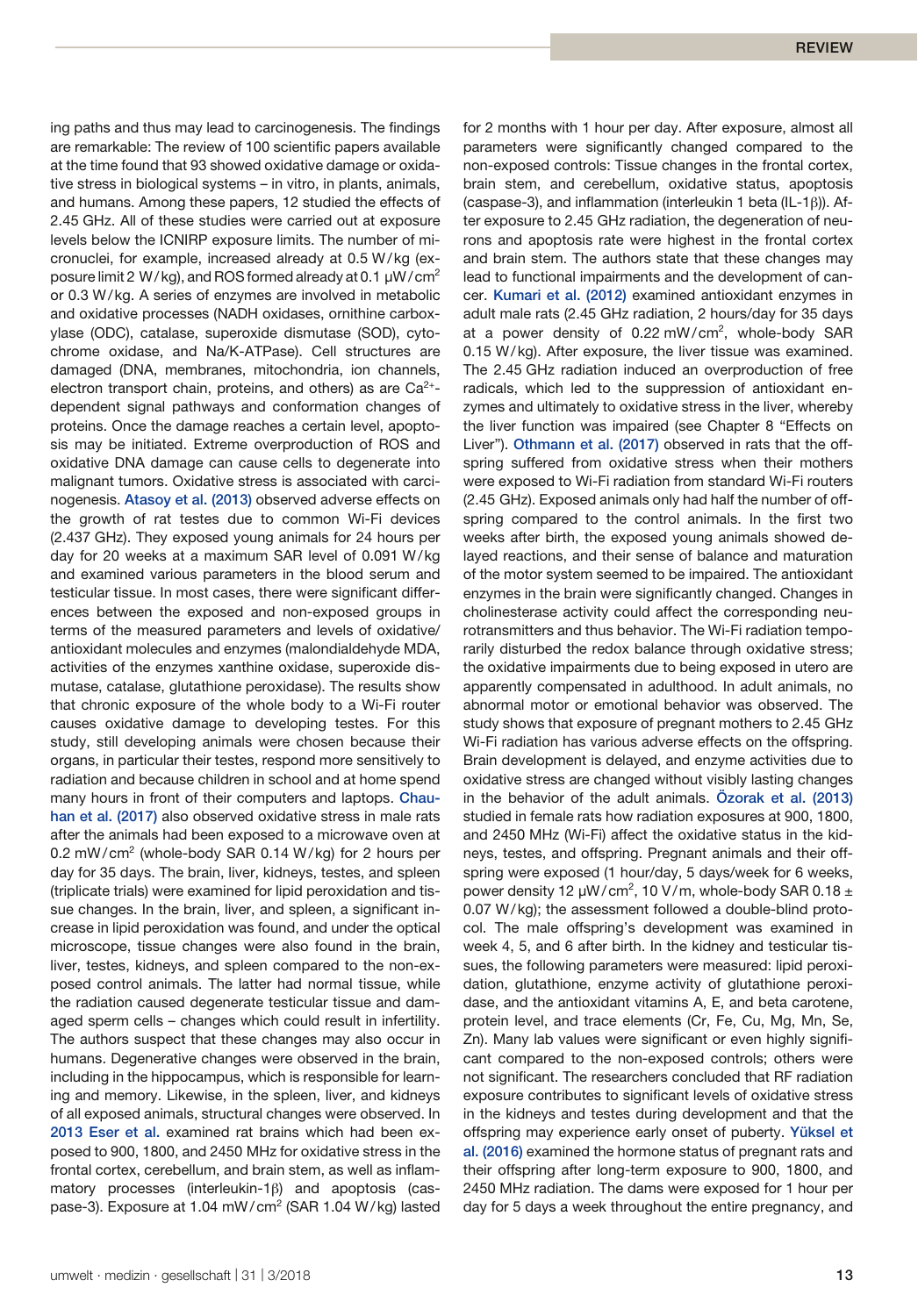the offspring were exposed for a whole year (52 weeks, 11 V/m, whole-body SAR 0.1 W/kg). The blood serum and uterine tissue were analyzed for lipid peroxidation and enzyme activities, GSH, antioxidant vitamins A, C, and E in blood plasma of the dams, as well as the hormones prolactin, estrogen, and progesterone in serum. In addition, the body temperature of the pregnant animals was measured. The assessment was conducted under double-blind conditions. In the adult animals, the findings showed hardly any differences in the oxidative ratios; only the overall oxidative status had significantly increased after exposure. In the offspring, lipid peroxidation was significantly higher in utero of the exposed group, GSH-Px activity was significantly lower, and GSH levels did not differ significantly. Concentration levels of the hormones were as follows: Almost all measured values were different between the control and exposed groups. For prolactin and estrogen, the decrease was more pronounced in adult animals exposed to 2450 MHz than to 900 and 1800 MHz. In the offspring, prolactin levels were also significantly lower, most significantly for 2450 MHz exposure. The body temperature significantly differed between the non-exposed and exposed groups. After long-term exposure (1 hour/day, 5 times per week for 1 year), all three frequencies caused changes in hormone concentration levels and oxidative stress in the pregnant animals and their offspring. The researchers do not rule out the possibility of additional changes during longer exposure, which may also manifest in humans, especially young teenagers who often use their cell phone for several hours a day.

## **6.2 Substances that protect cells**

As a response to oxidative stress, living organisms have developed antioxidant defense mechanisms; furthermore, antioxidant substances can be absorbed from food. These include catechins, selenium, the vitamins A, C, and E, beta carotene, and other plant components. Though we hardly need additional evidence to demonstrate that radio-frequency electromagnetic fields cause oxidative effects or microwaves produce free radicals and peroxides, experiments with antioxidant substances are well suited to confirm this fact. To demonstrate the oxidative effect of RF radiation exposure as well as the ability of different substances to protect against the effects of oxidative stress, various research teams have used extracts of garlic, basil, olive leaves, and the vitamins A, E, and C. The following studies confirm both the oxidative and antioxidant mechanisms in cells and tissues, the damage potential of Wi-Fi radiation and effect of protective substances. Aweda et al. (2003) examined in rats what effects an exposure level of 6 mW/cm<sup>2</sup> (2.45 MHz for 8 weeks) may have on lipid peroxidation. A control group was sham-exposed, and among the exposed groups, some also had additional ascorbic acid (vitamin C) and tocopherol (vitamin E) administered. Furthermore, the level of lipid peroxidation was determined in blood plasma. The analysis of free radicals and lipid peroxidation showed that the levels in exposed animals were significantly higher compared to the control animals; the administration of the vitamins C and E

reduced the oxidative effect. RF radiation exposure caused an increase in lipid peroxidation within 24 hours; after about one week of exposure, the levels dropped to the levels of the control group. When the animals were pretreated with the antioxidants vitamin C (ascorbic acid) and vitamin E (alpha tocopherol) before exposure to RF radiation, the levels dropped below the levels of the control group and increased within the study period. This means that RF radiation generates oxidative stress, which can be compensated by antioxidants. The research group of Aynali et al. (2013) observed oxidative damage in mucous membranes after exposure to 2.45 GHz radiation (1 hour/day for 28 days). Lipid peroxidation was significantly increased; the administration of melatonin significantly reduced this effect as well as glutathione peroxidase activity. Ceyhan et al. (2012) exposed the skin of two groups of male rats (2.45 GHz pulsed radiation similar to Wi-Fi, 1 hour/day for 4 weeks, SAR 64 mW/kg on the skin) and examined whether beta-glucan has a protective effect against oxidative stress in the skin. The activity of the antioxidant enzymes SOD, GSH-Px, and catalase as well as lipid peroxidation levels were measured in skin samples. The RF radiation produced significantly increased levels of lipid peroxidation and catalase activity as well as significantly decreased SOD and GSH-Px activity. The treatment with betaglucan slightly increased catalase activity and did not significantly prevent the decrease in GSH-Px activity compared to the controls. Lipid peroxidation was significantly lower due to beta-glucan, almost at the level of the control group. This study demonstrates the protective effect of an additional substance against oxidative stress due to RF radiation. After exposure to 2.45 GHz radiation (1 hour/day for 28 days, 11 V/m, SAR 0.1 W/kg), Gümral and Nazıroğlu (2009) measured oxidative stress in blood plasma of male rats, which could be prevented by L-carnitine; selenium did not have a protective effect.

Kim and Rhee (2004) fed rats with green tea catechins and discovered that the latter protect rats from microwave-induced oxidative damage in cardiac tissue (see also Chapter 5 "Effects on Cardiac Activity"). Cardiac tissue is particularly susceptible to oxidative stress, which can lead to diseases like high blood pressure and cardiovascular disorders. The polyphenol component catechin, which is found in green tea, is a highly effective antioxidant that scavenges free radicals. The oxidase system was activated and the levels of superoxide radicals, lipid peroxides, oxidized proteins, and lipofuscin increased. The antioxidant defense system of the cardiac tissue was weakened in the rats exposed to RF radiation, but the oxidative damage was significantly reduced by the administration of catechin. Over the last years, the research group of Prof. Mustafa Nazıroğlu has carried out several experiments on oxidative stress, some of which included the administration of substances that can compensate the harmful effects of microwave radiation. Besides exposing rats to 2.45 GHz radiation (1 hour/day for 28 days), Türker et al. (2011) administered selenium and L-carnitine and determined the concentration levels of lipid peroxidation and the antioxidant vitamins A, C, and E in cardiac tissue. The exposed groups showed significantly increased levels of lipid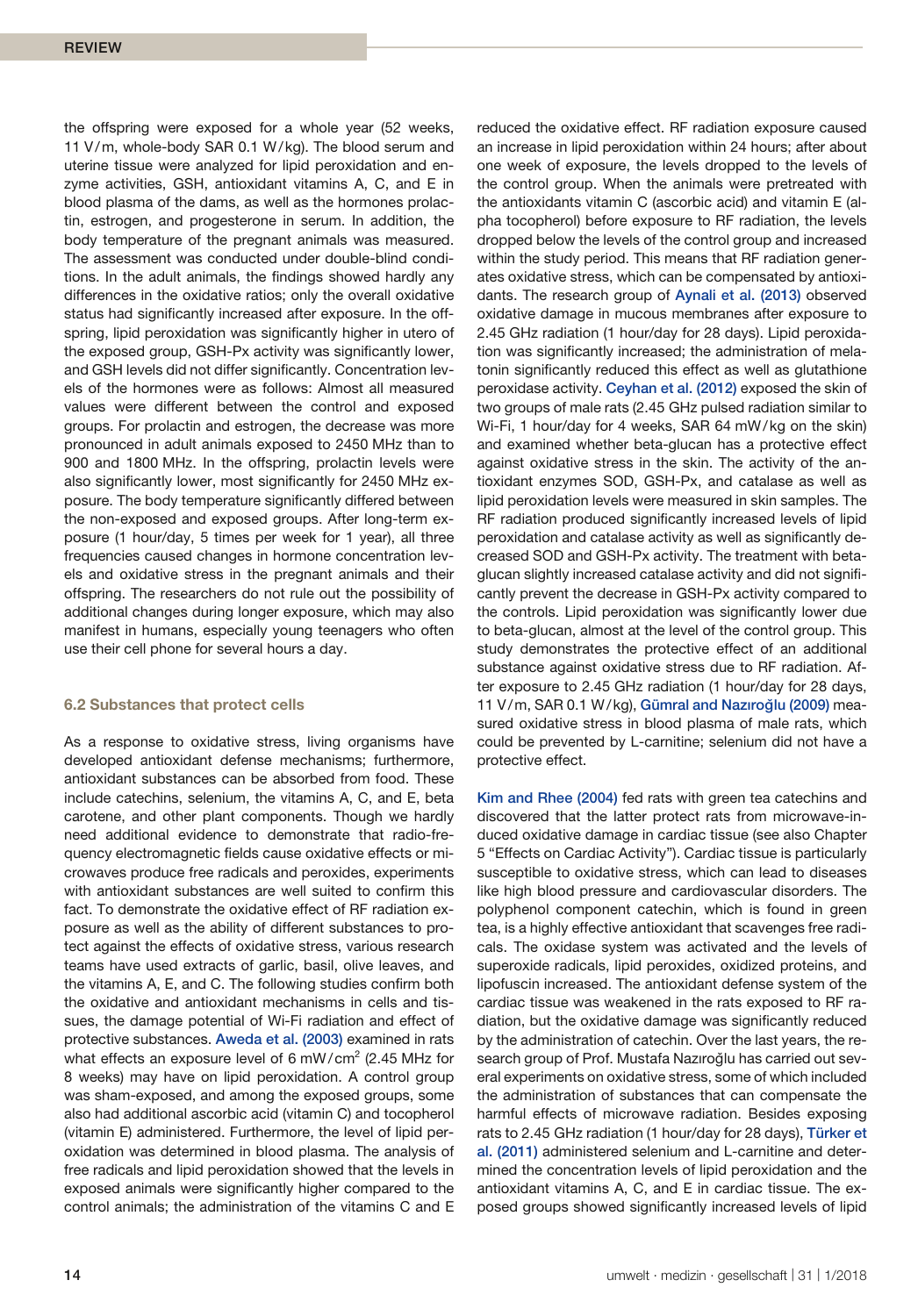peroxidation, which were significantly reduced by selenium and L-carnitine. The concentration levels of the vitamins C, A, and E were decreased in the exposed animals; however, they were higher in those treated with selenium and L-carnitine. Likewise, the activity of the enzyme glutathione peroxidase was higher. Overall, exposure to 2.45 GHz radiation caused oxidative stress in the hearts of rats. The administration of selenium and L-carnitine could reduce the oxidative effect of the 2.45 GHz radiation. Meena et al. (2014) studied in male rats whether melatonin has a protective effect when the animals are exposed to 2.45 GHz radiation (2 hours/day for 45 days, 0.21 mW/cm<sup>2</sup>, SAR 0.14 W/kg). Due to the RF radiation exposure, a very high level of ROS production was observed in the testicular tissue; melatonin decreased the ROS levels. In sperm cells, DNA strand breaks and apoptosis rates were very high due to the 2.45 GHz radiation exposure; the administration of melatonin reduced these levels, even though they were still significantly above the control levels. The RF radiation exposure caused significantly lower testosterone levels in the testes, but they were significantly higher with the administration of melatonin. Under the microscope (blinded analysis), the exposed tissues showed disorganized seminiferous tubules and inflammation in the testicular tissue, effects which were prevented by melatonin. The non-exposed controls showed normal reproductive and Sertoli cells with a normal developmental cycle. Melatonin reduced the changes in the enzymes lactate dehydrogenase isoenzyme (LDH-X) and xanthine oxidase (XO) in the testes caused by lipid peroxidation and protein oxidation. The oxidative stress in the testicular tissue generates DNA damage and affects the development of sperm. The authors wonder whether microwave radiation may affect the polarization of cell membranes and that, to a certain extent, melatonin has an impact on xanthine oxidase whose enzyme activity was significantly increased by the radiation exposure. Melatonin could be used as a therapeutic agent. Oksay et al. (2014) also observed in the testicular tissue of rats that the oxidative damage due to 2.45 GHz radiation at 0.1  $\mu$ W/cm<sup>2</sup> (1 hour/ day, 30 days, pulse 217 Hz, 10 V/m, SAR ca. 0.143 W/kg) can be reduced by the administration of melatonin. Melatonin is an efficient radical scavenger that protects testes from lipid peroxidation when 2.45 GHz radiation causes oxidative damage in the testicular tissue of rats. Salah et al. (2013) studied the effectiveness of olive leaf extracts (daily administration during exposure) on disturbances of the glucose metabolism and oxidative stress in the liver and kidneys of rats caused by exposure to Wi-Fi signals (2.45 GHz, 1 hour/ day for 21 days). The cages were placed underneath an access point of a Wi-Fi device. The following parameters were measured: MDA, the enzymes GSH-Px, catalase, SOD, and thiol group levels, tissue changes, total protein in plasma, cholesterol, triglyceride, alanine transaminase (ALT), aspartate transaminase (AST), uric acid, creatinine, and iron level. The RF radiation exposure caused diabetes-like conditions and almost all parameters measured in blood plasma were significantly changed. The olive leaf extract prevented disturbances of the glucose metabolism and restored the enzyme activity of GSH-Px, catalase, and SOD and the thiol group level in the liver and kidneys. The increased MDA levels after

exposure were reduced by the olive leaf extract in the liver, but not in the kidneys. This means that the olive leaf extract reduced the oxidative stress and thus the disturbances of the glucose metabolism. Histological examination revealed damaged liver cells after exposure; damage was reduced by the olive extract. The data show that subchronic exposure to 2.45 GHz radiation causes metabolic disorders and especially disturbs the glucose metabolism; the olive leaf extract improved the glucose metabolism and minimized the adverse effects of oxidative reactions caused by the radiation exposure. Tök L, Nazıroğlu M (2014) examined the effectiveness of melatonin on the eye lenses of male rats when exposed to 2.45 GHz radiation (217 Hz pulsed, 1 hour/day for 30 days,  $0.1 \mu W/cm^2$ , 11 V/m, corresponds to a wholebody SAR of about 0.1 W/kg). The analysis of the oxidative parameters (lipid peroxidation, GSH, GSH-Px activity) in the homogenate of the lenses revealed some significant and some non-significant results. The results show that Wi-Fi radiation led to a non-significant increase in the lipid peroxidation level in the eye lenses, and melatonin to a significant decrease. The GSH-Px activity was significantly decreased during exposure, and the administration of melatonin significantly increased the activity compared to the controls. After exposure, GSH was non-significantly decreased, while the addition of melatonin significantly increased the GSH concentration levels compared to the Wi-Fi-exposed group.

# **7 Effects on cell cycle**

Cleary et al. (1996) wanted to clarify whether continuous 2.45 GHz and 27 MHz radiation have a non-thermal effect on the cell cycle. They exposed synchronized ovarian cells of hamsters (2 hours, SAR 5 and 25 W/kg). In cell cultures, the cell cycle, division, and growth were examined from 2 hours to 4 days after exposure. It was shown that both frequencies have different effects: 2.45 GHz radiation causes changes during all stages of the cell cycle and its effect was twice as high compared to exposure at 27 MHz under the same temperature conditions (37 °C). In the hamster cell line V79, Ballardin et al. (2011) studied the non-thermal effects of 2.45 GHz (5 and 10 mW/cm<sup>2</sup>) on cell division (in particular, the spindle apparatus) and survival rate. Apart from the RF radiation exposure, the cells were also subjected to heating (15 minutes 38-41 °C). Under exposure conditions, the number of cells with defective spindle apparatus was much higher, more so at 10 than at 5 mW/cm $^2$  compared to the controls. The number of cells with apoptosis was significantly increased at both field strengths. Up to 41 °C, the temperature had no impact on the correct functioning (assembly) of the spindle apparatus; at 40 and 41 °C, the apoptosis rate increased. From these results, we can conclude that, despite the very short exposure duration, the changes are due to the RF radiation exposure and not thermal effects. The researchers assume that short-term radiation exposure with the resonance frequency of water in V79 cells causes reversible changes in the spindle apparatus and the cells return to a normal cell cycle, while longer exposure periods could cause irreversible effects.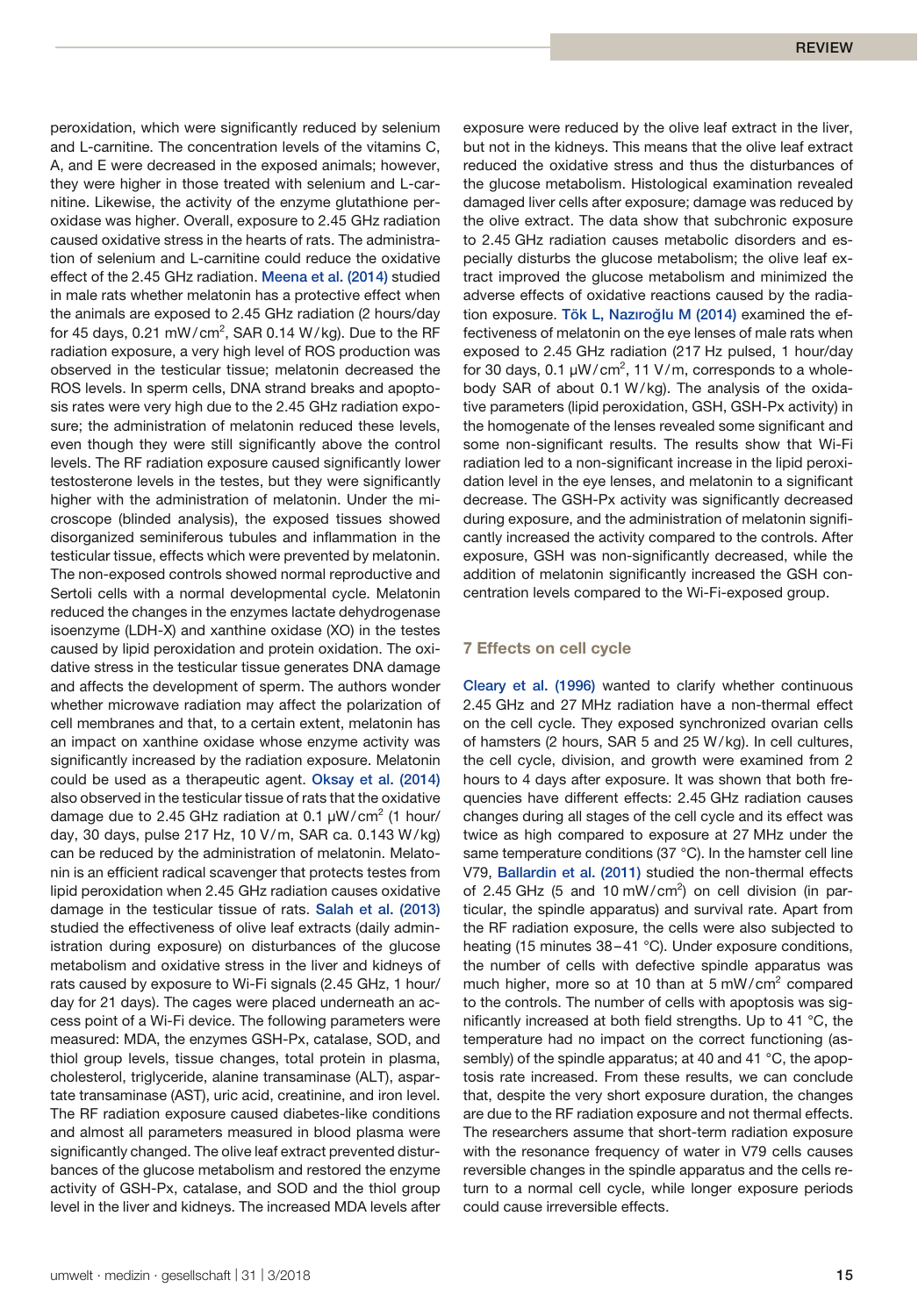#### **8 Effects on the liver**

Holovska et al. (2015) examined the livers of rats for structural and ultrastructural changes under the optical and electron microscope following exposure to 2.45 GHz radiation (3 hours/day for 3 weeks, power density 2.8 mW/cm<sup>2</sup>). In the exposed livers, they observed more blood in the vessels, sporadic necrotic liver cells, dilation of liver sinusoids; the cell nuclei were irregular and contained condensed chromatin. Some hepatic lobules showed small foci of inflammation. The electron microscope revealed changes in the membrane structures, some had binucleated cells, significantly more vesicles in the cells, irregularly shaped cell nuclei, and significantly more lipid droplets of varying sizes. RF radiation exposure can therefore have adverse effects on the liver cells of rats. Kumari et al. (2012) studied antioxidant enzymes and liver function tests in adult male rats exposed to 900 MHz and also 2.45 GHz from a microwave oven (2 hours/day for 35 days at 0.22 mW/cm<sup>2</sup>, whole-body SAR 0.15 W/kg). After exposure, many parameters of liver tissue were examined: activity of the antioxidant enzymes GSH-Px, SOD, catalase, and lipid peroxidation (MDA) to determine damage to the cell membranes, and for the liver function test total bilirubin (TBIL), alkaline phosphatase (ALP), alanine transaminase (ALT), and aspartate transaminase (AST), as well as total protein, albumin, and globulin. It was observed that a slight increase in ROS leads to an increased activity of antioxidant enzymes, while high concentration levels of ROS inhibit these enzymes so that they cannot carry out their protective function against ROS. Antioxidant activity and ROS suppression are important to protect the liver from radiationinduced damage. The 2.45 GHz radiation exposure produced significantly reduced levels of GSH-Px (13.33  $\pm$  069 to  $22.12 \pm 0.82$  nmol/min/ml) and liver SOD activity (32.50  $\pm$  1.52 to 52.31  $\pm$  1.52 U/ml), whereas the catalase level in the liver was significantly increased (24.74  $\pm$  2.31 to 17.73  $± 2.42$  nmol/min/ml). As an indication of cell membrane damage, the MDA concentration levels were significantly increased (3.92  $\pm$  0.44 to 1.87  $\pm$  0.55 nmol/min/ml). The concentration levels of TBIL, ALP, ALT, and AST were significantly higher than in the control group. These findings show that 2.45 GHz radiation causes excessive production of free radicals, which inhibit the antioxidant enzymes and thus lead to oxidative stress in the liver and damage cells, tissues, and organs. Similar results were also found for 900 MHz.

## **9 Effects on the thyroid**

Misa-Agustiño et al. (2012) found that heat shock protein levels of HSP70 and HSP90 were changed due to 2.45 GHz radiation exposure below the thermal threshold after 90 minutes and 24 hours (average SAR at 0.046, 0.104, and 0.482 W/kg in the thyroid or whole-body SAR at 0.0169, 0.0364, and 0.161 W/kg). They examined the thyroids of rats and noticed that the cells did not show any damage and that the HSP concentration levels were significantly reduced after 90 minutes of exposure, but no apoptosis mechanisms (chromatin condensation, cell nucleus fragmentation) were creased again, but remained below the control levels. The 2.45 GHz radiation generated stress in the thyroid; however, without initiating apoptosis in the thyroid tissue. Misa-Agustiño et al. (2015) studied the effects of 2.45 GHz radiation on thymus cells in rats under similar conditions as above (mean SAR in thymus 0.046, 0.104, and 0.482 W/ kg, whole-body SAR 0.0169, 0.0364, and 0.161 W/kg) at 1.5, 3.0, and 12 W for 30 minutes. Ninety minutes after the RF radiation exposure, protein concentration levels, HSP90, HSP70, and GR levels (glucocorticoid receptors) were determined and morphological changes examined in thymus tissue and cell extracts. Under the microscope, many changes were found: increased permeability of the endothelium (red blood cells outside the vessels), new formation of vessels, significantly more reticular epithelial cells and red blood cells. The number of glucocorticoid receptors (GR) in the thymus cortex of the exposed animals had also increased. Furthermore, the HSP90 level was lower and in one sample, the HSP70 level was higher. The changes are an indication of cell stress and an impaired immune response due to the radiation exposure, as well as impairment of maturity and apoptosis in thyroid tissue and development of thymocytes. The changes in HSP levels mean that the functions of apoptosis and immune response are not properly regulated. Besides the changes in behavior and EEG in the rats due to 2.45 GHz radiation exposure, Sinha (2008) also found impaired thyroid hormone levels (TSH,  $T_3$ ,  $T_4$ ). The non-thermal exposure (2 hours/day for 21 days,  $16.5 \mu W/cm^2$ ) caused a 2.1 % increase in the water content of the brain, leading to swelling of 6.97 %. Parallel to the significant changes in behavior (higher motor activity and others),  $T_3$  was significantly decreased in the blood on days 16 and 21,  $T_4$  was significantly increased on day 21, and the TSH level differed non-significantly compared to the controls. The low field strengths may be harmful; they are sufficient to change thyroid hormone levels and the responses of the animals. There could be a connection between changes in hormone levels and behavior because thyroid hormones work together with other neurohormonal systems and neurotransmitters. The behavior of the exposed animals significantly differed from that of the non-exposed ones; the exposed animals turned out to be hyperactive.

initiated. After 24 hours, the HSP concentration levels in-

#### **10 Effects on gene expression**

Lee et al. (2005) found that pulsed 2.45 GHz radiation of a magnetron device (SAR 10 W/kg, pulse 133 W/kg for 155 µs, 320 V/m) changed the gene expression in human cell cultures of the HL60 cell line (promyelocytic leukemia cell line) after 2 and 6 hours of exposure. The gene expression of 221 genes was changed after 2 hours of exposure (early genes); after 6 hours, 896 genes were affected, of which 742 were known and 154 unknown. Among them, genes for apoptosis (6), metabolism, polysaccharide biosynthesis, RNA functions, and translation were upregulated; genes for transport, metabolism, RNA functions and cell cycle (23) were downregulated. Overall, the gene expression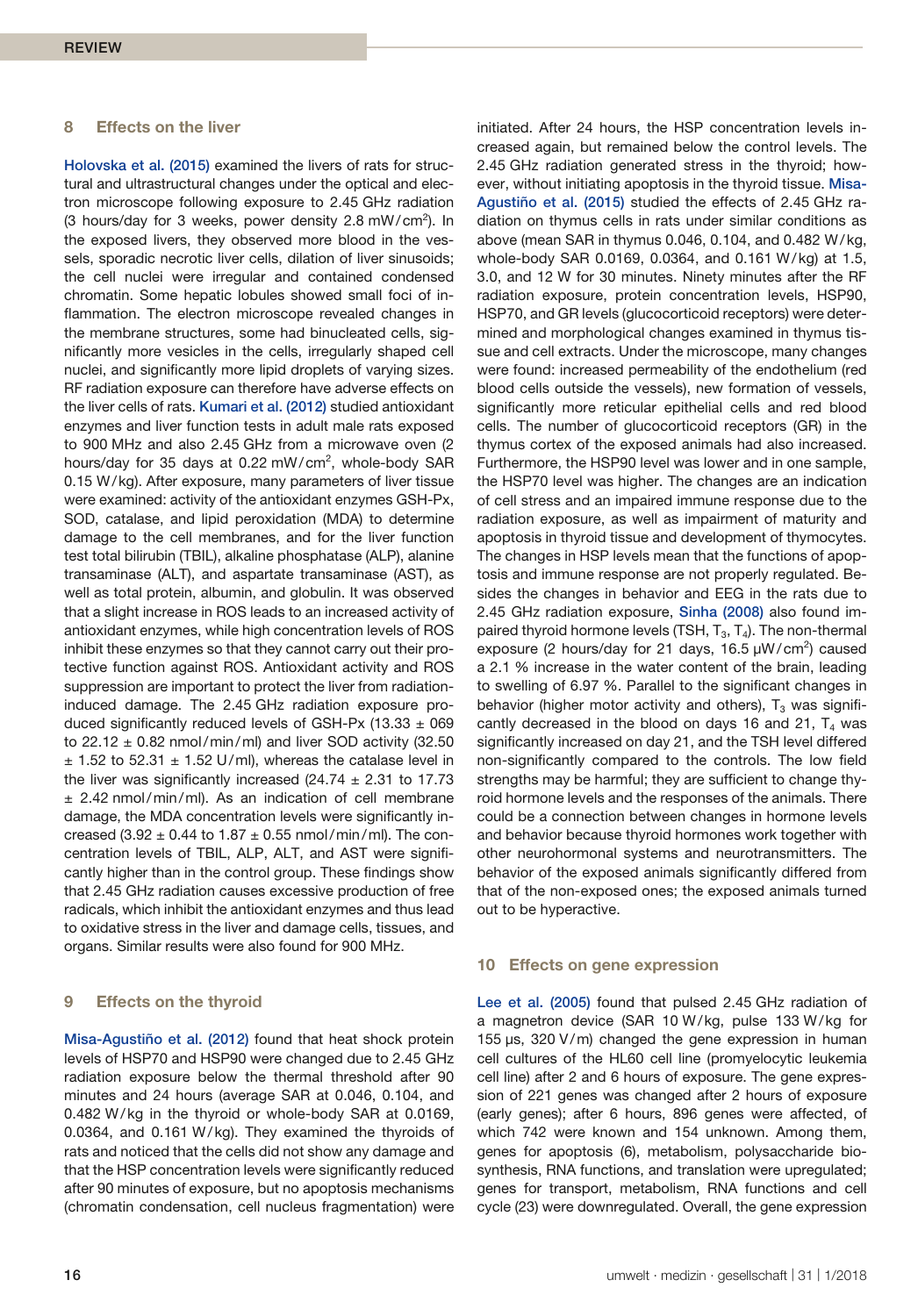of heat shock proteins had not significantly increased even though some genes were significantly different. The results demonstrate that 2.45 GHz radiation changes the gene expression via non-thermal mechanisms in cell cultures.

# **11 Effects on cell membranes**

The study by Panagopoulos et al. (2015), published in the Scientific Reports of the Nature Publishing Group, proposed the hypothesis that polarization, which is the fixed spin direction of the electric field vector of a wave, is a crucial factor in understanding biological effects of electromagnetic fields at low exposure levels. Since polarization, like the pulse modulation of microwave radiation, is a property independent of a given power density level, it can also cause damage associated with this type of radiation at extremely low exposure levels. Panagopoulos et al. found that, after only 4.8 minutes of exposure, the Wi-Fi frequency at a "low" power density level of 0.8 µW/cm² can also lead to irregular responses in the ion channels of cell membranes, which is caused by polarization. Calcium  $(Ca^{2+})$  homeostasis is one of the most important factors for the physiological functioning of cells because it is involved in cell growth, signal transmission, and apoptosis. It is regulated by ion channels in cell membranes. Nazıroğlu et al. (2012a) found in the brain tissue of male rats (double-blind analysis) that melatonin acts and regulates via calcium  $(Ca^{2+})$  ion channels when exposure to pulsed 2.45 GHz radiation (0.1  $\mu$ W/cm<sup>2</sup>, SAR 0.1434) produces oxidative stress in neurons and increases the  $Ca<sup>2+</sup>$  influx. Voltage-gated calcium channels (VGCC) and voltage-independent, calcium-permeable cation channels (TRPM2) are involved. This means that the radiation of Wi-Fi devices causes oxidative damage via calcium channels and an increase in intracellular  $Ca^{2+}$  ions. Melatonin protects brain tissue from damage by counteracting oxidative stress. Nazıroğlu M, Cig B et al. (2012b) also studied the impact of a Wi-Fi device (2.45 GHz pulsed, 0.1–2.5 W/kg for 1, 2, 12, or 24 hours) on oxidative stress and calcium ( $Ca<sup>2+</sup>$ ) influx into human leukemia cells. The RF emissions of the device caused oxidative stress and increased cell growth through a significantly increased  $Ca^{2+}$  influx into the cytoplasm of human leukemia cancer cells, the researchers conclude (see also Cig B (2015), Nazıroğlu M (2012c)).

#### **12 Effects on bacteria**

At the moment, there are only a few studies on the effects of 2.45 GHz radiation on bacteria. In 2015 and 2017, Taheri and collaborators studied antibiotic resistance of the bacterial strains Listeria monocytogenes, Escherichia coli, and Klebsiella pneumonia after exposure to radiation. They observed that exposure increases resistance. In 2015, the researchers studied the response of Klebsiella to five different antibiotics after exposure to 2.45 GHz radiation from a Wi-Fi router (1 W) at a distance of 5 cm up to 8 hours after the radiation exposure. Up to 4.5 hours, the sensitivity of the bacteria to the radiation increased; thereafter, the sensi-

umwelt · medizin · gesellschaft | 31 | 3/2018 17

tivity decreased, that is, resistance started to develop. The researchers attribute this to the fact that bacteria must reach a certain damage threshold to have their defense mechanisms activated, in this case, resistance to all five antibiotics. This follows a nonlinear response curve, which means that there is a so-called window effect. In such a case, certain conditions (frequency, dose, etc.) must be met to elicit a significant effect, and lower or higher values have no effect. Since all antibiotics in this study attack the cell walls of the bacteria, the cell walls could have been made more permeable by the RF radiation and thus would allow molecules to pass through the channels, which, for example, could be used by antibiotic therapies. After exposure to 900 and 2450 MHz (standard Wi-Fi router 2.45 GHz, SAR 0.13 W/kg at 14 cm distance to bacterial suspension), the growth rates of Listeria monocytogenes and Escherichia coli significantly increased as did the antibiotic resistance to six antibiotics in this study from 2017 study. The exposed cells grew faster and in the case of the Listeria, the cell density was higher at the end of the experiment compared to the controls. Escherichia coli developed resistance to all six antibiotics; in the case of the Listeria, a significant resistance was observed for only one antibiotic compared to the controls. It follows that different frequencies trigger different responses. Exposure to 900 MHz and 2.45 GHz microwave radiation affects ion channels, membranes, DNA repair systems, and probably also ion pumps in cell membranes. These findings are a reason for concern since this development may pose a possible health threat.

# **13 Effects on plants**

Chen et al. (2009) exposed wheat seeds (Triticum aestivum) to salt stress and 2.45 GHz radiation to improve the yield. Wheat does not grow well under salt stress since it increases the formation of reactive oxygen species (ROS), which is followed by damage to the cells. Plants defend themselves against this type of cell damage by, for example, increasing the release of antioxidant enzymes such as glutathione reductase (GR), superoxide dismutase (SOD), catalase (CAT), and peroxidases (POD), NO synthase, as well as nonenzymatic substances such as glutathione, ascorbic acid (vitamin C), proline, nitric oxide (NO), and other responses. The seeds were divided into four groups: non-exposed control group, exposed group, in addition salt stress with and without radiation exposure; the exposure at the center of the seeds reached 126 mW/cm<sup>2</sup> and lasted for 0, 5, 10, 15, 20, or 25 seconds. The following measurements were taken: length of the roots and shoots, MDA, in leaves the enzymes SOD, POD, CAT, GR, protein concentration level, oxidized and reduced glutathione, NOS, and NO. The microwave exposure caused a significant increase in root and shoot length three days after treatment, except for when exposure lasted 25 seconds. The effect was most pronounced at 10 seconds, which is why this time was subsequently used. The enzyme activities were the lowest in the salt-stress group and the highest in the microwave-exposed group (significantly compared to the control group).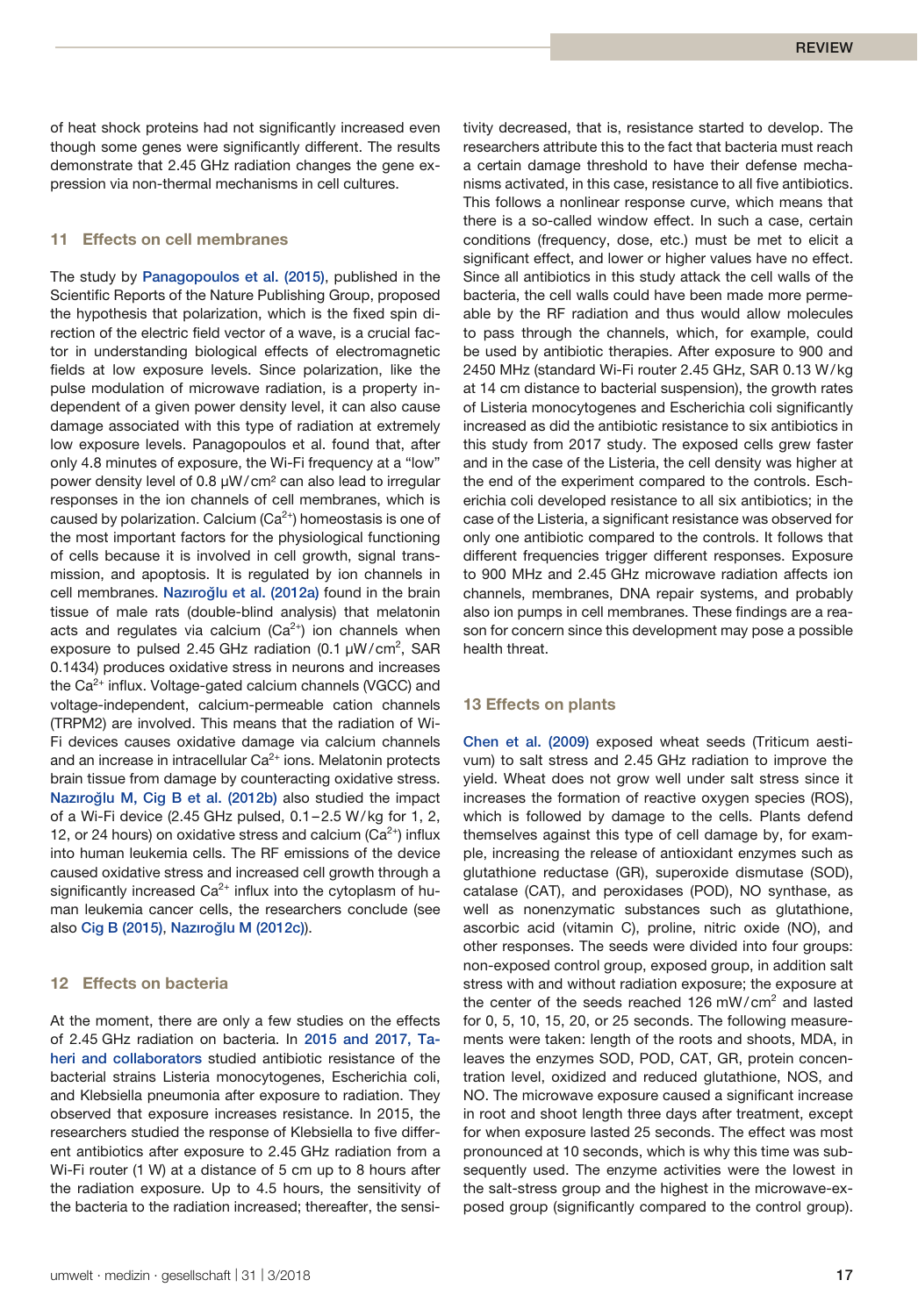The researchers conclude that the ROS-induced decrease in shoot and root lengths under salt stress conditions can be improved by treating the seeds. The microwave radiation exposure increases the tolerance of the wheat seeds against salt stress by stimulating the antioxidant defense system that produces NO as well as enzymatic and nonenzymatic antioxidants. In agriculture, this could be an advantage to reduce crop losses. Soran et al. (2014) found that herb or vegetable plants, some of which are also medicinal plants, show stress responses to microwave radiation exposure. Three weeks after sowing, many changes could be documented in parsley (Petroselinum crispum), celery (Apium graveolens), and dill (Anethum graveolens) after exposure for three weeks to 900 MHz of a cell phonelike signal generator (10  $\mu$ W/ cm<sup>2</sup>) or to 2.45 GHz of a Wi-Fi router (7  $\mu$ W/ cm<sup>2</sup>). Plants generally produce essential oils to fend off pathogenic agents and pests, whereby the levels are greatly dependent on environmental conditions. Under the electron microscope (cell wall, chloroplasts, and mitochondria), photosynthesis and assimilation were analyzed. In all cases, the water transport was significantly decreased, most noticeably during the Wi-Fi exposure. The release of essential oils and volatile compounds from the leaves (odoriferous substances) was increased, especially the release of monoterpenes. The thickness of cell walls, length of chloroplasts, and size of mitochondria were dramatically smaller when exposed to Wi-Fi radiation (e.g. Anethum controls 1.57 µm, 900 MHz 0.55 µm, Wi-Fi 0.25 µm). Wi-Fi radiation exposure resulted in decreased concentration levels of essential oils. There was a direct link between structural and chemical changes in the three plant species. Conclusions: Microwave radiation produces stress in plants which is why plants increasingly release fragrances and terpenes, and the oil content and leaf anatomy also change. Wi-Fi radiation produces more stress than 900 MHz radiation.

# **14 Studies that found "no effects"**

Questions are raised by cell experiments with very high to extremely high SAR levels of 50 to 200 W/kg, which often find no effects, i.e. no differences between the exposed and sham-exposed controls, or which attribute changes to thermal effects (e.g. Wang et al. 2005, 2006, Takashima et al. 2006, Komatsubara et al. 2005, Fortune et al. 2010). Except for Fortune, all other researchers are members of the same single research team: Komatsubara Y, Hirose H, Sakurai T, Koyama S, Suzuki Y, Taki M, Miyakoshi J, Takashima Y, and Wang J. Since these high levels of exposure do not occur in real life, it is fair to ask what purpose these experiments serve. A question that needs scientific clarification is which phenomena or mechanisms underlie the observation that extremely high SAR levels do not trigger changes, but also do not seem to lead to cell death in certain cases. In various studies, the authors point out that low to very low exposure levels have effects, but higher levels do not. This not only applies to studies using 2.45 GHz, but also to other frequencies for which window effects have long since been discussed. Industry and government agencies often cite the study by Foster and Moulder (2013) as evidence that the use of Wi-Fi is safe. Commissioned by the wireless telecommunications industry, the authors compiled an overview of the current state of scientific studies on Wi-Fi radiation in 2013. After a comprehensive discussion of the technology, the authors claim that there was "overwhelming consensus" that no health risks exist below the exposure limits. They refer to the thermal effect as the allegedly only known and recognized one despite the fact that the International Agency for Research on Cancer (IARC) determined a possible carcinogenic effect in 2011. Foster and Moulder establish criteria according to which, in their opinion, studies are useful or not for evaluating the effects relevant to human health. In Table 4 of their paper, seven useful studies are listed that did not find any effects; these papers were authored by two research teams (two by an Italian team and five by a French one). The papers listed in Table 4 are authored by research teams who rarely or never find effects, almost like a group of who's who in the "no effects" research world. Some of these studies were industryfunded or involve team members who are associated with the industry (e.g. with the telecommunications company Orange). In Tables 5 and 6, studies with effects are listed, but are regarded as weak according to the authors. They argue that the weak studies would have no suitable controls, all of them had other conditions, and no positive controls (which 4 of the 7 "good" studies in Table 4 also do not have), and this is why no comparisons could be made. Apart from this, the two small tables give the impression that until 2013 there were only these few studies, even though the literature at the end lists 71 references, most of which, however, have nothing to do with Wi-Fi radiation.

In 2013, Foster also writes an article for the IEEE Microwave Magazine in which he discusses the technology and lists the devices (microwave oven, phones, Bluetooth, smart meter, etc.). They are supposedly safe with regard to health because all of them operate at low levels well below the exposure limits. Foster claims that there are no biological mechanisms and that it would consequently be difficult to develop a research program. This is one of the common statements made to ignore risks that have been shown to exist in ranges below exposure limits. The paper was supported by the Federal Communications Commission (FCC) and Electric Power Research Institute (EPRI). In a 2015 commentary, Foster and Moulder ask the question as to whether Wi-Fi affects brain functions and provide nine references from the literature. Three of the references refer to Wi-Fi frequencies, the other five to cell phone radiation, and the ninth is Foster's discussion of the technology and his opinion regarding health risks (2013). Studies that were funded by industry or similar stakeholders and apparently found "no effects of Wi-Fi" are problematic. The results of studies funded by third parties are frequently dependent on the funders' interests as was documented by Blank (2014), Huss et al. (2007), Prasad et al. (2017), and Slesin (2006). Furthermore, negative research results cannot disprove positive findings of correctly conducted studies. They do not prove that positive initial findings are incorrect.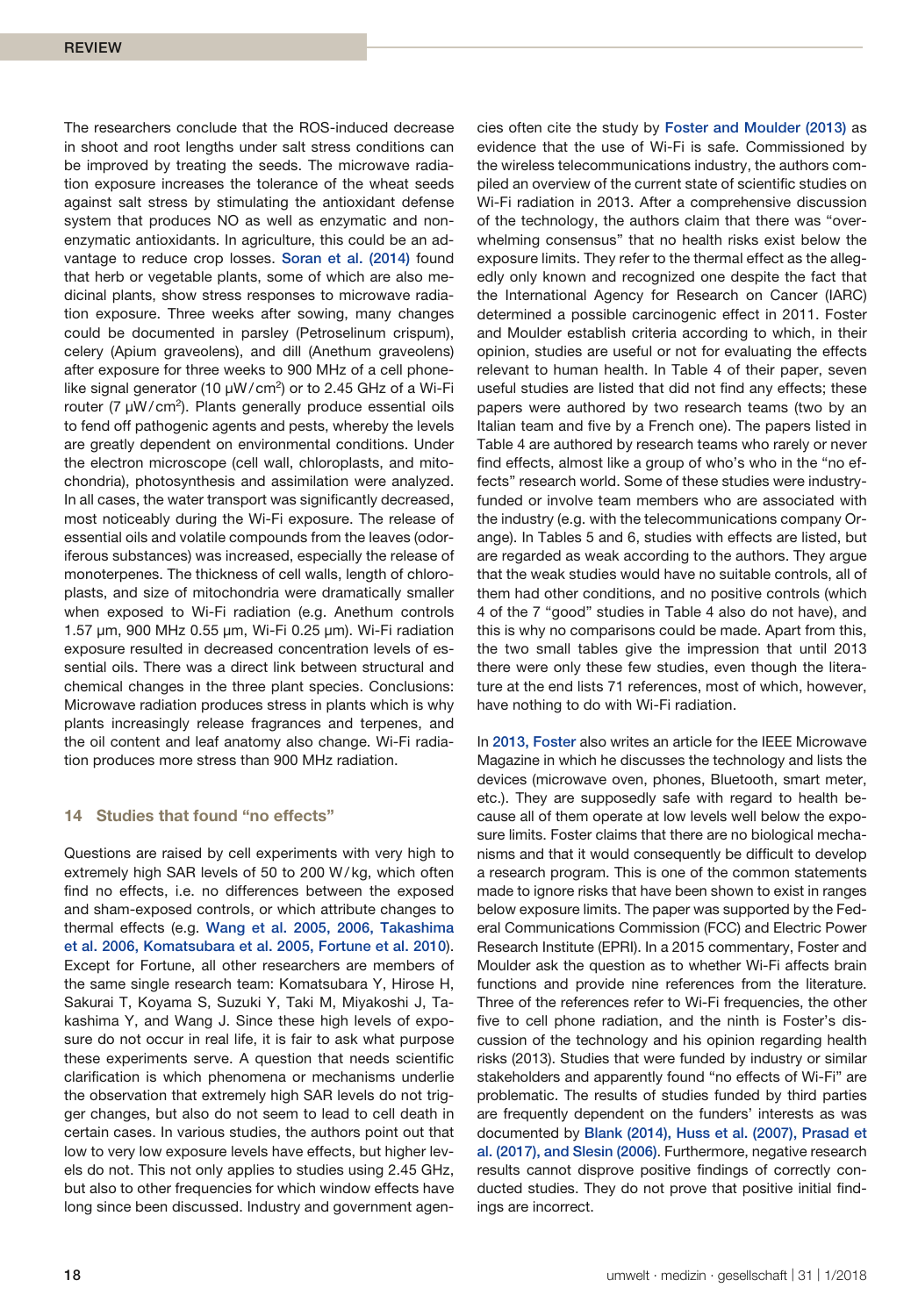# **15 Discussion and conclusions**

This overview shows that effects of 2.45 GHz radiation have been found by different research teams, repeatedly, in different study objects, and at different exposure levels. A broad spectrum of issues has been investigated such as the effects of 2.45 GHz radiation emitted by a Wi-Fi router on the release of mercury from amalgam fillings. The mercury levels were significantly increased (Paknahad et al. 2016).

To date, there are a few long-term studies, very few in humans and even fewer epidemiological studies, apart from the studies on laptops with small numbers of study subjects. It is also far too early to generate reliable figures at this time. However, there are indications that especially newborns, children, or adolescents are particularly vulnerable as has been presented in detail by the research teams of Nazıroğlu, Atasoy, Margaritis/Panagopoulos, Orendáčová, Othmann, Özorak, Sangün, Shahin and Yüksel. The experiments were carried out with rats or mice, in some cases as long-term studies (up to 1 year). In this context, it is important to note that rats and mice used in laboratories have a life expectancy of perhaps two years. This at least allows us to infer that human children and adolescents have to be protected from possible increased risks. In the study of Margaritis et al. (2014), the authors point out that the exposure levels from Bluetooth (0.3 V/m) and Wi-Fi routers (here 2.1 V/m) showed greater effects than cell phone radiation sources with much higher field strengths. This may coincide with the findings of the papers by von Klitzing, which stated that the power-dependent pulse of 10 Hz (1 ms) from Wi-Fi routers triggered reactions. Kumari et al. observed in a study from 2012 that higher levels of ROS in the liver suppress antioxidant enzymes and that lower levels cause an increase. This could be a key to further mechanisms as to how or whether tissue damage occurs or perhaps not. Likewise, the polarization of RF radiation (Meena et al. 2014, Panagopoulos et al. 2015) should also receive additional attention.

This review presents the findings of more than 100 studies that were published in reputable scientific journals. Most of these studies confirm potential health impacts as were summarized in the joint "Nicosia Declaration on Electromagnetic and Radiofrequency Radiation" by the Cyprus and Austrian medical associations in 2017: *"Potential health impacts of non-ionizing radiation from EMF/RF (electromagnetic fields/radiofrequencies) of 30 KHz – 300 GHz include carcinogenicity (Class B, IARC 2011), developmental neurotoxicity, effects on DNA, fertility, hypersensitivity and other serious effects are well documented in peer reviewed studies. RFR can increase oxidative stress in cells and lead to increase of pro-inflammatory cytokines and lower capacity to repair DNA single- and double-strand breaks. Cognitive impairments in learning and memory have also been shown. These effects can occur at levels well below existing limits of ICNIRP. ... Exposure to EMF/RF at an early developmental stage is of particular concern due, amongst other, to greater absorption and potential effects on the develop-* *ing brain, nervous system as well as their reproductive system, may induce cancer, cognitive effects, etc."* (www.diagnose-funk.org/publikationen/artikel/detail&newsid=1242 and www.cyprus-child-environment.org/easyconsole.cfm/ id/428).

The potential health impact of Wi-Fi, even at low exposure levels, can no longer be called into question or relativized away, not even by those studies that found no effects. The decision-makers in government, school boards, and health agencies have a responsibility to deal with the available body of research and not to be deceived by the arguments of the industry lobby or boilerplates of government institutions. Health risks are a reality. It would be particularly important to carry out further research regarding the effects on the brain and young people. The application of the precautionary principle, which is recognized in all European countries, only allows for one conclusion: Wi-Fi must not be used continuously and close to the human body. It is no coincidence that the user guide of the Telekom Wi-Fi router states: *"The integrated antennas of your Speedport transmit and receive wireless signals, for example, to provide Wi-Fi connectivity. Avoid placing your Speedport in close proximity to bedrooms, children's rooms, as well as common rooms and lounges to keep the exposure to electromagnetic field as low as possible."* In their joint appeal with regard to Wi-Fi, the Cyprus and Austrian medical associations call on decision-makers to *"promote age-related rational application of digital technology and not allow at schools, particular at preschool, kindergarten and elementary schools wireless networks and opt for wired connections"* (ibid). Lawmakers are called upon to adjust protective legislation to the current state of research and to support research into alternatives to Wi-Fi such as VLC technologies (visible light communication, Li-Fi).

#### **Author:**

Dipl.-Biol. Isabel Wilke, Editor of Strahlentelex/ElektrosmogReport, Germany E-mail: emf@katalyse.de

#### **Conflict-of-interest statement:**

The author declares no conflict of interest.

#### **Copyright:**

All rights are reserved by Diagnose-Funk e.V. The publication on home pages and in other media is encouraged subject to permission from Diagnose-Funk e.V. Inquiries: kontakt@diagnose-funk.org, www.diagnose-funk.org, www.EMFData.org

#### **Publication:**

Supplement in umwelt ∙ medizin ∙ gesellschaft 1-2018; Cite as: Wilke I (2018): Biological and pathological effects of 2.45 GHz radiation on cells, fertility, brain, and behavior. Review: umwelt ∙ medizin ∙ gesellschaft 2018 Feb 31(1)

Translated from German by Katharina Gustavs, Canada

Forum Medizin Verlagsgesellschaft mbH Gutenbergstraße 8, 26135 Oldenburg Phone: 0441-9365458-0, E-mail: redaktion@forum-medizin.de www.forum-medizin.de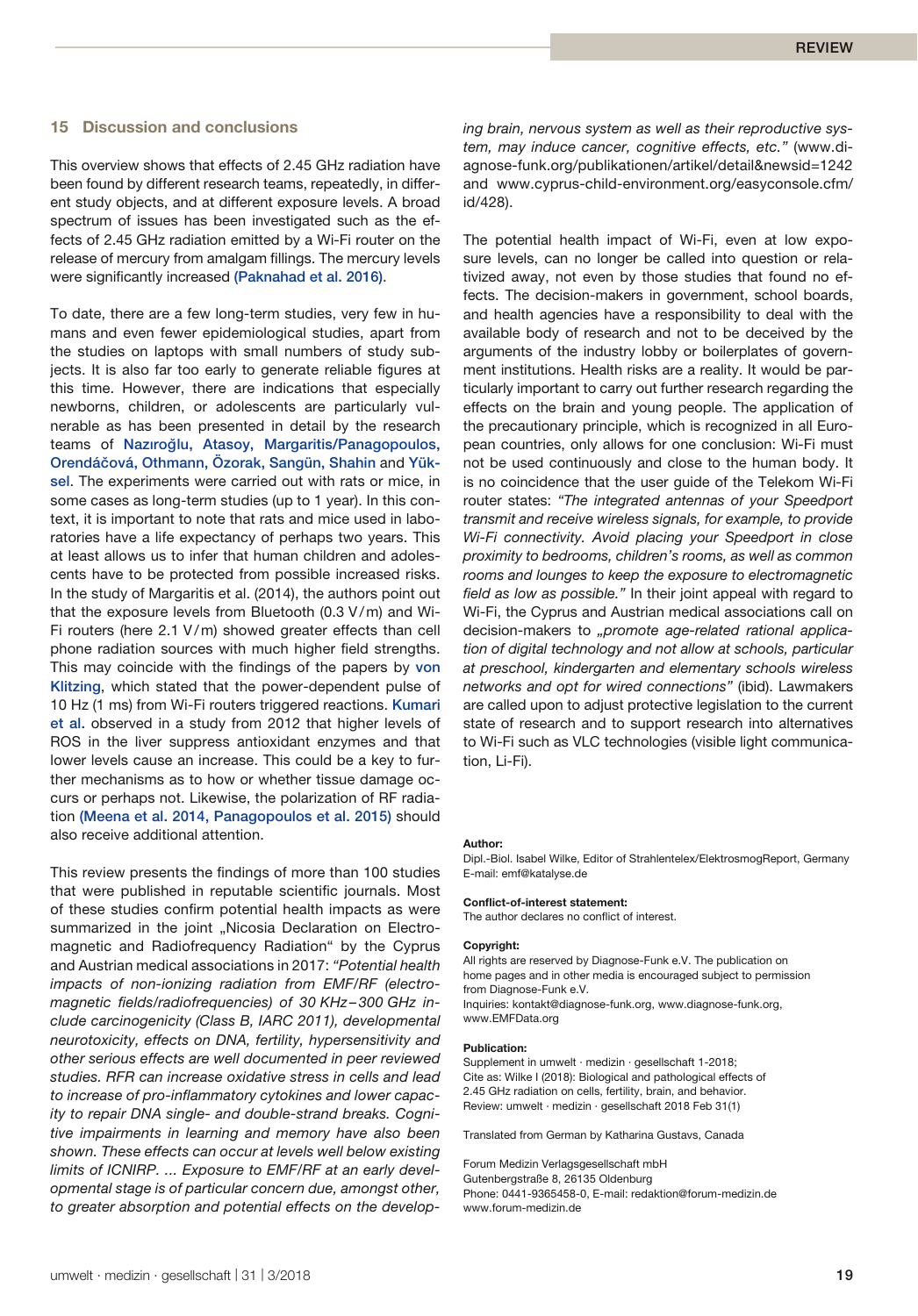# **Study findings on 2.45 GHz radiation**

| <b>Authors</b>                  | <b>Experimental conditions</b>                                                                                                                                                                                                       | <b>Findings</b>                                                                                                                                                                                                                                                                                                                                     | <b>Notes</b>                                                                                                                                                                                                                                                          |
|---------------------------------|--------------------------------------------------------------------------------------------------------------------------------------------------------------------------------------------------------------------------------------|-----------------------------------------------------------------------------------------------------------------------------------------------------------------------------------------------------------------------------------------------------------------------------------------------------------------------------------------------------|-----------------------------------------------------------------------------------------------------------------------------------------------------------------------------------------------------------------------------------------------------------------------|
| Aggarwal<br>et al. 2013         | Male rats, sleep EEG;<br>2.45 GHz, modulated at 1 kHz,<br>$7.37 \times 10^{-4}$ mW/cm <sup>2</sup> ,<br>SAR 1.16 mw/ka:<br>1 hour/day for 21 days;<br>EEG recorded 9 a.m. to 12 noon                                                 | Two exposed animals died, tempera-<br>ture increase only 0.7 °C, non-thermal<br>effect EEG: In first hour no significant<br>changes in EEG amplitudes, in second<br>hour significant in beta range, also in<br>delta and alpha. In theta range, more<br>significant changes than in alpha and<br>delta ranges in the second and third<br>hour       | Possible psycho-pathophysiological<br>disturbances, possibly BBB, synaptic<br>properties, neurotransmitter concen-<br>tration, changes in synchronization/<br>desynchronization of firing neurons so<br>that chronic exposure to 2.45 GHz can<br>have adverse effects |
| Akdag<br>et al. 2016            | Male rats;<br>2.45 GHz, whole-body SAR 141.4 µW/kg,<br>(maximum 7,127 µW/kg);<br>long-term exposure for 1 year;<br>brain, skin, liver, kidneys, testes for DNA<br>damage                                                             | Increased DNA damage, significant in<br>testicular tissue                                                                                                                                                                                                                                                                                           |                                                                                                                                                                                                                                                                       |
| Avendaño<br>et al. 2012         | Semen samples from 29 healthy male<br>subjects;<br>laptop with activated Wi-Fi connection,<br>for 4 hours;<br>DNA, sperm                                                                                                             | Significant DNA and sperm damage                                                                                                                                                                                                                                                                                                                    |                                                                                                                                                                                                                                                                       |
| Aweda<br>et al. 2003            | Rats;<br>2.45 GHz, MW generator (Toshiba<br>ER6660E), 6 mW/cm <sup>2</sup> ,<br>for 8 weeks;<br>lipid peroxidation, administration of<br>vitamins C and E                                                                            | Significant increase of lipid peroxida-<br>tion within 24 hours, decreased within<br>one week; administration of vitamins<br>C and E; administration of vitamins C<br>and E has compensatory effect                                                                                                                                                 | Exposure causes significant oxidative<br>stress, which can be prevented by<br>antioxidants                                                                                                                                                                            |
| Atasoy<br>et al. 2013           | Developing rats;<br>2.437 GHz, Wi-Fi gateway,<br>max SAR 0.091 W/kg,<br>24 hours/day for 20 weeks;<br>8-hydroxy-2'-deoxyguanosine and 8-<br>hydroxyguanosine in blood, histological and<br>oxidative parameters in testicular tissue | In most cases, significant differences<br>in growth of rat testes and oxidative<br>parameters                                                                                                                                                                                                                                                       | Children and adolescents could be<br>particularly at risk                                                                                                                                                                                                             |
| Aynali<br>et al. 2013           | Male rats;<br>2.45 GHz Wi-Fi, 217 Hz pulse,<br>1 hour/day for 28 days;<br>oxidative stress status in<br>laryngotracheal mucosa                                                                                                       | In mucosa, oxidative damage, lipid<br>peroxidation significantly increased;<br>significantly decreased by administra-<br>tion of melatonin, as well as the<br>activity of glutathione peroxidase                                                                                                                                                    |                                                                                                                                                                                                                                                                       |
| <b>Ballardin</b><br>et al. 2011 | Hamster cell line V79,<br>2.45 GHz, continuous wave, 5 and 10<br>$mW/cm2$ :<br>apoptosis, cell cycle                                                                                                                                 | Apoptosis rates significantly<br>increased, non-thermal effect<br>on spindle apparatus                                                                                                                                                                                                                                                              |                                                                                                                                                                                                                                                                       |
| Banaceur<br>et al. 2013         | Triple transgenic mice destined to<br>develop Alzheimer's-like cognitive<br>impairment;<br>2.4 GHz Wi-Fi device, whole-body SAR<br>1.6 W/kg, long-term exposure at<br>2 hours/day for 30 days;<br>cognitive behavior                 | Learning and memory performance of<br>Alzheimer mice were changed                                                                                                                                                                                                                                                                                   |                                                                                                                                                                                                                                                                       |
| Cammaerts,<br>Johansson 2014    | Ants;<br>Wi-Fi router: 0.06 and 0.08 $\mu$ W/cm <sup>2</sup><br>(mean) for 5 or 30 minutes,<br>notebook: 0.03–0.05 µW/cm <sup>2</sup> with Wi-Fi<br>function activated for 5 minutes,<br>distance of 20-30 cm to colonies            | Disturbed behavior, changed locomo-<br>tion patterns; after 6-8 hours back to<br>normal foraging pattern                                                                                                                                                                                                                                            |                                                                                                                                                                                                                                                                       |
| Ceyhan<br>et al. 2012           | Male rats;<br>Wi-Fi-like 2.45 GHz, pulsed,<br>SAR 64 mW/kg on skin,<br>1 hour/day for 4 weeks;<br>oxidative/antioxidative parameters<br>(SOD, KAT, GSH-Px, LPO),<br>beta-glucan regarding protective<br>effect in skin               | Significantly increased lipid peroxida-<br>tion and catalase activity, significantly<br>decreased SOD and GSH-Px activity;<br>beta-glucan slightly increased catalase<br>activity and did not significantly<br>prevent decrease of GSH-Px activity;<br>due to beta-glucan lipid peroxidation<br>significantly lower, almost at level of<br>controls |                                                                                                                                                                                                                                                                       |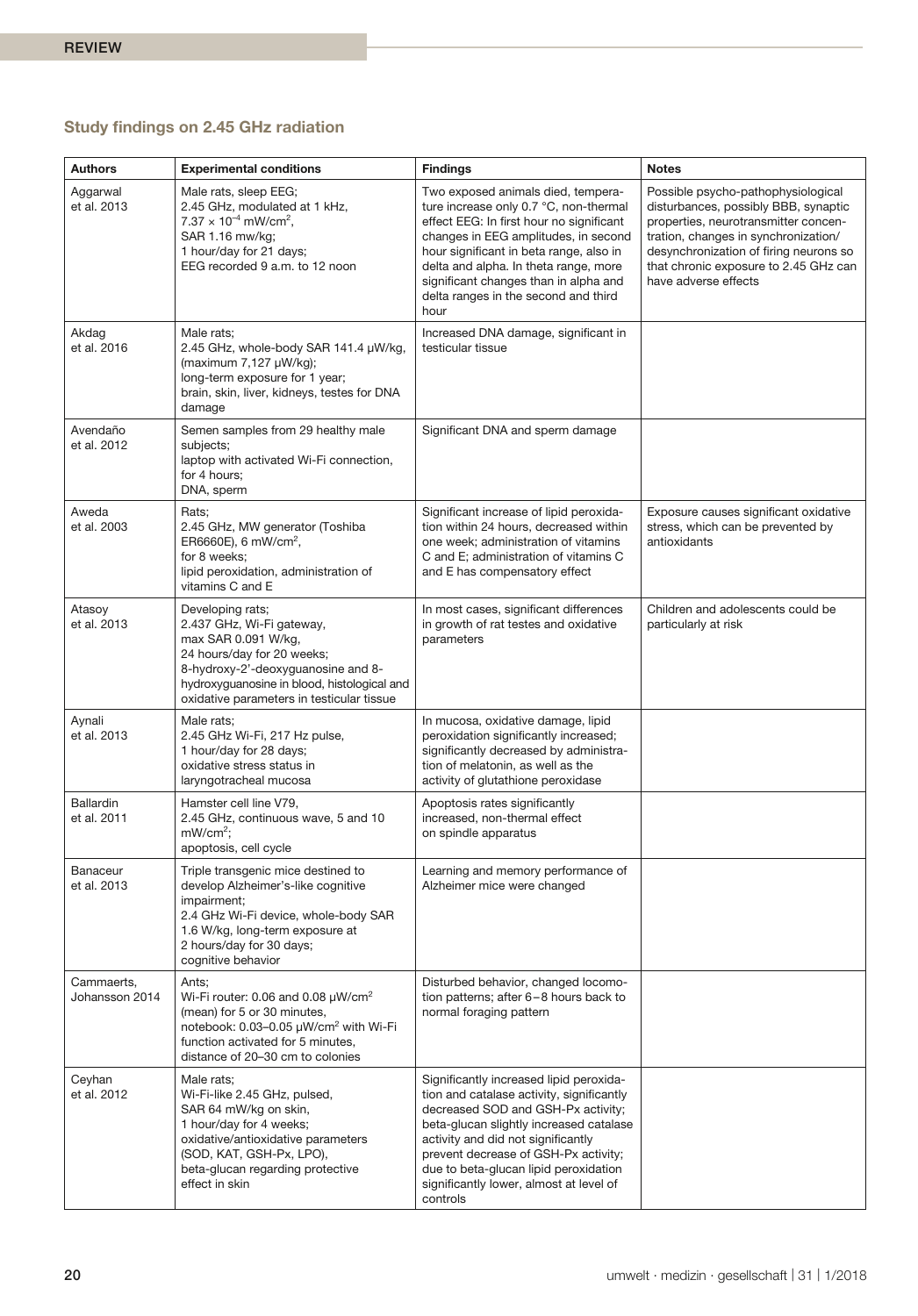| Chaturvedi<br>et al. 2011            | Mice;<br>2.45 GHz, continuous wave,<br>0.02564 mW/cm <sup>2</sup> , SAR 0.03561 W/kg<br>2 hours/day for 30 days                                                                                                                                                                           | Differences in weight, activity, spatial<br>memory between exposed and non-<br>exposed group; daily rhythm affected,<br>blood count changes, DNA strand<br>breaks in brain cells                                                                                                                                                          |                                                                                                                                                                             |
|--------------------------------------|-------------------------------------------------------------------------------------------------------------------------------------------------------------------------------------------------------------------------------------------------------------------------------------------|-------------------------------------------------------------------------------------------------------------------------------------------------------------------------------------------------------------------------------------------------------------------------------------------------------------------------------------------|-----------------------------------------------------------------------------------------------------------------------------------------------------------------------------|
| Chauhan,<br>Kesari<br>et al. 2017    | Rats;<br>2.45 GHz, microwave oven,<br>0.2 mW/cm <sup>2</sup> , whole-body<br>SAR 0.14 W/kg,<br>2 hours/day for 35 days                                                                                                                                                                    | Significantly increased lipid<br>peroxidation; under optical<br>microscope: tissue changes in<br>brain, liver, testes, kidneys, spleen                                                                                                                                                                                                    | Possible consequence: infertility                                                                                                                                           |
| Cig, Nazıroğlu<br>2015               | Breast cancer cells;<br>900, 1800, 2450 MHz, 217 Hz pulsed,<br>at distance of 0, 1, 5, 10, 20, and 25 cm,<br>12 µW/cm <sup>2</sup> , SAR $0.36 \pm 0.02$ mW/kg,<br>for 1 hour;<br>calcium concentrations, ROS production<br>in cell plasma, cell survival, apoptosis,<br>caspase-3 and -9 | At distance up to 10 cm, intracel-<br>lular calcium concentrations, ROS,<br>apoptosis, and mitochondria damage<br>significantly increased; cell survival<br>rates significantly decreased                                                                                                                                                 | As a result of exposure, TRPV1 ion<br>channels become more permeable to<br>$Ca2+$ ions without heating of cell<br>culture, which leads to increases in<br>ROS and apoptosis |
| Cleary<br>et al. 1996                | Hamster, ovarian cells;<br>continuous wave at 2.45 GHz and 27<br>MHz, SAR 5 and 25 W/kg, for 2 hours;<br>cell cycle, division, and growth from<br>2 hours up to 4 days after exposure                                                                                                     | 2.45 GHz exposure caused changes in<br>all cell cycle phases; twice as effective<br>as exposure at 27 MHz                                                                                                                                                                                                                                 |                                                                                                                                                                             |
| Dasdag<br>et al. 2015                | Male rat sperm, testicular tissue;<br>WLAN generator,<br>SAR point, 1 g, and 10 g tissue of<br>testes and prostate at 4880,<br>2420 and<br>1020 µW/kg,<br>24 hours/day for 12 months                                                                                                      | Changes in function of testes, sperm<br>shape significantly different between<br>both groups; significant increase in<br>percentage of defective sperm heads<br>after exposure; significantly decreased<br>weight of epididymis and seminal<br>vesicle; changes in diameter of and<br>thickness of tunica albuginea highly<br>significant | Long-term exposure can affect fertility                                                                                                                                     |
| Deshmukh,<br>Banerjee<br>et al. 2013 | Rats:<br>900, 1800, 2450 MHz,<br>at 2450 MHz SAR 6.672 $\times$ 10 <sup>-4</sup> W/kg,<br>2 hours/day for 30 days, 5 days/week;<br>DNA strand breaks in brain tissue                                                                                                                      | DNA strand breaks significantly<br>increased                                                                                                                                                                                                                                                                                              | Microwave exposure can cause DNA<br>damage in brain tissue below expo-<br>sure limit of 2 W/kg, probably due to<br>free radicals                                            |
| Deshmukh,<br>Banerjee<br>et al. 2015 | Rats:<br>900, 1800, 2450 MHz,<br>at 2450 MHz SAR 6.672 $\times$ 10 <sup>-4</sup> W/kg,<br>2 hours/day 5 days/week for 180 days;<br>behavior, HSP70, and DNA in brain tissue                                                                                                               | Spatial orientation, learning and<br>memory performance significantly im-<br>paired; HSP70 levels and DNA strand<br>breaks significantly increased; DNA<br>damage was significantly increased at<br>1800 and 2450 MHz in comparison to<br>900 MHz                                                                                         |                                                                                                                                                                             |
| Deshmukh,<br>Banerjee<br>et al. 2016 | Rats:<br>900, 1800, 2450 MHz, at 2450 MHz<br>SAR MHz 6.672 $\times$ 10 <sup>-4</sup> W/kg, for 90 days;<br>behavior, HSP70, and DNA in brain tissue                                                                                                                                       | Decreased brain performance like<br>above, significantly increased levels of<br>HSP70 and DNA strand breaks, high-<br>est impact at 2450 MHz                                                                                                                                                                                              |                                                                                                                                                                             |
| Eser<br>et al. 2013                  | Rats;<br>900, 1800, and 2450 MHz,<br>1.04 mW/cm <sup>2</sup> , SAR 1.04 W/kg,<br>1 hour/day 2 months;<br>brain regarding histology,<br>oxidative status, $IL-1\beta$ , and apoptosis                                                                                                      | At 2450 MHz, the strongest effects in<br>most cases: significant degeneration<br>of neurons, significant decrease in an-<br>tioxidant capacity, significant increase<br>in IL-1 $\beta$ concentration, significant<br>increase in apoptosis                                                                                               | Due to these changes, functional<br>disorders and cancer may develop                                                                                                        |
| Gümral,<br>Nazıroğlu 2009            | Rats, blood plasma after exposure;<br>2.45 GHz, 217 Hz pulse, 11 V/m<br>(32 µW/cm <sup>2</sup> ), SAR 0.1 W/kg,<br>1 hour/day for 28 days                                                                                                                                                 | Oxidative stress, prevented<br>by L-carnitine; selenium did<br>not exert any protective effect                                                                                                                                                                                                                                            |                                                                                                                                                                             |
| Gürler<br>et al. 2014                | Rats;<br>2.45 GHz, WLAN system, 217 Hz pulse,<br>1.04 mW/cm <sup>2</sup> , 3.17-4.88 V/m,<br>SAR 0.02 W/kg,<br>1 hour/day for 30 days                                                                                                                                                     | Damage of DNA and proteins due to<br>ROS; increased concentration levels<br>of 8-OHdG in blood plasma and brain<br>tissue; garlic prevented increased<br>concentration levels of 8-OHdG in<br>brain tissue                                                                                                                                |                                                                                                                                                                             |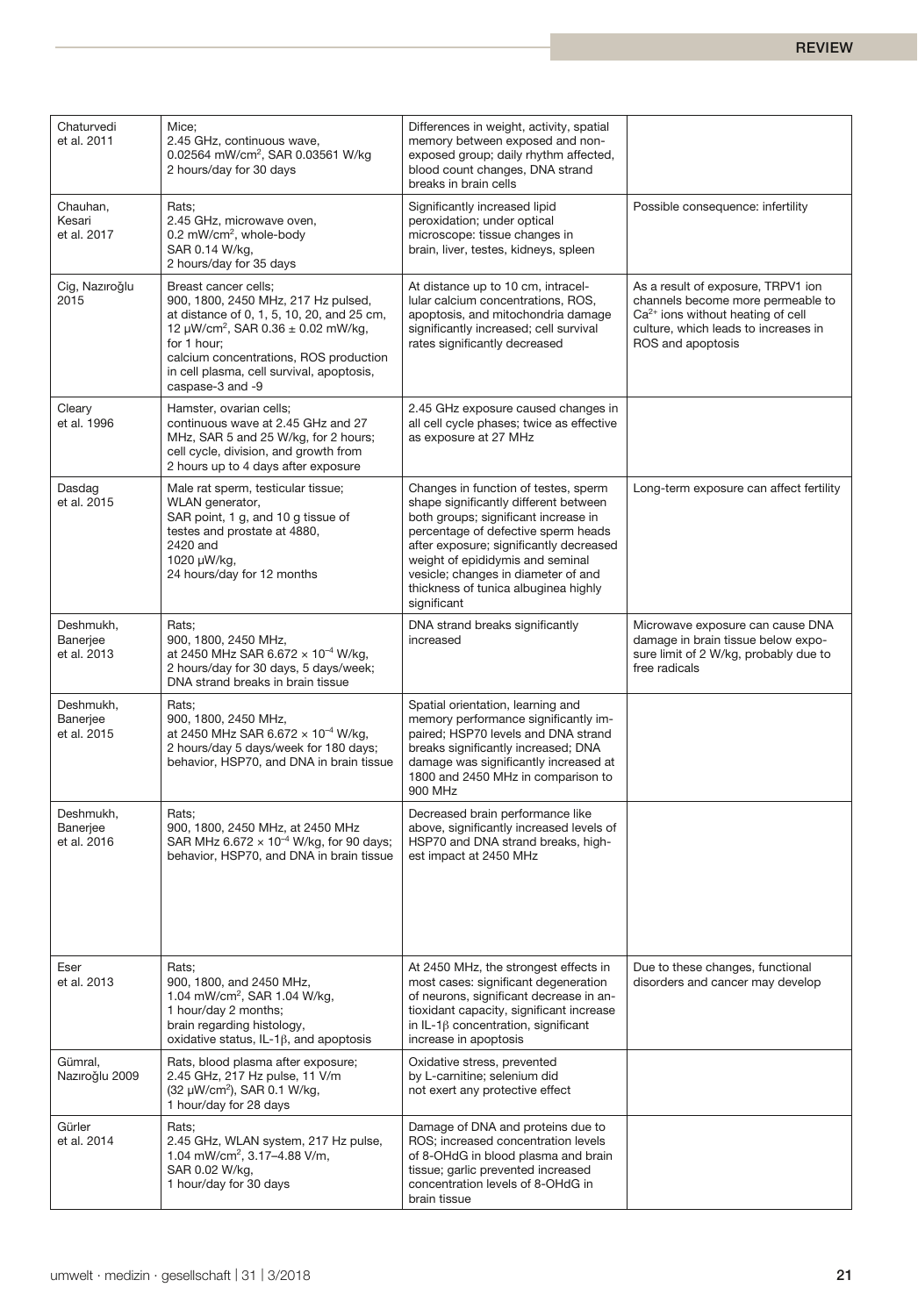| Hassanshahi<br>et al. 2017     | Rats;<br>2.4-2.4835 GHz, Wi-Fi device, 23.6 dBm,<br>12 hours/day for 30 days;<br>behavior, muscarinic receptor 1<br>(for acetylcholine), GABA transporter 1<br>(GAT1) in hippocampal tissue                                       | Capability to distinguish objects<br>significantly reduced, expression of<br>muscarinic receptor 1 significantly<br>increased                                                                                                                                                                             |                                                                                                                                                                                                                                                                          |
|--------------------------------|-----------------------------------------------------------------------------------------------------------------------------------------------------------------------------------------------------------------------------------|-----------------------------------------------------------------------------------------------------------------------------------------------------------------------------------------------------------------------------------------------------------------------------------------------------------|--------------------------------------------------------------------------------------------------------------------------------------------------------------------------------------------------------------------------------------------------------------------------|
| Holovska<br>et al. 2015        | Rat liver cells:<br>2.45 GHz pulsed, power density<br>2.8 mW/cm <sup>2</sup> , 3 hours/day for 3 weeks;<br>optical and electron microscopy                                                                                        | Major changes in the structure of<br>membranes, cell nuclei and organelles,<br>necrotic cells, blood vessels                                                                                                                                                                                              |                                                                                                                                                                                                                                                                          |
| Kamali<br>et al. 2017          | Human sperm samples from 40 men<br>19-40 years of age (mean age 28.5 years);<br>3G and Wi-Fi modem activated by<br>50-min download to laptop;<br>SAR < 1.6 W/kg; sperm, fertility                                                 | Non-significant decrease of motility<br>class A and B, significant decrease in<br>motility class A and B, significant<br>decrease in class C, significantly<br>higher in class D; sperm velocity<br>significantly lower                                                                                   | Impairments below the exposure<br>limit considered safe by the FCC; in<br>the case of longer exposure periods,<br>changes in pH, morphology, and<br>motility could be more pronounced                                                                                    |
| Kesari, Behari,<br>Kumar 2010a | Rats;<br>2.45 GHz, 0.34 mW/cm <sup>2</sup> , SAR 0.11 W/kg,<br>2 hours/day for 35 days;<br>antioxidant enzymes, DNA breaks,<br>histone kinase in brain tissue                                                                     | Significant increase in DNA strand<br>breaks, significant difference in<br>enzyme levels compared to controls                                                                                                                                                                                             | Authors assume that free radicals<br>due to ROS overproduction change<br>enzyme activity                                                                                                                                                                                 |
| Kesari,<br>Behari 2010b        | Rats;<br>2.45 GHz, microwave oven, 0.34 mW/cm <sup>2</sup> ,<br>SAR 0.11 W/kg, 2 hours/day for 35 days;<br>number of cells, antioxidant enzymes,<br>apoptosis in sperm cells                                                      | Number of cells, apoptosis and<br>antioxidant enzymes significantly<br>different from controls                                                                                                                                                                                                            | Genetic changes may occur                                                                                                                                                                                                                                                |
| Kesari, Kumar,<br>Behari 2012  | Rats;<br>2.45 GHz, 0.21 mW/cm <sup>2</sup> , SAR 0.14 W/kg,<br>2 hours/day for 45 days;<br>rat brain, pineal gland for melatonin,<br>all brain tissue for creatine kinase,<br>caspase-3, and calcium ion concentration            | Significant increase in creatine kinase<br>and calcium ion concentration in brain<br>tissue, significant decrease of<br>melatonin, caspase-3 levels hardly<br>changed                                                                                                                                     | Authors conclude that this may lead to<br>significant brain damage                                                                                                                                                                                                       |
| Kim, Rhee 2004                 | Rats, heart tissue;<br>microwave oven, continuous wave,<br>40 mW/cm <sup>2</sup> , SAR 9.2 W/kg,<br>for 15 minutes;<br>administration of green tea catechins,<br>6 days later oxidative/antioxidative<br>parameters analyzed      | Significant activation of oxidase sys-<br>tems, formation of superoxide radicals,<br>lipid peroxidation, oxidized proteins,<br>weakening of antioxidant defense<br>system of heart tissue, significantly<br>reduced oxidative damage due to<br>administration of catechins                                |                                                                                                                                                                                                                                                                          |
| Kumar<br>et al. 2011           | Male rats;<br>2.45 GHz, 100 Hz pulse,<br>0.21 mW/cm <sup>2</sup> , SAR 0.014 W/kg,<br>2 hours/day for 60 days;<br>oxidative parameters, apoptosis,<br>melatonin, testosterone                                                     | Significant decrease in melatonin and<br>testosterone, significantly increased<br>apoptosis rate and creatine kinase<br>level                                                                                                                                                                             |                                                                                                                                                                                                                                                                          |
| Kumari, Kesari<br>et al. 2012  | Male rats;<br>900 and 2450 MHz (microwave oven),<br>0.22 mW/cm <sup>2</sup> , whole-body SAR 0.15 W/kg,<br>2 hours/day for 35 days;<br>antioxidant and liver enzymes                                                              | At 2.45 GHz significant changes in<br>GSH-Px, liver SOD activities,<br>significantly increased liver catalase<br>and MDA in exposed group; significant<br>increase in TBIL, ALT, AST, and ALP<br>compared to control group                                                                                | 2.45 GHz exposure-induced overpro-<br>duction of free radicals, inhibits anti-<br>oxidant enzymes and causes oxidative<br>stress in liver; MDA activity shows cell<br>membrane damage                                                                                    |
| Lai<br>et al. 1983             | Male rats;<br>2.45 GHz, polarized, 2-microsecond<br>pulses, 500 pulses/second,<br>1 mW/cm <sup>2</sup> , whole-body SAR 0.6 W/kg,<br>for 45 minutes;<br>effect of psychoactive drugs<br>apomorphine, amphetamine,<br>and morphine | Apomorphine-induced hyperthermia<br>and stereotypy enhanced by 2.45 GHz<br>irradiation, amphetamine-induced<br>hyperthermia attenuated by irradia-<br>tion, stereotypy unaffected compared<br>to control group; morphine-induced<br>lethality and catalepsy enhanced by<br>irradiation at certain dosages | Since these drugs have different<br>modes of action on central neural<br>mechanisms and the effects of micro-<br>waves depend on the particular drug<br>studied, these results show the com-<br>plex nature of the effect of microwave<br>irradiation on brain functions |
| Lai<br>et al. 1994             | Rats;<br>2.45 GHz, 2-microsecond pulses,<br>500 pulses/second,<br>1 mW/cm <sup>2</sup> , whole-body SAR 0.6 W/kg,<br>for 45 minutes; behavior                                                                                     | Deficits in spatial learning, but not<br>after pretreatment with cholinergic<br>agonist physostigmine or opiate<br>antagonist naltrexone; pretreatment<br>with peripheral opiate antagonist<br>naloxone methiodide                                                                                        | Both cholinergic and endogenous<br>opioid neurotransmitter systems of the<br>brain are involved in deficits of spatial<br>learning after exposure to low-level<br>fields at 2.45 GHz                                                                                     |
| Lai, Singh 1996a               | Male rats;<br>2.45 GHz, continuous wave and pulsed,<br>2-microsecond pulses, 500 pulses/<br>second, 2 mW/cm <sup>2</sup> , SAR 1.2 W/kg,<br>for 2 hours; DNA strand breaks in brain                                               | Significant increase in single- and<br>double-strand DNA breaks 4 hours<br>after exposure to pulsed as well as<br>continuous radiation in rat brain cells                                                                                                                                                 |                                                                                                                                                                                                                                                                          |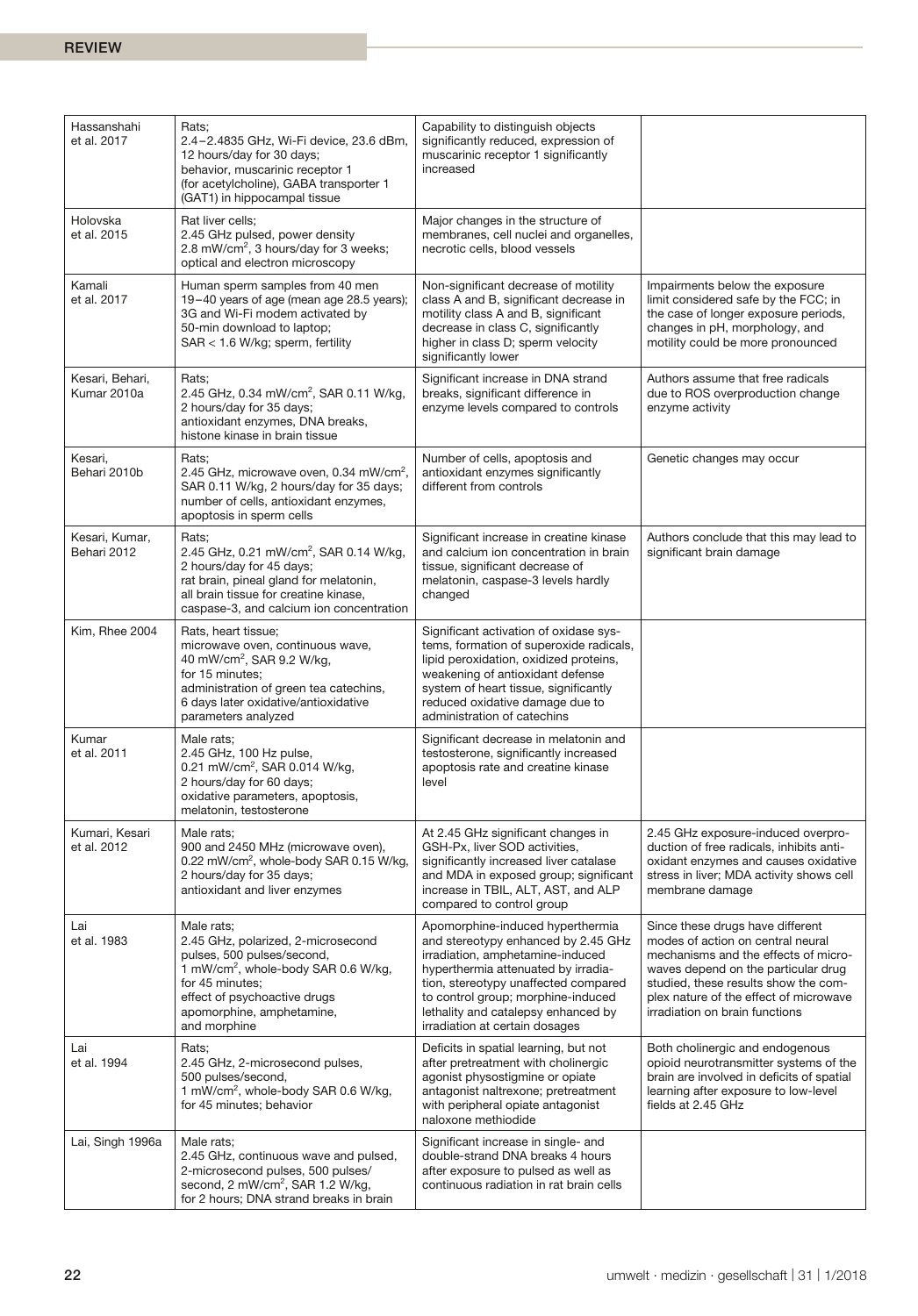| Lai et al. 1996b             | Rats;<br>2.45 GHz, 2-microsecond pulses, 500<br>pulses/second, 1 mW/cm <sup>2</sup> , SAR 0.6 W/kg,<br>for 45 minutes; cholinergic activity in<br>hippocampus, effect of beta-funaltrexamine<br>(opioid receptor antagonist)                                                                                                                | 2.45 GHz radiation caused significant<br>decrease in cholinergic activity in hip-<br>pocampus of rats, beta-<br>funaltrexamine blocked this inhibitory<br>effect; microwaves are stressors                                                                                                  | Authors try to understand the<br>mechanisms of how microwaves affect<br>neurological functions and behaviors<br>in CNS, confirming previous results<br>that endogenous opioid receptors are<br>targets of action                                                                                                         |
|------------------------------|---------------------------------------------------------------------------------------------------------------------------------------------------------------------------------------------------------------------------------------------------------------------------------------------------------------------------------------------|---------------------------------------------------------------------------------------------------------------------------------------------------------------------------------------------------------------------------------------------------------------------------------------------|--------------------------------------------------------------------------------------------------------------------------------------------------------------------------------------------------------------------------------------------------------------------------------------------------------------------------|
| Lai, Singh 1997              | Rats;<br>2.45 GHz, 2-microsecond pulses,<br>500 pulses/second, 2 mW/cm <sup>2</sup> ,<br>SAR 1.2 W/kg, for 2 hours;<br>DNA strand breaks, effect of melatonin<br>and N-tert-butyl-a-phenylnitrone (PBN)                                                                                                                                     | Significant increase in double-strand<br>DNA breaks 4 hours after exposure<br>stopped; pretreatment of cells with<br>free radical scavengers prevents DNA<br>breaks; treatment with melatonin or<br>PBN prior to or immediately after<br>irradiation prevents microwave-<br>induced effects | Since both melatonin and PBN are<br>efficient free radical scavengers, it is<br>hypothesized that free radicals are<br>involved in DNA damage in the brain.<br>DNA strand breaks can lead to<br>neurodegenerative diseases and<br>cancer; see hypothesis of Litovitz 1997                                                |
| Lai 2004                     | Rats;<br>2.45 GHz, continuous wave,<br>2 mW/cm <sup>2</sup> , SAR 1.2 W/kg, and one ex-<br>posure group with additional incoherent<br>background magnetic field of 60 mG<br>$(6.0 \mu T)$ , for 1 hour;<br>behavior after training tests                                                                                                    | Significant deficits of spatial learning in<br>exposed animals without background<br>magnetic field; with background field,<br>similar behavior to control animals                                                                                                                          | See hypothesis of Litovitz 1997                                                                                                                                                                                                                                                                                          |
| Lai, Singh 2005              | Rats;<br>2.45 GHz, continuous wave,<br>1 mW/cm <sup>2</sup> , SAR 0.6 W/kg, one exposure<br>group with additional incoherent back-<br>ground magnetic field of 45 mG $(4.5 \mu T)$ ,<br>for 2 hours: DNA strand breaks in brain<br>tissue 4 hours after exposure stopped                                                                    | Significantly increased single- and<br>double-string DNA breaks only in case<br>of exposure to 2.45 GHz radiation;<br>the background magnetic field by<br>itself and both fields together showed<br>almost no differences compared to<br>sham-exposed control group                         | Incoherent background field could<br>have disturbed the reaction of the<br>cells to the microwave exposure;<br>see hypothesis of Litovitz 1997                                                                                                                                                                           |
| Lee<br>et al. 2005           | Human promyelocytic leukemia cell line<br>(HL-60);<br>2.45 GHz, pulsed at duration of<br>155 microseconds, SAR 10 W/kg (mean),<br>SAR 133 W/kg or 320 V/m (peak);<br>gene expression after 2 and 6 hours                                                                                                                                    | Gene expression of 221 genes was<br>changed after 2 hours (early genes);<br>after 6 hours, 896 genes including<br>genes for apoptosis, metabolism,<br>polysaccharide biosynthesis, RNA<br>functions, translation, transport,<br>metabolism, and cell cycle                                  | Genes for HSPs were not involved;<br>this means that these are non-thermal<br>responses                                                                                                                                                                                                                                  |
| Li<br>et al. 2008            | Rats;<br>2.45 GHz pulsed, 1 mW/cm <sup>2</sup> ,<br>3 hours/day for 30 days (chronic<br>exposure); learning/memory, apoptosis,<br>corticosterone, glucocorticoid receptors<br>(GR) in hippocampus                                                                                                                                           | Highly significant increase in corticos-<br>terone levels, apoptosis rates in hip-<br>pocampus; glucocorticoid receptors<br>changed                                                                                                                                                         | Learning and memory deficits due to<br>changes in corticosterones                                                                                                                                                                                                                                                        |
| Maes<br>et al. 1993          | Human blood-derived lymphocytes of<br>volunteers; 2.45 GHz, 50 Hz pulse,<br>80 mW/ml, SAR 75 W/kg, for 30 and<br>120 minutes; chromosome aberrations,<br>micronuclei, sister chromatid exchange,<br>and cell kinetics                                                                                                                       | Significant 2- and 3-fold increase in<br>chromosome aberrations and micronu-<br>clei after 30 and 120 minutes; sister<br>chromatid exchange und cell kinetics<br>hardly affected                                                                                                            |                                                                                                                                                                                                                                                                                                                          |
| Maganioti<br>et al. 2010     | 15 men and 15 women.<br>WLAN access point, 0.49 V/m<br>$(0.064 \mu W/cm^2)$ at head;<br>memory tests and EEG                                                                                                                                                                                                                                | Significant differences in alpha and<br>beta ranges, but also significant<br>differences between genders                                                                                                                                                                                    | Physiological changes due to Wi-Fi<br>exposure                                                                                                                                                                                                                                                                           |
| Margaritis<br>et al. 2014    | Drosophila oogenesis;<br>many RF sources, including microwave<br>oven, Bluetooth (lowest field strength of<br>0.3 V/m (0.024 $\mu$ W/cm <sup>2</sup> ) during first<br>7 days), and Wi-Fi (2.4 GHz, 2.1 V/m<br>$(1.2 \mu W/cm^2)$ , 10 Hz pulse, pulse duration<br>1 ms, for 1 hour/day);<br>reproductive capacity, apoptosis,<br>offspring | Statistically significant increase in<br>apoptosis rate, fecundity decreased<br>by about 10 % for Wi-Fi and Bluetooth<br>exposure, offspring had significantly<br>decreased number of pupae                                                                                                 | Type of pulse seems to be responsible<br>for damage since RF sources without<br>pulse, but at higher field strengths, had<br>less of an effect                                                                                                                                                                           |
| Meena, Kesari<br>et al. 2014 | Male rats, testicular tissue;<br>microwave oven, modulated at 50 Hz,<br>0.21 mW/cm <sup>2</sup> , SAR 0.14 W/kg,<br>2 hours/day for 45 days;<br>melatonin, sperm, testosterone, DNA,<br>apoptosis, oxidative parameters                                                                                                                     | Significantly increased apoptosis,<br>DNA strand breaks, and MDA and<br>ROS concentration levels in testes;<br>significant decrease in testosterone;<br>disorganized seminiferous tubules<br>and inflammation in testicular cells;<br>melatonin prevented oxidative stress                  | There are considerations whether<br>microwave radiation may affect the<br>polarization of cell membranes and<br>that, to a certain extent, melatonin af-<br>fects xanthine oxidase, whose activity<br>had been significantly increased due<br>to the exposure; melatonin could be<br>administered as a therapeutic agent |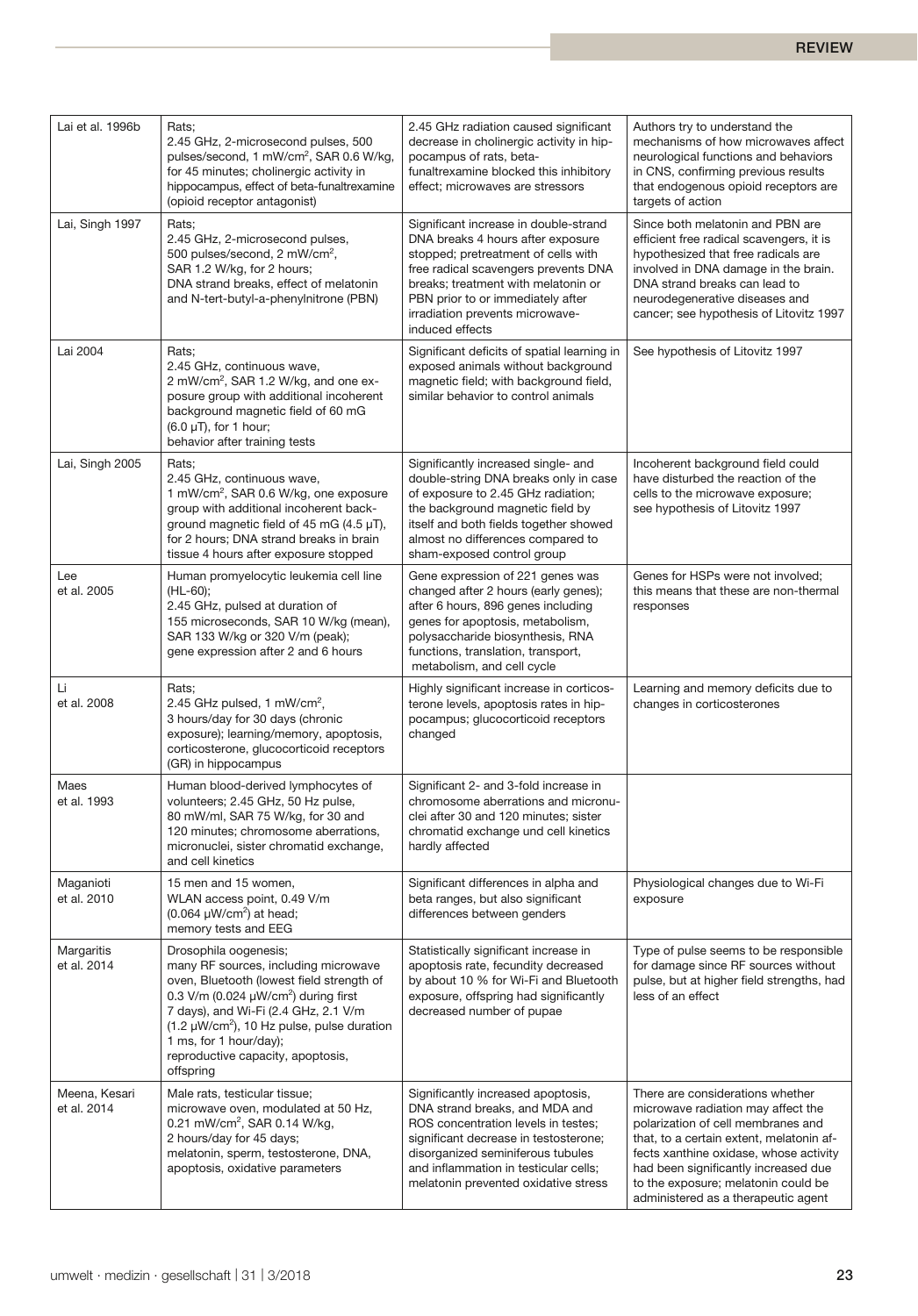| Megha, Banerjee<br>et al. 2015 | Rats;<br>900, 1800, 2450 MHz,<br>SAR 0.59, 0.58, and 0.66 mW/kg,<br>2 hours/day, 5 days/week for 60 days;<br>oxidative parameters, DNA, interleukins<br>in hippocampus                                                                                                                                                                                                                                                                                                                                                | ROS formation, significantly<br>decreased antioxidant status,<br>cytokine levels significantly increased,<br>significant DNA damage; 2450 MHz<br>had the highest damage potential in<br>all tests                                                                |                                                                                                                                                                                                                                                           |
|--------------------------------|-----------------------------------------------------------------------------------------------------------------------------------------------------------------------------------------------------------------------------------------------------------------------------------------------------------------------------------------------------------------------------------------------------------------------------------------------------------------------------------------------------------------------|------------------------------------------------------------------------------------------------------------------------------------------------------------------------------------------------------------------------------------------------------------------|-----------------------------------------------------------------------------------------------------------------------------------------------------------------------------------------------------------------------------------------------------------|
| Misa-Agustiño<br>et al. 2012   | Rats, thyroid;<br>in thyroid: SAR 0.046, 0.104, und<br>0.482 W/kg, whole-body SAR 0.0169,<br>0.0364, and 0.161 W/kg;<br>HSP70, HSP90                                                                                                                                                                                                                                                                                                                                                                                  | HSP concentrations after 90 minutes<br>significantly decreased, after 24 hours<br>increased again, but below control<br>levels                                                                                                                                   |                                                                                                                                                                                                                                                           |
| Misa-Agustiño<br>et al. 2015   | Spleen cells of female rats;<br>2.45 GHz, in spleen: SAR 0.046, 0.104,<br>and 0.482 W/kg, whole-body SAR 0.0169,<br>0.0364, and 0.161 W/kg; 30-minute<br>exposure once or ten times within 2<br>weeks; 90 minutes and 24 hours after<br>exposure: morphology, HSP70, HSP90,<br>glucocorticoid receptors                                                                                                                                                                                                               | Many morphological changes,<br>permeability change in endothelium<br>and glucocorticoid receptors; more<br>blood vessels and red blood cells<br>outside of vessels; HSP 90 decreased                                                                             | Findings indicate cell stress                                                                                                                                                                                                                             |
| Nakamura<br>et al. 2000        | Rats;<br>2.45 GHz, continuous wave, 2 mW/cm <sup>2</sup> ,<br>for 90 minutes;<br>pregnancy, uterus, blood flow between<br>uterus and placenta, hormones and<br>biochemical mediators (corticosterone,<br>estradiol, prostaglandin E <sub>2</sub> , and<br>prostaglandin $F_2\alpha$ )                                                                                                                                                                                                                                 | Blood flow decreased due to<br>exposure; progesterone and<br>prostaglandin $F_2\alpha$ increased in<br>pregnant animals; increase of<br>corticosterone and decrease of<br>estradiol was similar in pregnant<br>and non-pregnant animals                          | Disturbances in uterus/placenta cycle<br>due to 2.45 GHz, probably caused by<br>prostaglandin $F_2\alpha$ and could be a risk<br>for pregnancies                                                                                                          |
| Nazıroğlu,<br>Gümral 2009      | Rats;<br>2.45 GHz, 217 Hz pulse, 1 hour/day for 28<br>days 11 V/m, whole-body SAR 0.1 W/kg,<br>whole-brain SAR 1.73 W/kg;<br>EEG and brain tissue (cortex) regarding<br>oxidative parameters, administration<br>of selenium or L-carnitine, vitamin A,<br>C, and E                                                                                                                                                                                                                                                    | Slight hyperexcitability in EEG,<br>compensated by selenium and<br>L-carnitine; decreases vitamins A,<br>C, and E, changes in oxidative<br>parameters, protection against<br>oxidative damage through L-carnitine<br>and selenium                                | Both the vitamins and L-carnitine<br>and selenium have a protective effect<br>against ROS oxidative damage in brain<br>tissue; L-carnitine and selenium seem<br>to protect the antioxidant vitamins<br>from the inhibitory effect of 2.45 GHz<br>exposure |
| Nazıroğlu<br>et al. 2012a      | Brain tissue of male rats;<br>Wi-Fi device 1 mW/m <sup>2</sup> (0.1 $\mu$ W/cm <sup>2</sup> ),<br>whole-body SAR 0.143 W/kg,<br>10 V/m, 1 hour/day for 30 days;<br>EEG, survival rate, Ca <sup>2+</sup> concentration,<br>oxidative parameters, beta carotene,<br>vitamins A, C, and E, administration of<br>melatonin                                                                                                                                                                                                | Wi-Fi radiation caused oxidative<br>stress in neurons, EEG, vitamin levels<br>changed, Ca <sup>2+</sup> influx increased,<br>melatonin reduced damage and<br>decrease in vitamin E; voltage-gated<br>and TRPM2 calcium channels are<br>involved in $Ca2+$ influx | RF radiation from Wi-Fi devices<br>causes oxidative damage via calcium<br>channels and Ca <sup>2+</sup> increase in cells;<br>melatonin protects brain tissue from<br>damage by counteracting oxidative<br>stress                                         |
| Nazıroğlu<br>et al. 2012b      | Human leukemia cells;<br>2.45 GHz, pulsed, Wi-Fi device,<br>$0.1 - 2.5$ W/kg, for 1, 2, 12, or 24 hours;<br>oxidative parameters and calcium influx<br>into cells                                                                                                                                                                                                                                                                                                                                                     | Wi-Fi device caused oxidative stress<br>and increased cell growth due to<br>significantly increased $Ca2+$ influx into<br>cytoplasm of human leukemia cells                                                                                                      |                                                                                                                                                                                                                                                           |
| Özorak,<br>Nazıroğlu 2013      | Rats, male offspring of mothers exposed<br>during pregnancy, 2450, 900, and<br>1800 MHz (217 Hz pulse, for 1 hour/day,<br>5 days/week in utero, and up to<br>6 weeks after birth with 12 $\mu$ W/cm <sup>2</sup> ,<br>10 V/m, whole-body SAR 0.01-1.2 W/kg,<br>mean $0.18 \pm 0.07$ W/kg;<br>analysis of kidneys and testes of<br>offspring at age 4, 5, and 6 weeks for<br>trace elements (chromium, copper,<br>iron, manganese, selenium, and zinc),<br>antioxidant parameters, vitamins A, E,<br>and beta carotene | 4-week-old animals respond more<br>sensitively than older animals,<br>oxidative stress levels were higher;<br>increased lipid peroxidation, oxidizable<br>iron and low concentration levels of<br>trace elements, TAS, and GSH                                   | The authors conclude that 900, 1800,<br>und 2450 MHz can lead to oxidative<br>stress in kidneys and testes of young<br>rats; these are animals that are still<br>developing, comparable to humans in<br>puberty                                           |
| Oksay<br>et al. 2014           | Rats, testicular tissue;<br>2.45 GHz, 0.1 $\mu$ W/cm <sup>2</sup> , 217 Hz pulse,<br>10 V/m, ca. SAR 0.143 W/kg,<br>1 hour/day for 30 days;<br>lipid peroxidation, vitamins A, C, and<br>E, administration of melatonin                                                                                                                                                                                                                                                                                               | Increased lipid peroxidation in testes,<br>administration of melatonin decreased<br>damage                                                                                                                                                                       |                                                                                                                                                                                                                                                           |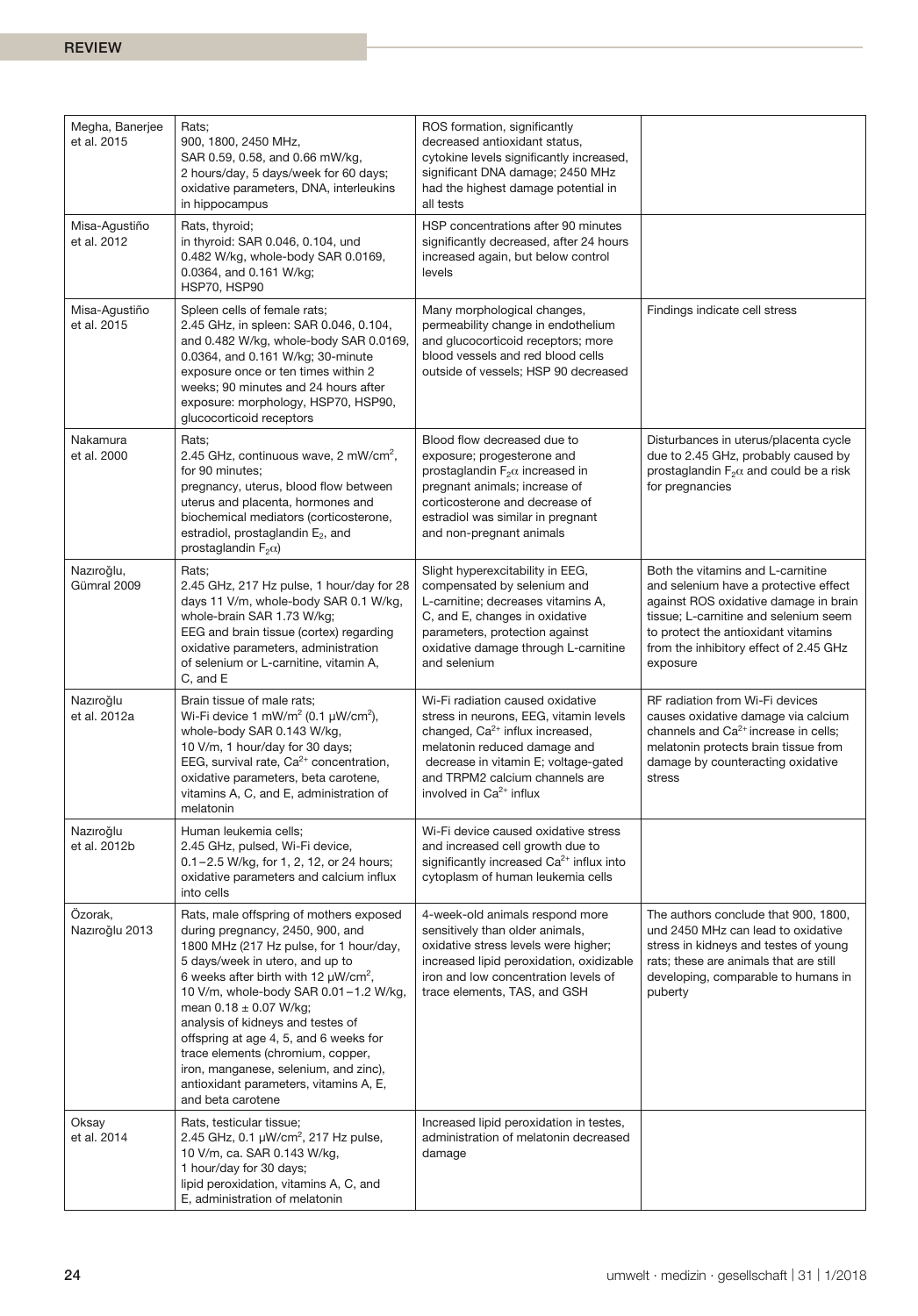| Orendáčová<br>et al. 2009            | Newborn (7 days old) and adult rats<br>$(24$ months);<br>2.45 GHz, pulsed, 2.8 mW/cm <sup>2</sup> , 4 hours/<br>day for 2 days (acute) or 8 hours/day for<br>3 days (chronic);<br>hippocampus regions          | Significant differences in cell growth in<br>newborn rats, not in adult rats                                                                                                                                                                                                         | Harmful effects on neurogenesis,<br>especially in newborns                                                                                                                                                      |
|--------------------------------------|----------------------------------------------------------------------------------------------------------------------------------------------------------------------------------------------------------------|--------------------------------------------------------------------------------------------------------------------------------------------------------------------------------------------------------------------------------------------------------------------------------------|-----------------------------------------------------------------------------------------------------------------------------------------------------------------------------------------------------------------|
| Orendáčová<br>et al. 2011            | Rats of 2 age groups: 7-day-olds<br>(newborn) and 28-day-olds (young<br>adults); 2.45 GHz, pulsed, 2.8 mW/cm <sup>2</sup> ,<br>for 2 hours;<br>early gene product Fos protein and<br>NO-producing cells        | Fos protein and NO-producing cells<br>significantly increased in exposed<br>animals, earlier emergence than in<br>controls                                                                                                                                                           | In very young rats, development<br>changed; they seem to go through<br>a kind of early maturation                                                                                                               |
| Othman<br>et al. 2017                | Female rats;<br>common Wi-Fi router, 2 hours/day<br>throughout pregnancy;<br>in offspring, behavior, brain development,<br>oxidative parameters, cholinesterase<br>activity                                    | 50% fewer offspring; in young animals<br>delayed development of responses,<br>sense of equilibrium, and maturation of<br>motor system; significant changes in<br>antioxidant enzymes in brain, impair-<br>ment of cholinesterase activities; later<br>compensated in adult offspring | Temporary disturbance of redox<br>balance (oxidative stress) in young<br>offspring could translate into delayed<br>brain development; impaired cholines-<br>terase activity could affect neurotrans-<br>mitters |
| Paknahad<br>et al. 2016              | Teeth, amalgam;<br>router-laptop system, router at 30 cm<br>distance, laptop at 20 m, exposure for<br>20 minutes                                                                                               | After exposure, more mercury in saliva<br>compared to controls                                                                                                                                                                                                                       |                                                                                                                                                                                                                 |
| Panagopoulos<br>et al. 2015          | Natural fields of solar irradiation between<br>8 and 24 mW/cm <sup>2</sup> , artificial fields e.g. of a<br>cell phone in calling mode $< 0.2$ mW/cm <sup>2</sup> ;<br>effect on ion channels in cell membrane | Due to their polarization, artificial fields<br>are more biologically active than non-<br>polarized natural fields; artificial fields<br>exert an effect on all charged particles<br>(ions, membranes) through additional<br>electrostatic forces                                    | Living organisms have evolved on the<br>basis of weak natural fields; strong<br>artificial fields impair membranes                                                                                              |
| Papageorgiou<br>et al. 2011          | 15 men and 15 women each<br>(mean age 24);<br>Wi-Fi signal, 0.49 V/m (0.064 µW/cm <sup>2</sup> );<br>P300 component in EEG                                                                                     | Significant differences between<br>exposed and non-exposed persons;<br>women and men also responded<br>differently when Wi-Fi signal was<br>turned on; P300 component in men<br>significantly lower, in women<br>significantly higher                                                | P300 is involved in alertness; Wi-Fi<br>affects nerve activity, genders respond<br>differently                                                                                                                  |
| Paulraj,<br>Behari 2006a             | Young rats, brain tissue;<br>2.45 GHz, 0.344 mW/cm <sup>2</sup> , SAR 0.11 W/kg,<br>2 hours/day for 35 days;<br>calcium-dependent protein kinase C,<br>histology                                               | Significant decrease in protein<br>kinase C activity in hippocampus,<br>non-thermal response, increased<br>number of glia cells                                                                                                                                                      | Findings could explain learning and<br>memory deficits; protein kinase C is<br>also involved in carcinogenesis                                                                                                  |
| Paulraj,<br>Behari 2006b             | 35-day-old male rats;<br>0.344 mW/cm <sup>2</sup> , 1 W/kg,<br>2 hours/day 5 days/week for 35 days;<br>DNA damage in brain                                                                                     | Significantly increased level of<br>single-strand breaks                                                                                                                                                                                                                             | Possible risk for impairment of<br>neurological functions and<br>development of degenerative diseases                                                                                                           |
| Saili<br>et al. 2015                 | Rabbits;<br>2.45 GHz, Wi-Fi access point, at distance<br>of 25 cm, exposure 1 hour/day                                                                                                                         | Heart rate variability affected,<br>higher blood pressure                                                                                                                                                                                                                            |                                                                                                                                                                                                                 |
| Salah<br>et al. 2013                 | Rats, liver and kidneys;<br>2.45 GHz, Wi-Fi access point,<br>1 hour/day for 21 days;<br>tissue changes, oxidative stress,<br>liver enzymes among others                                                        | Diabetes-like disturbances of glucose<br>metabolism and oxidative stress in<br>liver and kidneys, olive leaf extract<br>mitigated damage                                                                                                                                             |                                                                                                                                                                                                                 |
| Sangün<br>et al. 2015                | Rats:<br>2.45 GHz, Wi-Fi, pulsed,<br>45.5 V/m (550 µW/cm <sup>2</sup> ),<br>whole-body SAR 0.143 W/kg,<br>1 hour/day until puberty within near field                                                           | Exposure during prenatal phase leads<br>to limited growth and delayed puberty<br>in postnatal phase; ROS increased                                                                                                                                                                   | Young rats respond sensitively to<br>2.45 GHz                                                                                                                                                                   |
| Sarkar, Ali,<br>Behari 1994          | Mice, brain and testes;<br>2.45 GHz, continuous wave, 1 mW/cm <sup>2</sup> ,<br>SAR 1.18 W/kg, 2 hours/day;<br><b>DNA</b> strand breaks                                                                        | Significantly increased DNA breaks                                                                                                                                                                                                                                                   | DNA breaks occur below ICNIRP<br>exposure limits under non-thermal<br>conditions                                                                                                                                |
| Shahin,<br>Chaturvedi et al.<br>2013 | Female mice;<br>2.45 GHz, continuous wave,<br>0.033549 mW/cm <sup>2</sup> , SAR 0.023023 W/kg,<br>2 hours/day for 45 days;<br>liver, kidneys, ovaries, blood cells,<br>ROS, hormones, DNA                      | Significant changes in ROS, hemo-<br>globin, total number of erythrocytes<br>and leucocytes, DNA strand breaks,<br>hormones and enzyme activities, lower<br>number of embryos                                                                                                        | Inflammatory and physiological stress<br>responses in pregnant mice, resulting<br>in death of embryos                                                                                                           |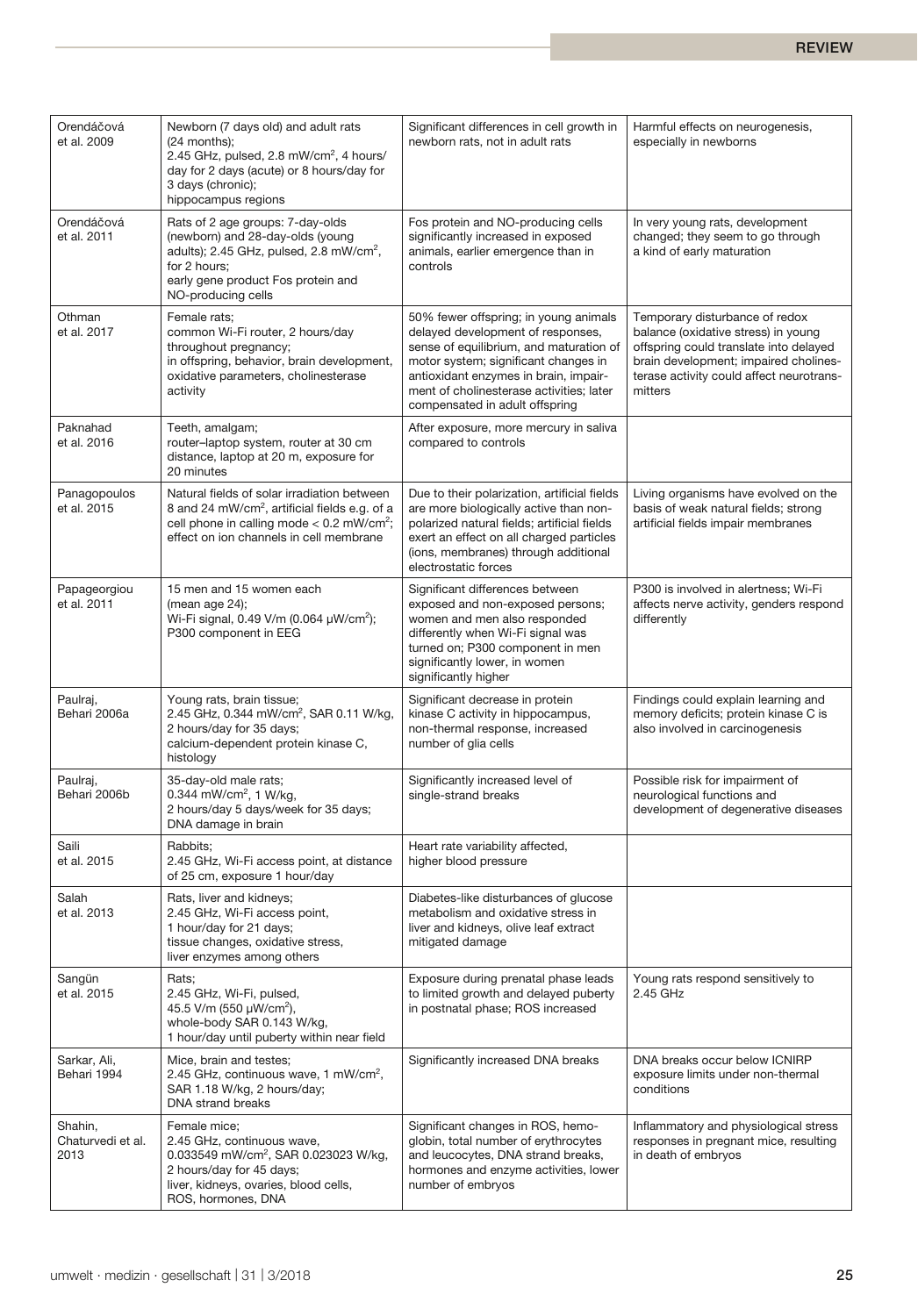| Shahin<br>et al. 2014                          | Male mice;<br>2.45 GHz, continuous wave,<br>0.029812 mW/cm <sup>2</sup> , SAR 0.018 W/kg,<br>2 hours/day for 30 days;<br>liver, kidneys, hypothalamus, testes,<br>sperm, testosterone, oxidative<br>parameters                                                                  | Significant changes in all parameters<br>investigated                                                                                                                                                                                                                                | Infertility could develop due to<br>oxidative and nitrosative stress (free<br>radicals) as well as degeneration of<br>testicular tissue                         |
|------------------------------------------------|---------------------------------------------------------------------------------------------------------------------------------------------------------------------------------------------------------------------------------------------------------------------------------|--------------------------------------------------------------------------------------------------------------------------------------------------------------------------------------------------------------------------------------------------------------------------------------|-----------------------------------------------------------------------------------------------------------------------------------------------------------------|
| Shahin, Banerjee,<br>Chaturvedi<br>et al. 2015 | Mice;<br>2.45 GHz, continuous wave,<br>0.0248 mW/cm <sup>2</sup> , SAR 0.0146 W/kg,<br>2 hours/day for 15, 30, und 60 days;<br>behavior, in hippocampus: oxidative<br>parameters, creatine kinase,<br>morphology, apoptosis                                                     | Learning and memory deficits<br>increased with increasing duration<br>of exposure, increased oxidative/<br>nitrosative stress and increased<br>apoptosis; reduced dendrites and<br>branching                                                                                         | Oxidative/nitrosative stress in<br>hippocampus leads via p53 to<br>apoptosis and loss of spatial memory<br>because of reduced development of<br>neurons         |
| Shahin, Banerjee,<br>Chaturvedi<br>et al. 2017 | Adult male mice;<br>2.45 GHz, continuous wave,<br>0.0248 mW/cm <sup>2</sup> , SAR 0.0146 W/kg,<br>2 hours/day for 15, 30, and 60 days;<br>behavior, corticosterone, expression of<br>GR, CRH, iNOS, iGluRs, PSD-95-nNOS<br>system and PKA-PKCε-ERK1/2-pERK1/2<br>in hippocampus | Significantly reduced learning and<br>memory performance, significantly<br>increased concentration levels of<br>corticosterone and expression of CRH,<br>CRH-R1, and iNOS, while the expres-<br>sion of iGluRs, nNOS, PSD-95, PKCε,<br>PKA, ERK-p-ERK, CREB, and p-CREB<br>decreased | Oxidative stress (free radicals) leads to<br>learning and spatial memory deficits<br>due to involvement of corticosterone<br>via the iGluR/ERK/CREB signal path |
| Shokri<br>et al. 2015                          | Rats, testes, sperm cells;<br>2.45 GHz, 2 Wi-Fi antennas at opposite<br>walls in a given space, 1 hour/day or<br>7 hours/day for 2 months;<br>apoptosis, sperm and tissue changes                                                                                               | Testicular tissue significantly changed,<br>apoptosis significantly increased, more<br>so after 7 hours of exposure                                                                                                                                                                  | Researchers recommend to limit time<br>exposed to Wi-Fi radiation                                                                                               |
| Sinha<br>et al. 2008                           | Rats;<br>2.45 GHz, modulated at 1 kHz,<br>16.5 $\mu$ W/cm <sup>2</sup> ,<br>2 hours/day for 21 days;<br>sleep EEG, behavior;<br>determination of T3 and T4                                                                                                                      | Sleep EEG and sleep-wake param-<br>eters differ significantly from controls,<br>body temperature hardly different,<br>thermal effect unlikely; T3 significantly<br>lower, T4 significantly higher, exposed<br>animals were hyperactive                                               |                                                                                                                                                                 |
| Sinha RK 2008                                  | Male rats;<br>2.45 GHz, modulated at 1 kHz,<br>16.5 $\mu$ W/cm <sup>2</sup> ;<br>determination of hormones T3, T4,<br>and TSH, behavior                                                                                                                                         | Thermal effect unlikely; T3 significantly<br>lower, T4 significantly higher; TSH<br>changed little; increased water content<br>of brain tissue (swelling by 6.97 %);<br>behavior significantly changed<br>compared to controls, hyperactive                                          | Possible connection between behavior<br>and thyroid hormone functions<br>because they interact with<br>neurohormones and neurotransmitters                      |
| Soran<br>et al. 2014                           | Parsley, dill, celery;<br>2.45 GHz, Wi-Fi router, 10 µW/cm <sup>2</sup> ,<br>$7 \mu W/cm^2$                                                                                                                                                                                     | Reduced size of organelles, decline in<br>photosynthesis, thinner cell walls, and<br>others                                                                                                                                                                                          |                                                                                                                                                                 |
| Szmigielski<br>et al. 1982                     | Skin of mice;<br>2.45 GHz, 5 or 15 mW/cm <sup>2</sup> ,<br>2 hours/day 6 days/week for 1 to 6<br>months:<br>different controls, benzopyrene                                                                                                                                     | Exposure produced twice as many<br>skin tumors and significantly faster<br>growth of skin tumors                                                                                                                                                                                     |                                                                                                                                                                 |
| Taheri<br>et al. 2015                          | Klebsiella pneumonia for antibiotic<br>resistance;<br>2.45 GHz, Wi-Fi router, for 3, 4.5,<br>and 8 hours                                                                                                                                                                        | Wi-Fi radiation increased sensitiv-<br>ity to 5 antibiotics after 4.5 hours of<br>exposure; thereafter development of<br>resistance                                                                                                                                                  | Window effect, cell walls could<br>become more permeable due to<br>exposure                                                                                     |
| Taheri<br>et al. 2017                          | Listeria monocytogenes and Escherichia<br>coli;<br>900 and 2450 MHz, common 2.45 GHz<br>Wi-Fi router, SAR 0.13 W/kg,<br>14 cm distance to bacteria suspension;<br>6 antibiotics                                                                                                 | After exposure, significantly increased<br>growth and significantly increased<br>development of resistance against<br>6 antibiotics                                                                                                                                                  | Within an exposure window of field<br>strengths, antibiotic resistance<br>develops                                                                              |
| Testylier 2002                                 | Rats;<br>2.45 GHz, 2 and 4 mW/cm <sup>2</sup> ,<br>for 1 hour (short-term);<br>ACh release in hippocampus                                                                                                                                                                       | Significantly lowered ACh release at<br>4 mW/cm <sup>2</sup>                                                                                                                                                                                                                         | As a neurotransmitter, acetylcholine<br>(ACh) is involved in learning processes                                                                                 |
| Tök,<br>Nazıroğlu 2014                         | Rats, eye lenses;<br>2.45 GHz, 217 Hz pulse,<br>1 hour/day at 0.1 $\mu$ W/cm <sup>2</sup> for 30 days,<br>11 V/m, whole-body SAR ca. 0.1 W/kg;<br>lipid peroxidation, GSH, GSH-Px,<br>melatonin                                                                                 | Significant changes in oxidative<br>parameters, melatonin mitigates dam-<br>age                                                                                                                                                                                                      |                                                                                                                                                                 |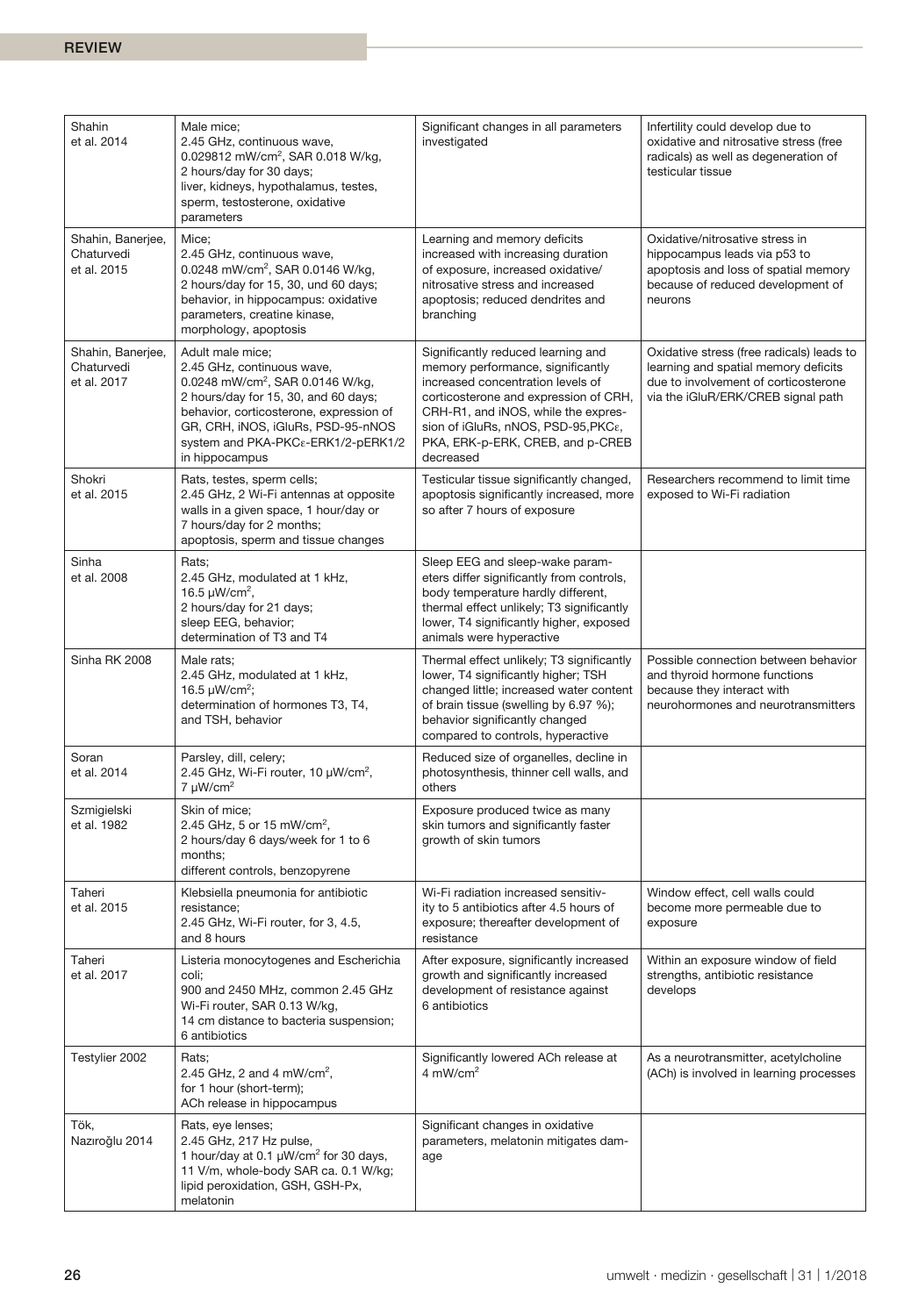| Türker, Nazıroğlu<br>et al. 2011  | Rats, heart tissue, selenium and<br>L-carnitine in addition to 2.45 GHz<br>exposure (217 Hz pulse, 1 hour/day<br>for $28$ days);<br>determination of lipid peroxidation and<br>concentration levels of vitamins A, C,<br>and E in heart tissue                                                                                                                                                                                                                     | Significantly higher lipid peroxidation<br>and glutathione peroxidase,<br>significantly decreased by selenium<br>and L-carnitine; concentration levels<br>of vitamins C, A, and E were<br>decreased in exposed animals,<br>but higher levels when treated with<br>selenium and L-carnitine                                                                                                                                                                                                             | 2.45 GHz exposure caused oxidative<br>stress in heart tissue of rats; the<br>administration of selenium and<br>L-carnitine could reduce the oxidative<br>effect of 2.45 GHz radiation                                                                                                                               |
|-----------------------------------|--------------------------------------------------------------------------------------------------------------------------------------------------------------------------------------------------------------------------------------------------------------------------------------------------------------------------------------------------------------------------------------------------------------------------------------------------------------------|--------------------------------------------------------------------------------------------------------------------------------------------------------------------------------------------------------------------------------------------------------------------------------------------------------------------------------------------------------------------------------------------------------------------------------------------------------------------------------------------------------|---------------------------------------------------------------------------------------------------------------------------------------------------------------------------------------------------------------------------------------------------------------------------------------------------------------------|
| Wang,<br>Lai 2000                 | Rats;<br>2.45 GHz, pulsed, 2-microsecond pulses,<br>500 pulses/second, 2 mW/cm <sup>2</sup> ,<br>whole-body SAR 1.2 W/kg, for 1 hour;<br>behavior                                                                                                                                                                                                                                                                                                                  | Acute exposure of 2.45 GHz micro-<br>wave radiation significantly affects<br>behavior of rats                                                                                                                                                                                                                                                                                                                                                                                                          | The changed behavior could be traced<br>back to the decrease in cholinergic<br>activity in the brain (in frontal cortex<br>and hippocampus) of the animals                                                                                                                                                          |
| Yang<br>et al. 2010               | Mice;<br>2.45 GHz, pulsed, SAR 6 W/kg radiation,<br>for 20 minutes;<br>microglia in brains                                                                                                                                                                                                                                                                                                                                                                         | Microglia were activated by 2.45 GHz<br>radiation with involvement of TNF- $\alpha$ ,<br>NO, and ROS, followed by a<br>pro-inflammatory response, at the<br>same time JAK-STAT signal pathway<br>was activated                                                                                                                                                                                                                                                                                         | RF radiation represents an<br>external physical factor that can<br>lead to inflammatory processes and<br>damaged nerve tissue via activated<br>microglia.                                                                                                                                                           |
| Yang<br>et al. 2012               | Adult male rats:<br>2.45 GHz, pulsed, 65 mW/cm <sup>2</sup> ,<br>SAR 6 W/kg,<br>for 20 minutes;<br>stress-related genes                                                                                                                                                                                                                                                                                                                                            | Out of 2,048 genes in the<br>hippocampus, 41 relevant genes were<br>significantly changed 3 hours after<br>exposure; of those 23 upregulated,<br>and 18 downregulated; 7 genes<br>concern stress-related heat shock<br>proteins or chaperones, of those<br>especially the gene for HSP27<br>and HSP70, whose expression<br>was significantly higher in the<br>hippocampus, specifically in the<br>pyramidal cells of the Ammon's horn<br>(CA3 region) and in the granule cells of<br>the dentate gyrus | The data provide direct evidence that<br>2.45 GHz radiation triggers stress<br>responses in the hippocampus of rats;<br>both HSPs were increased maximally<br>at different points in time; they have<br>different functions                                                                                         |
| Yüksel, Nazıroğlu,<br>Özkaya 2016 | Pregnant rats and their offspring,<br>long-term exposure with 900, 1800,<br>and 2450 MHz, 1 hour/day 5 days/week<br>throughout the entire pregnancy,<br>the offspring for a total of 1 year<br>(52 weeks, 11 V/m (32 µW/cm <sup>2</sup> ),<br>whole-body SAR 0.1 W/kg);<br>blood serum and uterus tissue, lipid<br>peroxidation, GSH, enzyme activities,<br>antioxidant vitamins A, C, and E in<br>blood plasma, prolactin, estrogen,<br>and progesterone in serum | After long-term exposure (1 hour/day<br>5 times/week for 1 year), all 3<br>frequencies produced changes in<br>hormone concentrations and oxidative<br>stress in the dams and their offspring;<br>effect stronger at 2.45 GHz than at<br>900 and 1800 MHz                                                                                                                                                                                                                                               | The researchers do not rule out that<br>for longer exposure durations further<br>changes could emerge that also may<br>manifest in humans, especially in<br>young teenagers who often use their<br>cell phones for several hours per day                                                                            |
| Zhu<br>et al. 2016                | Heart muscle cells of rats;<br>2.45 GHz, 50, 100, 150,<br>and 200 mW/cm <sup>2</sup> , for 6 minutes;<br>ATP activity, mitochondrial respiratory<br>chain, enzymes CK, LDH, and AST,<br>troponin I, oxidative parameters SOD,<br>GSH, and lipid peroxidation, apoptosis<br>proteins (MAP kinase cascade), and<br>morphology                                                                                                                                        | Significant changes of all biochemical<br>parameters, some of them<br>highly significant; the higher the<br>exposure, the greater the change;<br>also morphological changes, e.g.<br>irregular striations of heart muscle<br>cells, discoloration of cell nuclei,<br>fewer mitochondria with disturbed<br>membranes, other degenerative<br>manifestations; significantly increased<br>apoptosis proteins and apoptosis rates                                                                           | RF radiation produces apoptosis in<br>heart muscle cells via mitochondrial<br>pathway                                                                                                                                                                                                                               |
| Zotti-Martelli<br>et al. 2000     | Human lymphocytes of two healthy<br>27-year-old persons;<br>2.45 and 7.7 GHz, continuous wave,<br>3 different devices per frequency, 10,<br>20, and 30 mW/cm <sup>2</sup> , for 15, 30, and<br>60 minutes; blinded assessment of<br>duplicate data sets, micronucleus test                                                                                                                                                                                         | Frequency of micronuclei in exposed<br>lymphocytes increased at both<br>frequencies with duration and field<br>strength, significantly increased for<br>30- and 60-minute exposure duration<br>and the highest field strength; cell<br>cycle was not affected                                                                                                                                                                                                                                          | 2.45 GHz is the resonance frequency<br>of water; the temperature did<br>not increase in the experiment;<br>neurasthenia, vascular damage in the<br>nervous system, and cancer mortality<br>occur more often in radar technicians;<br>researchers recommend protective<br>measures against non-ionizing<br>radiation |
|                                   | Power density: 1 mW/cm <sup>2</sup> = 1000 µW/cm <sup>2</sup> = 10,000,000 µW/m <sup>2</sup> or 1 x 10 <sup>-4</sup> mW/cm <sup>2</sup> = 0.1 µW/cm <sup>2</sup> = 1000 µW/m <sup>2</sup>                                                                                                                                                                                                                                                                          |                                                                                                                                                                                                                                                                                                                                                                                                                                                                                                        |                                                                                                                                                                                                                                                                                                                     |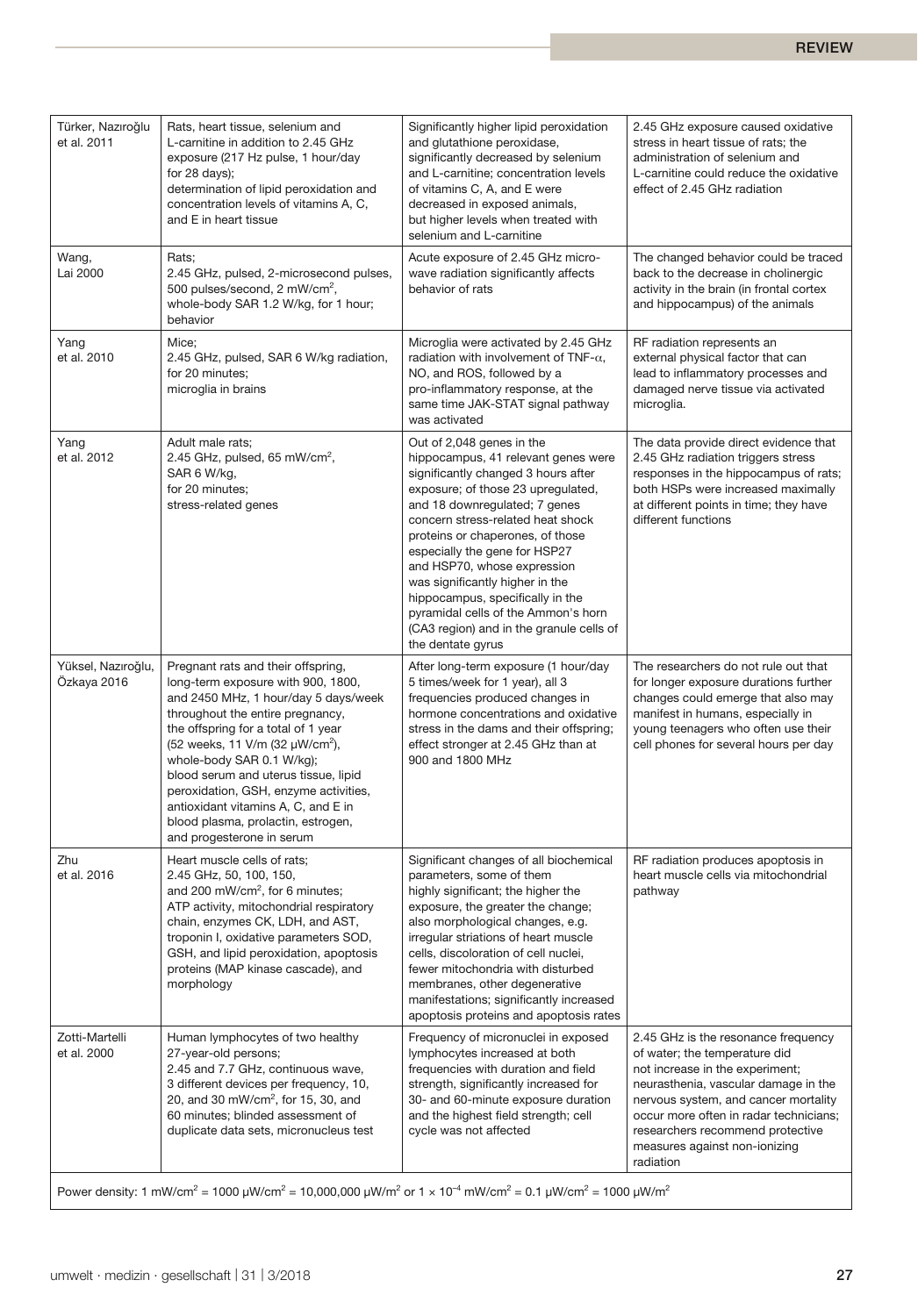# **References / endnote / abbreviations**

Endnote regarding the studies of Ballardin and Zotti-Martelli

In the studies of Ballardin and Zotti-Martelli, 2.45 GHz is referred to as the resonance frequency of water. Microwaves can excite water molecules at any frequency to stimulate dipole and multipole oscillations, resulting in a temperature increase. Strictly speaking, there is no resonance frequency for this absorption mechanism, but a broad range of microwave frequencies around 30 GHz, i.e. above 2.45 GHz, at which absorption is relatively high (see also www1.lsbu.ac.uk/water/microwave\_water.html). Among other things, this range depends on temperature. The lowest resonance frequency, which is the lowest frequency with the highest absorption, is at ca. 22 GHz for free water molecules. The use of 2.45 GHz in microwave ovens is a compromise between absorption rate, which is not quite as high, but higher penetration depth into the cooked food, because penetration depth increases with increasing frequency. For the whole-body absorption of microwaves in living organisms, the size of the exposed object plays an important role besides the frequency of the microwave radiation. Maximum absorption of microwave radiation is reached when the body size is about half the wavelength and the electric field strength component of the microwave is parallel to the longitudinal axis of the body (worst case). At higher and lower frequencies, absorption decreases again. In adults (ca. 2 m tall), the maximum absorption is at ca. 70 MHz, in smaller persons, children, and babies, the frequency is correspondingly higher, and in primates at ca. 300 MHz and in mice at 2.45 GHz, because their body size of 6 cm corresponds to approximately half the wavelength of the latter frequency. Since most studies use mice or rats (similar size), 2.45 GHz represents the frequency with the highest absorption rate (absorption maximum) in those animals (according to Bernhardt, a mouse absorbs 1.8 W/kg at a power density level of 1 mW/cm<sup>2</sup>). Higher or lower frequencies result in lower absorption rates. (Source: Bernhardt J H (1995): Mobilfunk und Elektrosmog. Biologische Wirkung von elektromagnetischer Strahlung. Phys Bl 51 (10), 947–950).

Adams JA, Galloway TS, Mondal D, Esteves SC, Mathews F (2014): Effect of mobile telephones on sperm quality: a systematic review and meta-analysis. Review. Environ Int 70, 106–112

Agarwal A, Singh A, Hamada A, Kesari K (2011): Cell phones and male infertility: a review of recent innovations in technology and consequences. Review. Int Braz J Urol 2011 37 (4), 432–454

Aggarwal Y, Singh SS, Sinha RK (2013): Chronic exposure of low power radio frequency changes the EEG signals of rats: low power radio frequency alters EEG. Advances in Biomedical Engineering Research (ABER) 1 (2); www.seipub.org/ABER/Download.aspx?ID=3562

Akdag MZ, Dasdag S, Canturk F, Karabulut D, Caner Y, Adalier N (2016): Does prolonged radiofrequency radiation emitted from Wi-Fi devices induce DNA damage in various tissues of rats? J Chem Neuroanat 75, 116–122

Atasoy HI, Gunal MY, Atasoy P, Serenay Elgun S, Bugdayci G (2013): Immunohistopathologic demonstration of deleterious effects on growing rat testes of radiofrequency waves emitted from conventional Wi-Fi devices. Journal of Pediatric Urology 9, 223–229

Avendaño C, Mata A, Sanchez Sarmiento CA, Doncel GF (2012): Use of laptop computers connected to internet through Wi-Fi decreases human sperm motility and increases sperm DNA fragmentation. Fertil Steril 97 (1), 39–45.e2

Aweda MA, Gbenebitse S, Meidinyo RO (2003): Effects of 2.45 GHz microwave exposures on the peroxidation status in Wistar rats. Niger Postgrad Med J 10 (4), 243–246

Aynali G, Nazıroğlu M, Çelik Ö, Doğan M, Yarıktaş M, Yasan H (2013): Modulation of wireless (2.45 GHz)-induced oxidative toxicity in laryngotracheal mucosa of rat by melatonin. Eur Arch Otorhinolaryngol 270 (5), 1695–1700

Ballardin M, Tusa I, Fontana N, Monorchio A, Pelletti C, Rogovich A, Barale R, Scarpato R (2011): Non-thermal effects of 2.45 GHz microwaves on spindle assembly, mitotic cells and viability of Chinese hamster V-79 cells. Mutat Res 716 (1-2), 1–9

Banaceur S, Banasr S, Sakly M, Abdelmelek H (2013): Whole body exposure to 2.4GHz WIFI signals: effects on cognitive impairment in adult triple transgenic mouse models of Alzheimer's disease (3xTg-AD). Behav Brain Res 240, 197–201

Becker K (2007): Molekulare Maschinen und Alterung – der humane Redoxstoffwechsel, in: Spiegel der Forschung, June 2007; geb.uni-giessen.de/geb/ volltexte/2007/4780/pdf/SdF-2007-1\_42-47.pdf

Behari J, Rajamani P (2012): Electromagnetic field exposure effects (ELF-EMF and RFR) on fertility and reproduction. BioInitiative Report Section 18

Bellieni CV, MD, Pinto I (2012): Fetal and neonatal effects of EMF. BioInitiative Report Section 19

Blank M (2014): OVERPOWERED. What science tells us about the dangers of cell phones and other WiFi-age devices, New York

British Columbia Centre for Disease Control (BCCDC), Environmental Health Services; Collaborating Centre for Environmental Health (NCCEH) (2013): Radiofrequency toolkit for environmental health practitioners, Vancouver, Canada

Cammaerts MC, Johansson O (2014): Ants can be used as bio-indicators to reveal biological effects of electromagnetic waves from some wireless apparatus. Electromagn Biol Med 33 (4), 282–288

Cassel JC, Cosquer B, Galani R, Kuster N (2004): Whole-body exposure to 2.45 GHz electromagnetic fields does not alter radial-maze performance in rats. Behav Brain Res 155, 37–43

Ceyhan AM, Akkaya VB, Gülecol SC, Ceyhan BM, Özgüner F, Chen WC (2012): Protective effects of β-glucan against oxidative injury induced by 2.45-GHz electromagnetic radiation in the skin tissue of rats. Arch Dermatol Res 304, 521–527

Chaturvedi CM, Singh VP, Singh P, Basu P, Singaravel M, Shukla RK, Dhawan A, Pati AK, Gangwar RK, Singh SP (2011): 2.45 GHz (CW) microwave irradiation alters circadian organization, spatial memory, DNA structure in the brain cells and blood cell counts of male mice, mus musculus. Progr Electromagn Res B 29, 23–42

Chauhan P, Verma HN, Sisodia R, Kesari KK (2017): Microwave radiation (2.45 GHz)-induced oxidative stress: Whole-body exposure effect on histopathology of Wistar rats. Electromagn Biol and Med 36 (1), 20–30

Chen YP, Jia JF, Wang YJ (2009): Weak microwave can enhance tolerance of wheat seedlings to salt stress. J Plant Growth Regul 28 (4), 381–385

Cig B, Nazıroğlu M (2015): Investigation of the effects of distance from sources on apoptosis, oxidative stress and cytosolic calcium accumulation via TRPV1 channels induced by mobile phones and Wi-Fi in breast cancer cells. Biochim Biophys Acta 1848, 2756–2765

Cleary SF, Cao G, Liu LM (1996): Effects of isothermal 2.45 GHz microwave radiation on the mammalian cell cycle: comparison with effects of isothermal 27 MHz radiofrequency radiation exposure. Bioelectrochem Bioenerg 39 (2), 167–173

Cobb BL, Jauchem JR, Adair ER (2004): Radial arm maze performance of rats following repeated low level microwave radiation exposure. Bioelectromagnetics 25, 49–57

Cosquer B, Galani R, Kuster N, Cassel JC (2005): Whole-body exposure to 2.45 GHz electromagnetic fields does not alter anxiety responses in rats: a plus-maze study including test validation. Behav Brain Res 156, 65–74

Czerska EM, Elson EC, Davis CC, Swicord ML, Czerski P (1992): Effects of continuous and pulsed 2450-MHz radiation on spontaneous lymphoblastoid transformation of human lymphocytes in vitro. Bioelectromagnetics 13 (4), 247–25

Dama MS, Bhat MN (2013): Mobile phones affect multiple sperm quality traits: a meta-analysis. Review. F1000Res 2, 40

Dasdag S, Tas M, Akdag MZ, Yegin K (2015): Effect of long-term exposure of 2.4 GHz radiofrequency radiation emitted from Wi-Fi equipment on testes functions. Electromagn Biol Med 34 (1), 37–42

Desai NR, Kavindra K Kesari KK, Agarwal A (2009): Pathophysiology of cell phone radiation: oxidative stress and carcinogenesis with focus on male reproductive system. Review. Reprod Biol and Endocrinol 7, 114

Deshmukh PS, Megha K, Banerjee BD, Ahmed RS, Chandna S, Abegaonkar MP, Tripathi AK (2013): Detection of low level microwave radiation induced deoxyribonucleic acid damage vis-à-vis genotoxicity in brain of Fischer rats. Toxicol Int 20, 19–24

Deshmukh PS, Nasare N, Megha K, Banerjee BD, Ahmed RS, Singh D, Abegaonkar MP, Tripathi AK, Mediratta PK (2015): Cognitive impairment and neurogenotoxic effects in rats exposed to low-intensity microwave radiation. Int J Toxicol 34 (3), 284–290

Deshmukh PS, Megha K, Nasare N, Banerjee BD, Ahmed RS, Abegaonkar MP, Tripathi AK, Mediratta PK (2016): Effect of low level subchronic microwave radiation on rat brain. Biomed Environ Sci 29 (12), 858–867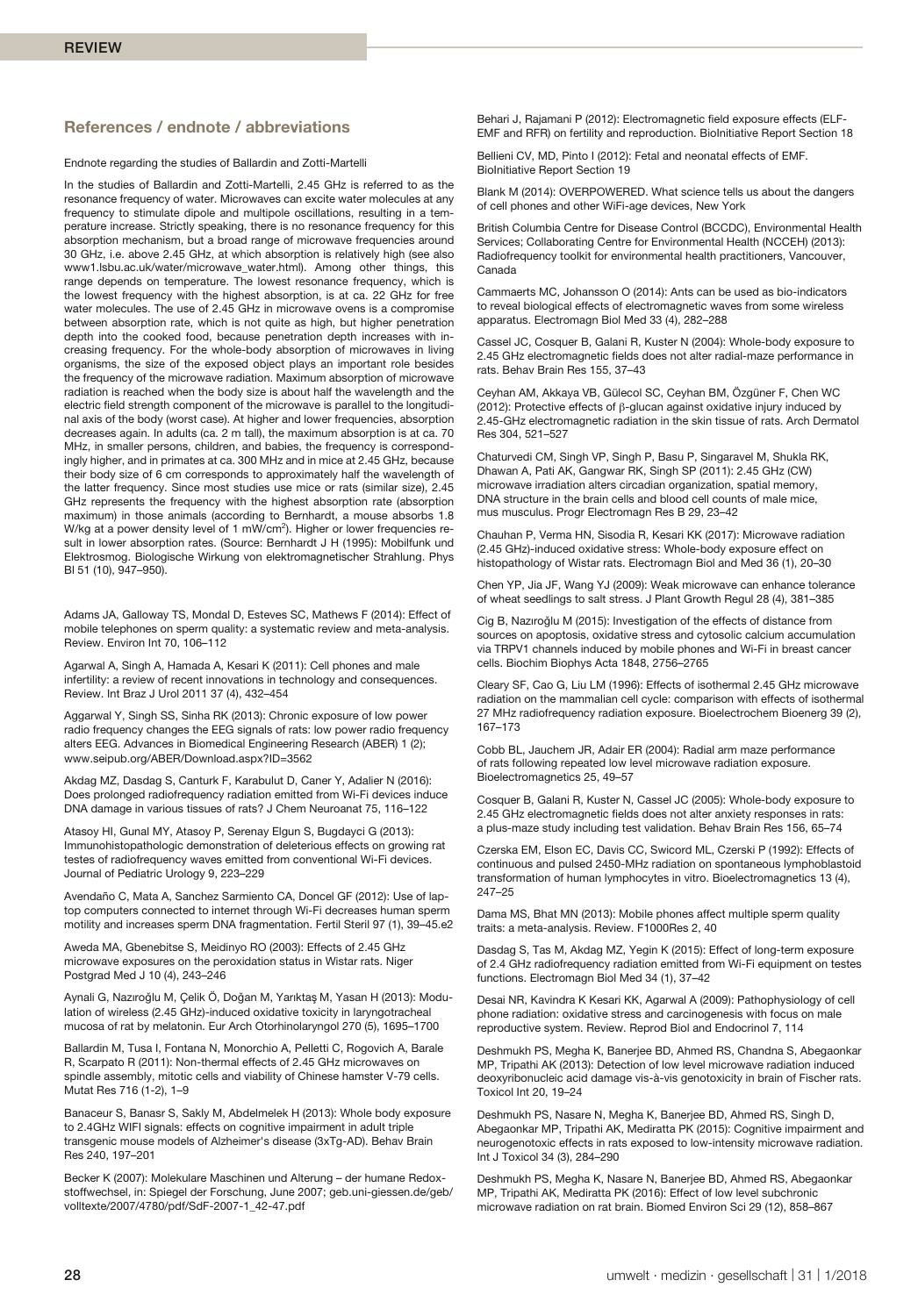Eser O, Songur A, Aktas C, Karavelioglu E, Caglar V, Aylak F, Ozguner F, Kanter M (2013): The effect of electromagnetic radiation on the rat brain: an experimental study. Turk Neurosurg 23 (6), 707–715

Fortune JA, Wu BI, Klibanov AM (2010): Radio frequency radiation causes no nonthermal damage in enzymes and living cells. Biotechnol Prog 26 (6), 1772–1776

Foster KR, Moulder JE (2013): Wi-Fi and health: review of current status of research. Health Phys 105 (6), 561–575

Foster KR (2013): A world awash with wireless devices: radio-frequency exposure issues. IEEE Microwave Mag 14, 73–84

Foster KR, Moulder JE (2015): Can Wi-Fi affect brain function? Radiat Res. 184 (6), 565–7

Gürler HS, Bilgici B, Akar AK, Tomak L, Bedir A (2014): Increased DNA oxidation (8-OHdG) and protein oxidation (AOPP) by low level electromagnetic field (2.45 GHz) in rat brain and protective effect of garlic. Int J Radiat Biol 90 (10), 892–896

Gümral N, Nazıroğlu M, Koyu A, Ongel K, Celik Ö, Saygin M, Kahriman M, Caliskan S, Kayan M, Gencel O, Flores-Arce MF (2009): Effects of selenium and L-carnitine on oxidative stress in blood of rat induced by 2.45-GHz radiation from wireless devices. Biol Trace Elem Res 132, 153–163

Gye MC, Park CJ (2012): Effect of electromagnetic field exposure on the reproductive system. Review Clin Exp Reprod Med 39 (1), 1–9

Hassanshahi A, Shafeie SA, Fatemi I, Hassanshahi E, Allahtavakoli M, Shabani M, Roohbakhsh A, Shamsizadeh A (2017): The effect of Wi-Fi electromagnetic waves in unimodal and multimodal object recognition tasks in male rats. Neurol Sci 38 (6), 1069–1076

Hecht K (2015): Ist die Unterteilung in ionisierende und nichtionisierende Strahlung noch aktuell? Research Report of the Kompetenzinitiative e.V.

Hecht K (2017): Der elektromagnetische Ozean-Lebenswichtiger Umweltfaktor in Gefahr. Naturheilkunde 1/2017

Hensinger P, Wilke I (2016): Mobilfunk: Neue Studienergebnisse bestätigen Risiken der nicht-ionisierenden Strahlung, umwelt · medizin · gesellschaft 29, 3/2016. English version: Wireless communication technologies: new study findings confirm risks of nonionizing radiation.

Holovska K, Almasiova V, Cigankova V, Benova K, Racekova E, Martoncikova M (2015): Structural and ultrastructural study of rat liver influenced by electromagnetic radiation. J Toxicol Environ Health Part A 78 (6), 353–356

Huss A, Egger M, Hug K, Huwiler-Müntener K, Röösli M (2007): Source of funding and results of studies of health effects of mobile phone use: systematic review of experimental studies. Environ Health Perspect 115 (1), 1–4

Kamali K, Atarod M, Sarhadi S, Nikbakht J, Emami M, Maghsoudi R, Salimi H, Fallahpour B, Kamali N, Momtazan A, Ameli M (2017): Effects of electromagnetic waves emitted from 3G+wi-fi modems on human semen analysis. Urologia 84 (4), 209–214

Kesari KK, Behari J, Kumar S (2010a): Mutagenic response of 2.45 GHz radiation exposure on rat brain. Int J Radiat Biol. 86 (4), 334–343

Kesari KK, Behari J (2010b). Effect of microwave at 2.45 GHz radiations on reproductive system of male rats. Toxicol Environ Chem 92 (6), 1135–1147

Kesari KK, Kumar S, Behari J (2012): Pathophysiology of microwave radiation: effect on rat brain. Appl Biochem Biotechnol 166, 379–388

Kim MJ, Rhee SJ (2004): Green tea catechins protect rats from microwaveinduced oxidative damage to heart tissue. J Med Food 2004 7 (3), 299–304

Komatsubara Y, Hirose H, Sakurai T, Koyama S, Suzuki Y, Taki M, Miyakoshi J (2005): Effect of high-frequency electromagnetic fields with a wide range of SARs on chromosomal aberrations in murine m5S cells. Mutat Res 587, 114–119

Kumar S, Kesari KK, Behari J (2011): The therapeutic effect of a pulsed electromagnetic field on the reproductive patterns of male Wistar rats exposed to a 2.45-GHz microwave field. Clinics 66 (7), 1237–1245

Kumari K, Meena R, Kumar S, Rajamani P, Verma NH, Kesari KK (2012): Radiofrequency electromagnetic field exposure effects on antioxidant enzymes and liver function tests. Int J Life Sci 1 (3), 238–244

Lai H, Horita A, Chou CK, Guy AW (1983): Psychoactive-drug response is affected by acute low-level microwave irradiation. Bioelectromagnetics 4, 205–214

Lai H, Horita A, Chou CK, Guy AW (1986): Effect of low-level microwave irradiation on hippocampal and frontal cortical choline uptake are classically conditionable. Pharmac Biochem Behav 27 (4), 635–639

Lai H, Horita A, Chou CK, Guy AW (1987b): Low-level microwave irradiation affects central cholinergic activity in the rat. J Neurochem 48 (1), 40–45

Lai H, Horita A, Guy AW (1988): Acute low-level microwave exposure and central cholinergic activity: studies on irradiation parameters. Bioelectromagnetics 9 (4), 355–362

Lai H, Carino MA, Horita A, Guy, AW (1989a): Low-level microwave irradiation and central cholinergic systems. Pharmac Biochem Behav 33, 131–138

Lai H, Carino MA, Horita A, Guy AW (1989b): Low-level microwave exposure and central cholinergic activity: a dose-response study. Bioelectromagnetics 10 (2), 203–208

Lai H, Carino MA, Wen YF, Horita A, Guy AW (1991): Naltrexone pretreatment blocks microwave-induced changes in central cholinergic receptors. Bioelectromagnetics 12 (1), 27–33

Lai H, Horita A, Guy AW (1994): Microwave irradiation affects radial-arm maze performance in the rat. Bioelectromagnetics 15 (2), 95–104

Lai H, Singh NP (1995): Acute low-intensity microwave exposure increases DNA single-strand breaks in rat brain cells. Bioelectromagnetics 16 (3), 207–210

Lai H, Singh NP (1996a): Single- and double-strand DNA breaks in rat brain cells after acute exposure to radiofrequency electromagnetic radiation. Int J Radiat Biol. 69 (4), 513–521

Lai H, Carino MA, Horita A, Guy AW (1996b): Intraseptal microinjection of β-funaltrexamine blocked a microwave-induced decrease of hippocampal cholinergic activity in the rat. Pharmac Biochem Behav 53 (3), 613–616

Lai H, Singh NP (1997): Melatonin and a spin-trap compound block radiofrequency electromagnetic radiation-induced DNA strand breaks in rat brain cells. Bioelectromagnetics 18 (6), 446–454

Lai H (2004): Interaction of microwaves and a temporally incoherent magnetic field on spatial learning in the rat. Physiol & Behav 82 (5), 785–789

Lai H, Singh NP (2005): Interaction of microwaves and a temporally incoherent magnetic field on single and double DNA strand breaks in rat brain cells. Electromagn Biol Med 24 (1), 23–29

La Vignera S, Condorelli RA, Vicari E, D'Agata R, Calogero AE (2012): Effects of the exposure to mobile phones on male reproduction: a review of the literature, J Androl 33 (3), May/June 2012

Lee S, Johnson D Dunbar K, Dong H, Ge X, Kim YC, Wing C, Jayathilaka N, Emmanuel N, Zhou CQ, Gerber HL, Tseng CC, Wang SM (2005): 2.45 GHz radiofrequency fields alter gene expression in cultured human cells. FEBS Lett 579 (21), 4829–4836

Li M, Wang Y, Zhang Y, Zhou Z, Yu Z (2008): Elevation of plasma corticosterone levels and hippocampal glucocorticoid receptor translocation in rats: a potential mechanism for cognition impairment following chronic low-power-density microwave exposure. J Radiat Res 49 (2), 163–70

Litovitz TA, Penafiel LM, Farrel JM, Krause D, Meister R, Mullins JM (1997): Bioeffects induced by exposure to microwaves are mitigated by superposition of ELF noise. Bioelectromagnetics 18, 422–30

Maes A, Verschaeve L, Arroyo A, De Wagter C, Vercruyssen L (1993): In vitro cytogenetic effects of 2450 MHz waves on human peripheral blood lymphocytes. Bioelectromagnetics 14, 495–501

Maganioti AE, Papageorgiou CC, Hountala C, Kyprianou MA, Rabavilas AD, Papadimitriou GN, Capsalis CN (2010): Wi-Fi electromagnetic fields exert gender related alterations on EEG. 6th International Workshop on Biological Effects of Electromagnetic Fields. www.researchgate.net/ publication/267816859

Margaritis LH, Manta AK, Kokkaliaris KD, Schiza D, Alimisis K, Barkas G, Georgiou E, Giannakopoulou O, Kollia I, Kontogianni G, Kourouzidou A, Myari A, Roumelioti F, Skouroliakou A, Sykioti V, Varda G, Xenos K, Ziomas K (2014): Drosophila oogenesis as a bio-marker responding to EMF sources. Electromagn Biol Med 33 (3), 165–189

Marquardt H, Schäfer SG (1994): Lehrbuch der Toxikologie, 94

Meena R, Kumari K, Kumar J, Rajamani P, Verma HN, Kesari KK (2014): Therapeutic approaches of melatonin in microwave radiations-induced oxidative stress mediated toxicity on male fertility pattern of Wistar rats. Electromagn Biol Med 33 (2), 81–91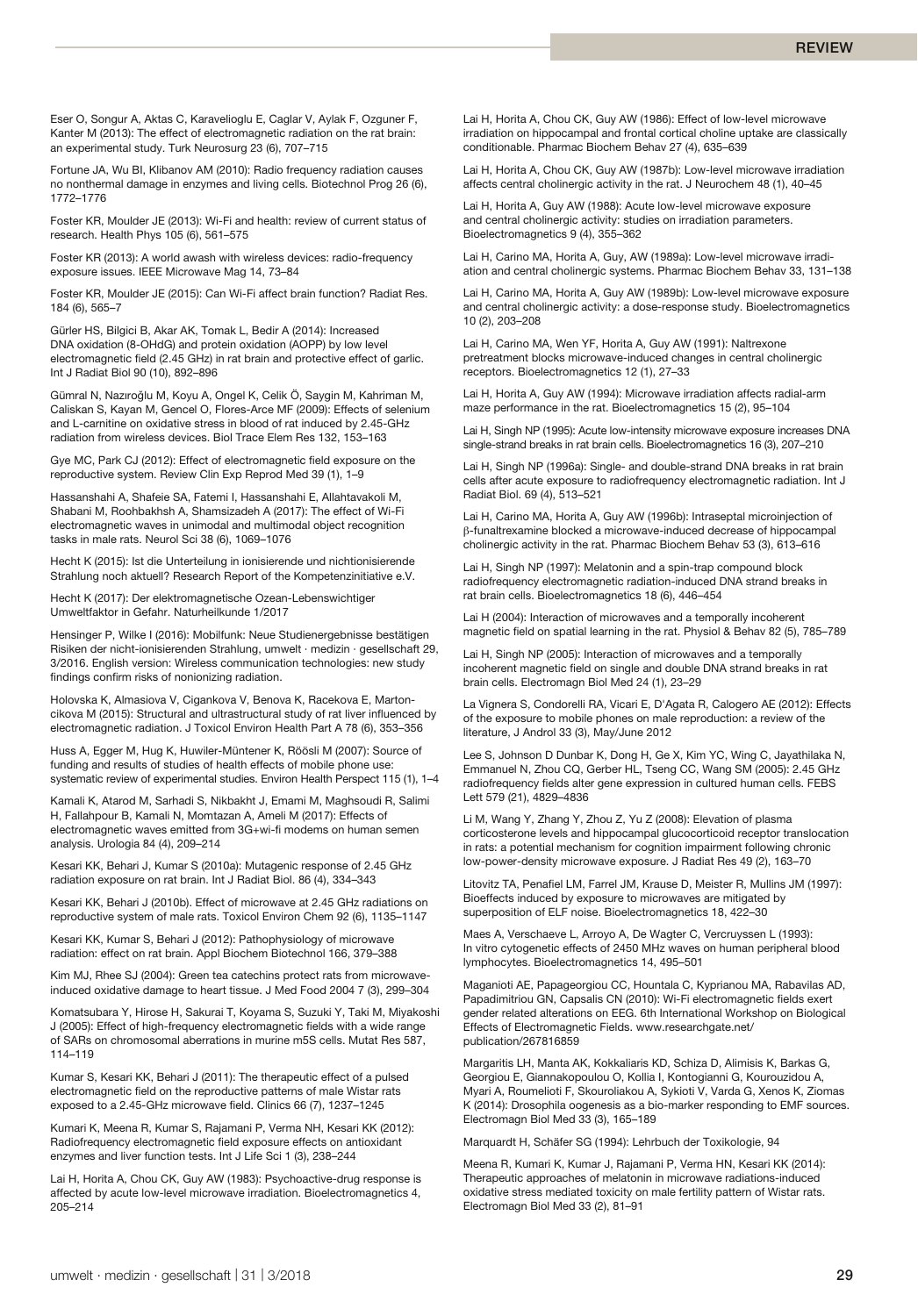Megha K, Deshmukh PS, Banerjee BD, Tripathi AK, Ahmed R, Abegaonkar MP (2015): Low intensity microwave radiation induced oxidative stress, inflammatory response and DNA damage in rat brain. Neurotoxicology 51, 158–165

Misa-Agustiño MJ, Leiro JM, Jorge-Mora MT, Rodríguez-González JA, Jorge-Barreiro FJ, Ares-Pena FJ, López-Martín E (2012): Electromagnetic fields at 2.45 GHz trigger changes in heat shock proteins 90 and 70 without altering apoptotic activity in rat thyroid gland. Biol Open 1, 831–838

Misa-Agustiño MJ, Leiro-Vidal JM, Gomez-Amoza JL, Jorge-Mora MT, Jorge-Barreiro FJ, Salas-Sánchez AA, Ares-Pena FJ, López-Martín E (2015): MF radiation at 2450 MHz triggers changes in the morphology and expression of heat shock proteins and glucocorticoid receptors in rat thymus. Life Sci 127, 1–11

Nakamura H, Nagase H, Keiki Ogino K, Hatta K, Matsuzaki I (2000): Uteroplacental circulatory disturbance mediated by prostaglandin F<sub>2</sub>a in rats exposed to microwaves. Reprod Toxicol 14, 235–240

Nazıroğlu M, Gümral N (2009): Modulator effects of L-carnitine and selenium on wireless devices (2.45 GHz)-induced oxidative stress and electroencephalography records in brain of rat. Int J Radiat Biol 85 (8), 680–689

Nazıroğlu M, Celik Ö, Özgül C, Cig B, Dogan S, Bal R, Gümral N, Rodriguez AB, Pariente JA (2012a): Melatonin modulates wireless (2.45 GHz)-induced<br>oxidative injury through TRPM2 and voltage gated Ca<sup>(2+)</sup> channels in brain and dorsal root ganglion in rat. Physiol Behav 105 (3), 683–692

Nazıroğlu M, Cig B, Dogan S, Uguz AC, Dilek S, Faouzi D (2012b): 2.45-Gz wireless devices induce oxidative stress and proliferation through cytosolic  $Ca^{(2+)}$  influx in human leukemia cancer cells. Int J Radiat Biol 88 (6), 449-456

Nazıroğlu M Tokat S, Demirci S (2012c): Role of melatonin on electromagnetic radiation-induced oxidative stress and Ca<sup>2+</sup> signaling molecular pathways in breast cancer. J Recept Signal Transduct Res 32 (6), 290–297

Nazıroğlu M, Akman H (2014): Effects of cellular phone- and Wi-Fi-induced electromagnetic radiation on oxidative stress and molecular pathways in brain, in: I. Laher I (ed): Systems biology of free radicals and antioxidants, Springer Berlin Heidelberg, 106, 2431–2449

Özorak A, Nazıroğlu M, Celik O, Yüksel M, Ozcelik D, Ozkaya MO, Cetin H, Kahya MC, Kose SA (2013): Wi-Fi (2.45 GHz)- and mobile phone (900 and 1800 MHz)-induced risks on oxidative stress and elements in kidney and testis of rats during pregnancy and the development of offspring. Biol Trace Elem Res 156 (1–3), 221–229

Oksay T, Nazıroğlu M, Doğan S, Güzel A, Gümral N, Koşar PA (2014): Protective effects of melatonin against oxidative injury in rat testis induced by wireless (2.45 GHz) devices. Andrologia 46 (1), 65–72

Orendáčová J, Raceková E, Orendác M, Martoncíková M, Saganová K, Lievajová K, Abdiová H, Labun J, Gálik J (2009): Immunohistochemical study of postnatal neurogenesis after whole-body exposure to electromagnetic fields: evaluation of age- and dose-related changes in rats. Cell Mol Neurobiol 29 (6-7), 981–990

Orendáčová J, Orendáč M, Mojžiš M, Labun J, Martončíková M, Saganová K, Lievajová K, Blaško J, Abdiová H, Gálik J, Račeková E (2011): Effects of short-duration electromagnetic radiation on early postnatal neurogenesis in rats: Fos and NADPH-d histochemical studies. Acta Histochem 113 (7), 723–728

Othman H, Ammari M, Rtibi K, Bensaid N, Sakly M, Abdelmelek H (2017): Postnatal development and behavior effects of in-utero exposure of rats to radiofrequency waves emitted from conventional WiFi devices. Environ Toxicol Pharmacol 52, 239–247

Paknahad M, Mortazavi SMJ, Shahidi S, Mortazavi G, Haghani M (2016): Effect of radio frequency radiation from Wi-Fi devices on mercury release from amalgam restorations. J Environ Health Sci and Eng 14, Article 12

Panagopoulos DJ et al. (2015): Polarization: a key difference between man-made and natural electromagnetic fields, in regard to biological activity. Sci Rep 5, 14914

Papageorgiou CC, Hountala CD, Maganioti AE, Kyprianou MA, Rabavilas AD, Papadimitriou GN, Capsalis CN (2011): Effects of Wi-Fi signals on the p300 component of event-related potentials during an auditory hayling task. J Integr Neurosci 10 (2), 189–202

Paulraj R, Behari J (2006a): Protein kinase C activity in developing rat brain cells exposed to 2.45 GHz radiation. Electromagn Biol Med 25 (1), 61–70

Paulraj R, Behari J (2006b): Single strand DNA breaks in rat brain cells exposed to microwave radiation. Mutat Res 596 (1–2), 76–80

Prasad M et al. (2017): Mobile phone use and risk of brain tumours: a systematic review of association between study quality, source of funding, and research outcomes. Neurol Sci 38 (5), 797–810

Saili L, Hanini A, Smirani C, Azzouz I, Azzouz A, Sakly M, Abdelmelek H, Bouslam Z (2015): Effects of acute exposure to WIFI signals (2.45 GHz) on heart variability and blood pressure in Albinos rabbit. Environ Toxicol Pharmacol 40 (2), 600–605

Salah MB, Abdelmelek H, Abderraba M (2013): Effects of olive leave extract on metabolic disorders and oxidative stress induced by 2.45 GHz WIFI signals. Environ Toxicol Pharmacol 36 (3), 826–834

Sangün O, Dundar B, Darici H, Comlekci S, Doguc DK, Celik S (2015): The effects of long-term exposure to a 2450 MHz electromagnetic field on growth and pubertal development in female Wistar rats. Electromagn Biol Med 34 (1), 63–71

Sarkar S, Ali S, Behari J (1994): Effect of low power microwave on the mouse genome: a direct DNA analysis. Mutat Res 320, 141–147

Scheler K (2016): Polarisation: Ein wesentlicher Faktor für das Verständnis biologischer Effekte von gepulsten elektromagnetischen Wellen niedriger Intensität, 12-page supplement in umwelt · medizin · gesellschaft, 3/2016

Schweizer Bundesrat (2015): Zukunftstaugliche Mobilfunknetze, Bericht des Schweizer Bundesrates in Erfüllung der Postulate Noser (12.3580) und FDP-Liberale Fraktion (14.3149), 2015, 4; www.bakom.admin.ch/bakom/de/home/ das-bakom/organisation/rechtliche-grundlagen/bundesratsgeschaefte/ zukunftstaugliche-mobilfunknetze.html

Shahin S, Singh VP, Shukla RK, Dhawan A, Gangwar RK, Singh SP, Chaturvedi CM (2013): 2.45 GHz microwave irradiation-induced oxidative stress affects implantation or pregnancy in mice, Mus musculus. Appl Biochem Biotechn 169, 1727–1751

Shahin S, Mishra V, Singh SP, Chaturvedi CM (2014): 2.45-GHz microwave irradiation adversely affects reproductive function in male mouse, Mus musculus by inducing oxidative and nitrosative stress. Free Radic Res 48, 511–525

Shahin S, Banerjee S, Singh SP, Chaturvedi CM (2015): 2.45 GHz microwave radiation impairs learning and spatial memory via oxidative/nitrosative stress induced p53-dependent/independent hippocampal apoptosis: molecular basis and underlying mechanism. Toxicol Sci 148 (2), 380–399

Shahin S, Banerjee S, Swarup V, Singh SP, Chaturvedi CM (2017): 2.45 GHz Microwave radiation impairs hippocampal learning and spatial memory: involvement of local stress mechanism induced suppression of iGluR/ERK/ CREB signaling. Toxicol Sci, kfx221

Shokri S, Soltani A, Kazemi M, Sardari D, Mofrad FB (2015): Effects of Wi-Fi (2.45 GHz) exposure on apoptosis, sperm parameters and testicular histomorphometry in rats: a time course study. Cell J. 17 (2), 322–331

Sinha RK, Aggarwal Y, Upadhyay PK, Dwivedi A, Keshri AK, Das BN (2008): Neural network-based evaluation of chronic non-thermal effects of modulated 2450 MHz microwave radiation on electroencephalogram. Ann Biomed Eng 36 (5), 839–851

Sinha RK (2008): Chronic non-thermal exposure of modulated 2450 MHz microwave radiation alters thyroid hormones and behavior of male rats. Int J Radiat Biol 84 (6), 505–513

Slesin L (2006): "Radiation research" and the cult of negative results. A Microwave News investigation. microwavenews.com/RR.htm

Soran ML, Stan M, Niinemets U, Copolovici L (2014): Influence of microwave frequency electromagnetic radiation on terpene emission and content in aromatic plants. J Plant Physiol 171 (15), 1436–1443

Szmigielski S, Szudzinski A, Pietraszek A, Bielec M, Janiak M, Wrembel JK (1982): Accelerated development of spontaneous and benzopyrene-induced skin cancer in mice exposed to 2450-MHz microwave radiation. Bioelectromagnetics 3 (2), 179–191

Taheri M, Mortazavi SMJ, Moradi M, Mansouri Sh, Nouri F, Mortazavi SAR, Bahmanzadegan F (2015): Klebsiella pneumonia, a microorganism that approves the non-linear responses to antibiotics and window theory after exposure to Wi-Fi 2.4 GHz electromagnetic radiofrequency radiation. J Biomed Phys Eng 5 (3), 115–120

Taheri M, Mortazavi SMJ, Moradi M, Mansouri S, Hatam GR, Nouri F (2017): Evaluation of the effect of radiofrequency radiation emitted from Wi-Fi router and mobile phone simulator on the antibacterial susceptibility of pathogenic bacteria Listeria monocytogenes and Escherichia coli. Dose Response 15  $(1)$ ,  $1-8$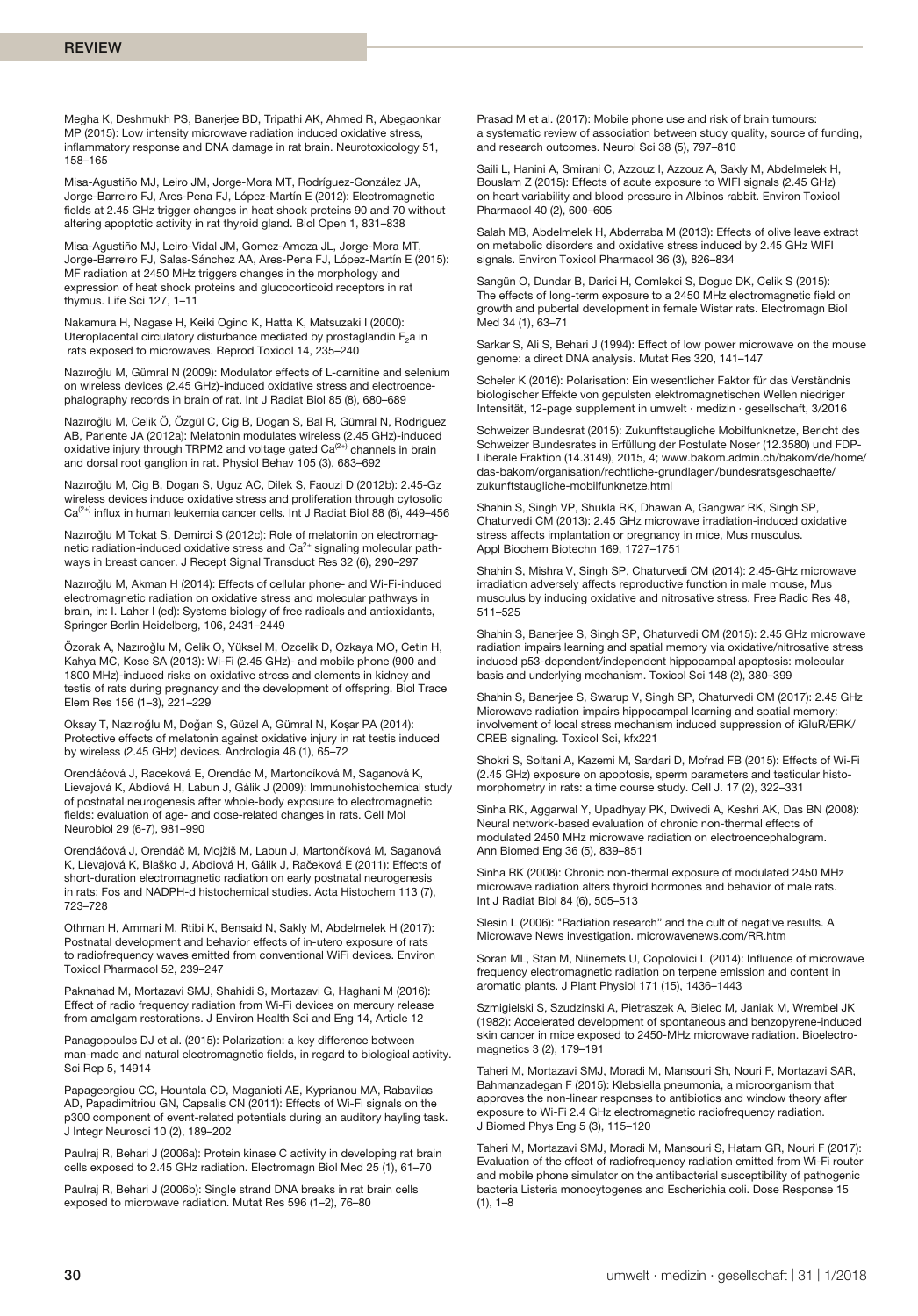Takashima Y, Hirose H, Koyama S, Suzuki Y, Taki M, Miyakoshi J (2006): Effects of continuous and intermittent exposure to RF fields with a wide range of SARs on cell growth, survival, and cell cycle distribution. Bioelectromagnetics 27, 392–400

Testylier G, Tonduli L, Malabiau R, Debouzy JC (2002): Effects of exposure to low level radiofrequency fields on acetylcholine release in hippocampus of freely moving rats. Bioelectromagnetics 23, 249–255

Thomas JR, Maitland G (1979): Microwave radiation and dextroamphetamine: evidence of combined effects on behavior of rats. Radio Sci 14 (63), 253–258

Thomas JR, Burch LS, Yeandle SS (1979): Microwave radiation and chlordiazepoxide: synergistic effects on fixed-interval behavior. Science 203, 1357–1358

Thomas JR, Schvot J, Ranvard RA (1980): Behavioral effects of chlorpromazine and diazepam combined with low-level microwaves. Neurobehav Toxicol 2, 131–135

Tök L, Nazıroğlu M, Doğan S, Kahya MC, Tök Ö (2014): Effects of melatonin on Wi-Fi-induced oxidative stress in lens of rats. Indian J Ophthalmol 62, 12–15

Türker Y, Naziroglu M, Gümral N, Celik O, Saygin M, Comlekci S, Flores-Arce M (2011): Selenium and L-carnitine reduce oxidative stress in the heart of rat induced by 2.45-GHz radiation from wireless devices. Biol Trace Elem Res 143 (3), 1640-1650

Voigt H (2011): Unfruchtbarkeit beim Mann als mögliche Folge der Nutzung von Mobiltelefonen. EMF-Monitor, 5/2011, 5-7

von Klitzing L (1995): Low-frequency pulsed electromagnetic fields influence EEG of man. Phys Med 1995 XI (2), 77–80

von Klitzing L (2014): Einfluss elektromagnetischer Felder auf kardiovaskuläre Erkrankungen. umwelt · medizin · gesellschaft 1-2014

von Klitzing L (2016): Artifizielles EMG nach WLAN-Langzeitexposition. umwelt · medizin · gesellschaft 4-2016

Wang B, Lai H (2000): Acute exposure to pulsed 2450 MHz microwaves affects water-maze performance of rats. Bioelectromagnetics 21 (1), 52–56

Wang J, Sakurai T, Koyama S, Komatsubara Y, Suzuki Y, Taki M, Miyakoshi J (2005): Effects of 2450 MHz electromagnetic fields with a wide range of SARs on methylcholanthrene-induced transformation in C3H10T1/2 cells. J Radiat Res 46, 351–361

Wang J, Koyama S, Komatsubara Y, Suzuki Y, Taki M, Miyakoshi J (2006): Effects of a 2450 MHz high-frequency electromagnetic field with a wide range of SARs on the induction of heat-shock proteins in A172 cells. Bioelectromagnetics 27, 479–486

Wangemann RT, Cleary SF (1976): The in vivo effects of 2.45 GHz microwave radiation on rabbit serum components and sleeping times. Rad Environ Biophy 13, 89–103

Warnke U, Hensinger P (2013): Steigende "Burn-out"-Inzidenz durch technisch erzeugte magnetische und elektromagnetische Felder des Mobil- und Kommunikationsfunks. umwelt · medizin · gesellschaft, 1/2013

English version: Increasing incidence of burnout due to magnetic and electromagnetic fields of cell phone networks and other wireless communication technologies

Yang X, He G, Hao Y, Chen C, Li M, Wang Y, Zhang G, Yu Z (2010): The role of the JAK2-STAT3 pathway in pro-inflammatory responses of EMF-stimulated N9 microglial cells. J Neuroinflamm 7, 54

Yang XS, He GL, Hao YT, Xiao Y, Chen CH, Zhang GB, Yu ZP (2012): Exposure to 2.45 GHz electromagnetic fields elicits an HSP-related stress response in rat hippocampus. Brain Res Bull 88 (4), 371–378

Yakymenko I, Tsybulin O, Sidorik E, Henshel D, Kyrylenko O, Kyrylenko S (2016): Oxidative mechanisms of biological activity of low-intensity radiofrequency radiation. Electromagn Biol Med 35 (2), 186–202

Yüksel M, Nazıroğlu M, Özkaya MO (2016): Long-term exposure to electromagnetic radiation from mobile phones and Wi-Fi devices decreases plasma prolactin, progesterone, and estrogen levels but increases uterine oxidative stress in pregnant rats and their offspring. Endocrine 52 (2), 352–362

Zhu W, Cui Y, Feng X, Li Y, Zhang W, Xu J, Wang H Lv S (2016): The apoptotic effect and the plausible mechanism of microwave radiation on rat myocardial cells. Can J Physiol Pharmacol 94 (8), 849–857

Zotti-Martelli L, Peccatori M, Scarpato R, Migliore L (2000): Induction of micronuclei in human lymphocytes exposed in vitro to microwave radiation. Mutat Res 472, 51–58

# **Index of studies based on endpoints**

(Author, date of publication/chapter in review)

**Apoptosis:** Ballardin 2011/7, Cig 2015/4, Deshmuk 2013/4, Kumar 2011/1, Margaritis 2014/1, Meena 2014/6, Misa-Agustiño 2015/9, Shahin 2015/3, Shokri 2015/1, Zhu 2016/5

**Calcium ion channels (Ca2+):** Cig 2015/4, Hassanshahi 2017/3, Kesari 2012/4, Nazıroğlu 2012c/4 & 2012a/11, Panagopoulos 2015/11, Taheri 2015/12 & 2017/12

**Cancer:** Czerska 1992/4, Eser 2013/6, Sarkar 1994/4, Szmigielski 1982/4, Yang 2010/2

**Cell growth and cycle:** Ballardin 2011/7, Cleary 1996/7, Nazıroğlu 2012b/11, Orendáčová 2009/2

**DNA damage:** Akdag 2016/4, Avendaño 2012/1,4, Chartuvedi 2011/4, Czerska 1992/4, Deshmuk 2013,4 & 2015/3,4, Gürler 2014/4, Kesari 2010a, 2010b, 2012/4, Lai 1996&1997, Lai/ Singh 1995/4 &1996/7 & 1997/3 & 2005/3,4, Meena 2014/6, Megha 2015/4, Paulraj/Behari 2006/4, Sakar 1994/4, Shahin 2013/1, Taheri 2015/12 & 2017/12, Zotti-Martelli 2000/4

**EEG/brain development:** Chauhan 2017/6, Maganioti 2010/2, Nazıroğlu /Gümral 2009/2, Othmann 2017/6, Papageorgiou 2011/2, Paulraj/Behari 2006/2,4, Sinha 2008/2, Testylier 2002/2, von Klitzing 1995/2 & 2016/2, Yang 2010/2, Yang 2012/2

**Embryo/pregnancy/reproductive capacity:** Cleary 1996/7, Margaritis 2014/1, Nakamura 2000/1, Özorak 2013/6, Othmann 2017, Sangün 2015/1, Shahin 2013/1, Yüksel 2016/6

Gene/gene expression: Kesari 2010b/4, Lee 2005/10, Orendáčová 2011/2, Yang 2010/2, Yang 2012/2

**Glucose metabolism:** Salah 2013/6

**Heart:** Kim/Rhee 2004/6, Saili 2015/5, von Klitzing 2014/5 & 2016/5, Zhu 2016/5

**Heat shock proteins (HSP):** Deshmuk 2015/3, Misa-Agustiño 2012/9 & 2015/9, Yang 2012/2

**Hormones:** Shahin 2013/1, Yüksel 2016/6

**Kidneys:** Akdag 2016/1, 2016/4, Chauhan 2017/6, Özorak 2013/6, Özorak/Naziroglu 2013/1, Shahin 2013/1, Shahin 2014/1

**Liver:** Chauhan 2017/6, Holovska 2015/8, Kumari 2012/6,8, Salah 2013/6

**Memory / learning / behavior:** Cammaerts/Johannson 2014/3, Chartuvedi 2011/3, Deshmuk 2015/3, Hassanshahi 2017/3, Lai 2004/3 & 1987a & 1987b & 1988 & 1989a & 1989b & 1991 & 1994 & 1996b/2, Li 2008/3, Othmann 2017/6, Orendáčová 2011/2, Paulraj 2006a/2, Sangün 2015/1, Shahin 2015/3, Sinha 2008/3,9, Thomas 1980/3, Wang/Lai 2000/3

**Neurotransmitters:** Aggarwal 2013/2, Lai 1996/3

**Oxidative stress in cells:** Atasoy 2013/6, Aweda 2003/6, Aynali 2013/6, Ceyhan 2012/6, Chauhan 2017/6, Chen 2009/13, Cig 2015/4, Deshmuk 2013/4 & 2015/4, Eser 2013/6, Gümral 2009/6, Gürler 2014/4, Kesari 2010a, 2010b, 2012/4, Kim/Rhee 2004/6, Kumar 2011/1, Kumari 2012/6/8, Lai/Singh 1994/4, Meena 2014/1,6, Megha 2015/4, Misa-Agustiño 2015/9, Nazıroğlu/Gümral 2009/2, Nazıroğlu 2012a/11 & 2012b/11 & 2012c/4, Oksay 2014/6, Othmann 2017/6, Özorak 2013/1, Saili 2015/5, Salah 2013/6, Sangün 2015/1, Shahin 2013/1 & 2014/1 & 2015/3, Soran 2014/13, Tök/Naziroglu 2014/6, Türker 2011/6, Yakymenko 2016/6, Yüksel 2016/16, Zhu 2016/5

**Sperm / testes:** Akdag 2016/1, Atasoy 2013/6, Avendaño 2012/1,4, Dasdag 2015/1, Meena 2014/1,6, Oksay 2014/6, Özorak 2013/6,1, Sarkar 1994/4, Shahin 2014/1, Shokri 2015/1

**Spleen:** Chauhan 2017/6

**Testosterone:** Meena 2014/6

**Thyroid glands:** Misa-Agustiño 2013/9 & 2015/9, Sinha 2008/3,9